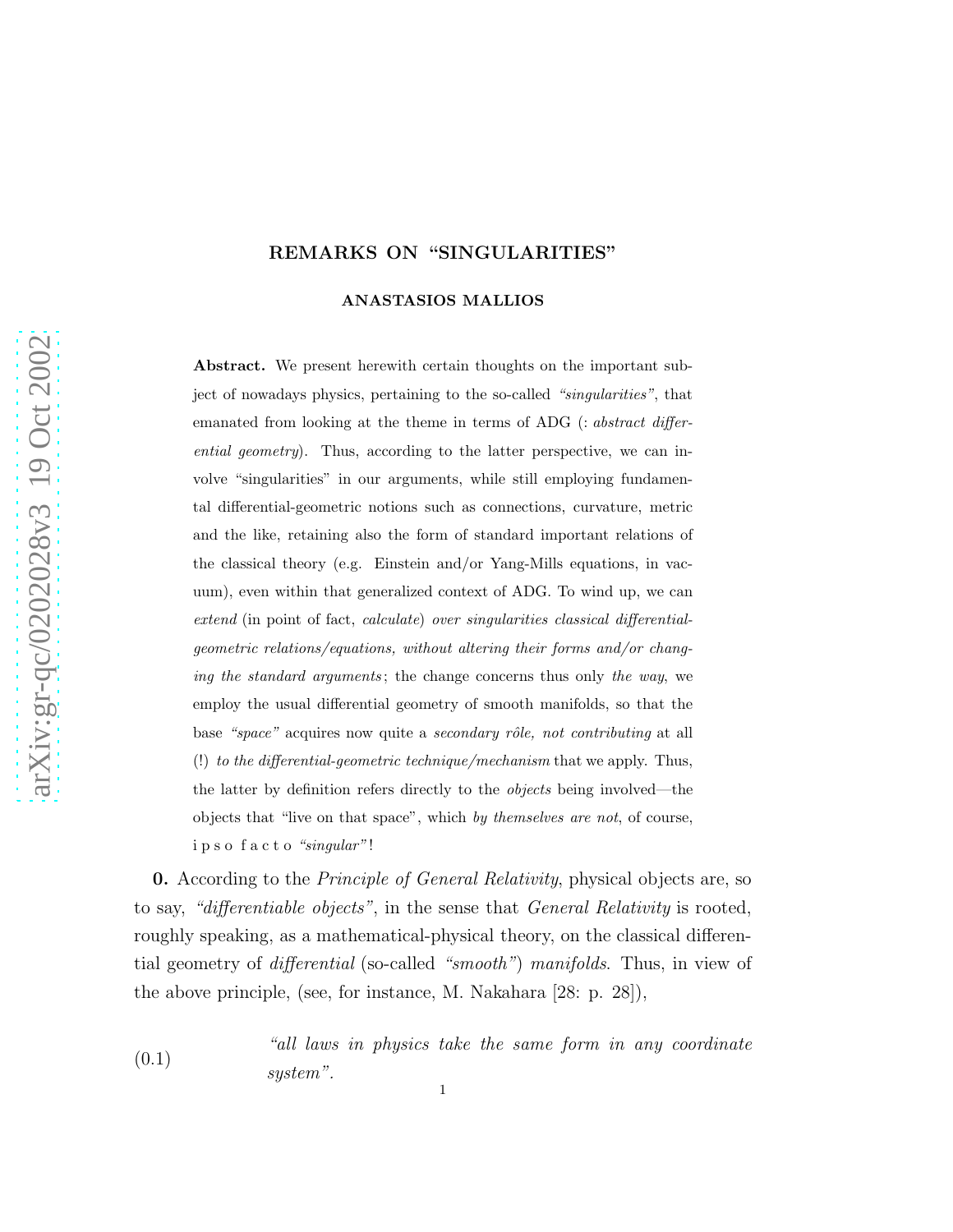Yet, in accord with  $(0.1)$ , it is also the so-called "gauge principle" (ibid., p. 10), viz. we still adopt that;

(0.2) "physics should not depend on how we describe it".

see also e.g. R. Torretti [37: p. 65]. Thus, in other words, the laws of Nature are

independent of any particular coordinate system (: yet, "laboratory", or even "local gauge"), by means of which we virtually effectuate, each time (yet, make computations about) these laws !

Now, classical differential geometry (CDG) cannot be applied, by its very definition, on non-smooth objects, so that, if we are still going to employ methods of CDG to "non-smooth situations", we are thus compelled to concoct other means to overcome such type of impediments of the theory concerned. So it was exactly here that the mathematicians started to feel the need of developing techniques, similar to those of CDG (it seems they were already convinced of the effectiveness of the latter theory, as it actually happened, of course (!)), which, however, now should be able to cope with the so-called "singularities" phenomena.

In this context, we see thus *two main tendencies*, during the last few decades: The first (older) one imitates methods of CDG, that now could be applied already on not necessarily smooth functions, sticking, however, more or less, at notions of the classical theory, as, for instance, tangent vectors, hence, tangent spaces, vector fields, therefore, differential forms, as well, and the like. We can call this point of view Polish-German school (thus, R. Sikorski, M. Heller, W. Sasin et al., and K. Spallek, Buchner et al.). The other (more recent) one, presumably influenced, by quantum theory problems, is mainly concentrated on "non-commutative" notions, calculations etc, hence, forced also to develop a "non-commutative differential geometry" (French school, A. Connes et al.). In this concern, we further remark that, both of the previous perspectives try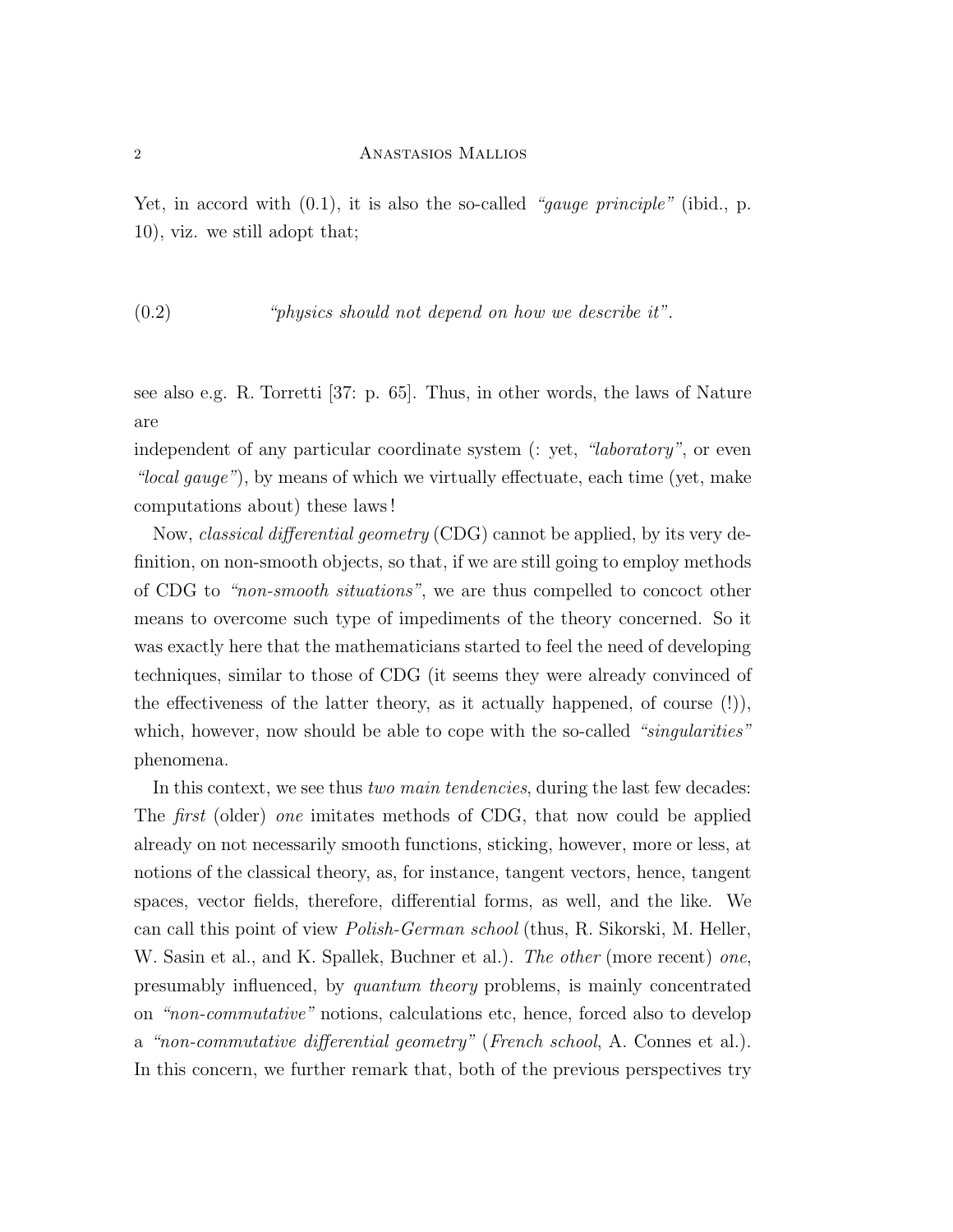to apply extended (generalized) methods of CDG to non-classical (differentialgeometric) frameworks, as, for example, in a "general-relativistic set-up with singularities".

Within the same context, we should mention here what we may call the American school, appeared about the same period, with the first one, as above, started by N. Aronszjan and further continued by C.D. Marshall, J.W. Smith, K.T. Chen, M.A. Mostow et al. In this regard, we should also notice an early appearance (1956) of such a perspective, as before, of generalizing the notion of a differential manifold, by the Japanese mathematician I. Satake (therefore, the so-called "Satake manifolds", or even "V-manifolds").

On the other hand, we have the recently developed "abstract differential geometry" (ADG). Here, quite independently of all the previous methods, this technique started, at a first stage, from topological algebra theory notions, entangled already in an intense geometrical context (we also remark here that the totality of scalar-valued differentiable functions on a given smooth manifold is, in effect, an important (non-normed !) topological algebra), and finally concluded to entirely algebraic (no more topological-algebraic) concepts; the crucial instrument herewith was sheaf theory (of course, the methods of the latter theory are also algebraic), as well as, sheaf cohomology. In point of fact, one aims here at developing classical differential geometry, i n a b s r a c t o, where no Calculus, hence, (local) smoothness of the standard theory is needed at all! So a general idea herewith is that;

(0.3) whenever we try to abstract a notion of CDG, we have first to find the pertinent function, that may represent(: be connected with) it, and then translate it into the appropriate sheaf morphism.

The big surprise and vindication, as well, of the methods of ADG happened quite recently, when realizing that one could use, as "domain of numbers", alias "(extended) arithmetics" (yet, "sheaf of coefficients") of ADG the strange (!), however, quite efficient, indeed, algebra of "generalized functions" and even, more generally, "multi-foam algebra" of such functions, initiated by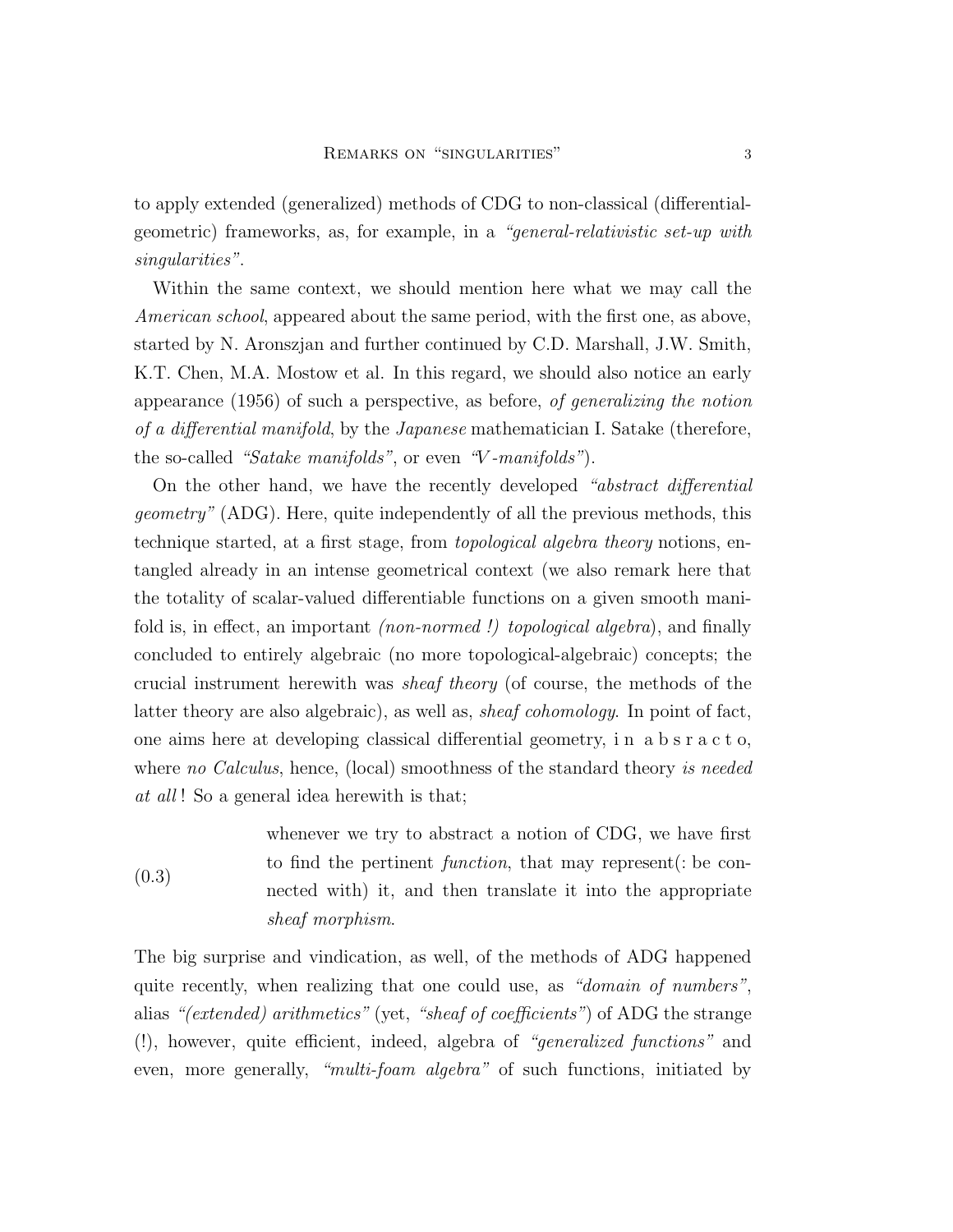E.E. Rosinger, in effect, the respective sheaves of these algebras (see e.g. E.E. Rosinger [33], or even A. Mallios-E.E. Rosinger [25]. The important thing here is that the previous algebras of (generalized) functions contain, by their very definition, a tremendous, in point of fact, by simply referring to multifoam algebras, as above, the biggest, thus far, amount of singularities (of any "type"), that one can consider. In this context, it is still to be noticed that the aforesaid algebras have already a successful career in problems, pertaining to non-linear PDE's. So, in other words,

(0.4) by applying the technique of ADG, when using Rosinger's algebra sheaf, as our "arithmetics", we actually derive, by looking at the corresponding equations (of the theory), solutions, which are *free of singularities*. Namely, those singularities that are already contained in our (Rosinger's) algebra (sheaf ) of coefficients.

One can remark here that something like this was already a demand of A. Einstein. That is, we do have now, in that context, such a

 $(0.5)$  "method ... to derive ... solutions ... free of singularities ...",

as he actually was looking for (see [6: p. 165]). Furthermore, another moral of the preceding is that,

(0.6) whenever we meet a "*singularity*", in the classical sense of the word, one has just to find the appropriate algebra of coefficients, that contains it, provided, of course, the algebra at issue fits in also well, within the framework of ADG (take, for instance, the pertinent Rosinger's algebra (sheaf)).

As an anticipation to our last proposition above, one may certainly look at the argument of D. Finkelstein, referring to the "past-future asymmetry of the gravitational field" (: "Eddington-Finkelstein coordinates", see e.g. [27: p. 828]; my thanks are due here to I. Raptis, who brought to my attention the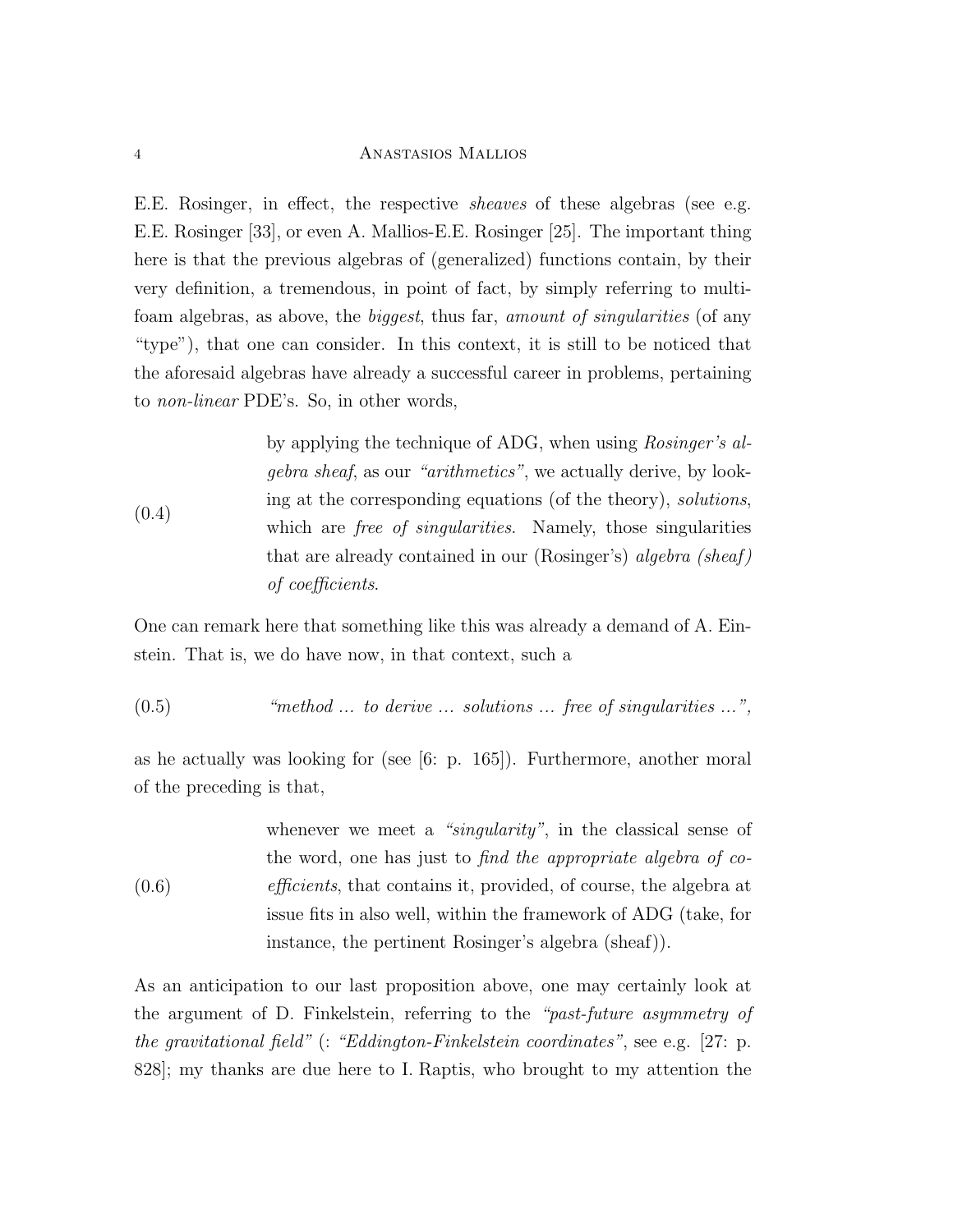relevant work of Finkelstein). Within the same framework, concerning the potential significance of incorporating singularities into the standard equations (of general relativity), see, for instances, M. Heller [12: p. 924], along with the relevant Refs therein.

Now, the aforementioned algebras are, by definition, commutative, while, of course, it is actually through them that we always make our particular calculations. In this concern, we should also notice that calculations, according to a famous apostrophe of N. Bohr, even when referred to a quantum-theoretic framework, have to be commutative (!). Yet, by still paraphrasing the same motto, we can further say that "our measuring apparatus is a classical object, giving classical results, hence, commutative ones (in point of fact, eigenvalues, viz. c-numbers, of the "observable operator"; see also, for instance, R. Gilmore [11: p. 71]).

Yet, as a further corroboration of the methods of abstract differential geometry, that might also be construed, as being in accord with the aforementioned "gauge principle" (cf.  $(0.2)$ ), one might refer to the fact that the *Einstein equa*tion (i n v a c u o) has exactly the same form in the classical theory and in ADG. (See A Mallios [19: p. 89, (3.11), or even the same author [21: Vol. II; Chapt. IX, Section 3, rel. (3.11)]).

1. By commenting upon (0.3), as above, we can still remark that Leibniz, already at his time, was looking for a "geometric calculus"; that is, for a device, "acting directly on the geometric objects, without [at all] the intervening of coordinates" (commutative or not!). We recall here that the same great scientist wrote once to de L'Hôpital that "the secret of Analysis lies [exactly] in an apt combination of symbols" (!).

In this context, we can even say that the power of *differential geometry*, the latter being, in effect, an application of "differential analysis" (Calculus) in studying the "geometry" (viz. the inner structure) of some "space", is finally proven to be the result of an inherent mechanism, supplied by the said device (discipline), being, in point of fact, independent of any notion of "space". Therefore, a mechanism (: "calculus") referred to the objects themselves, that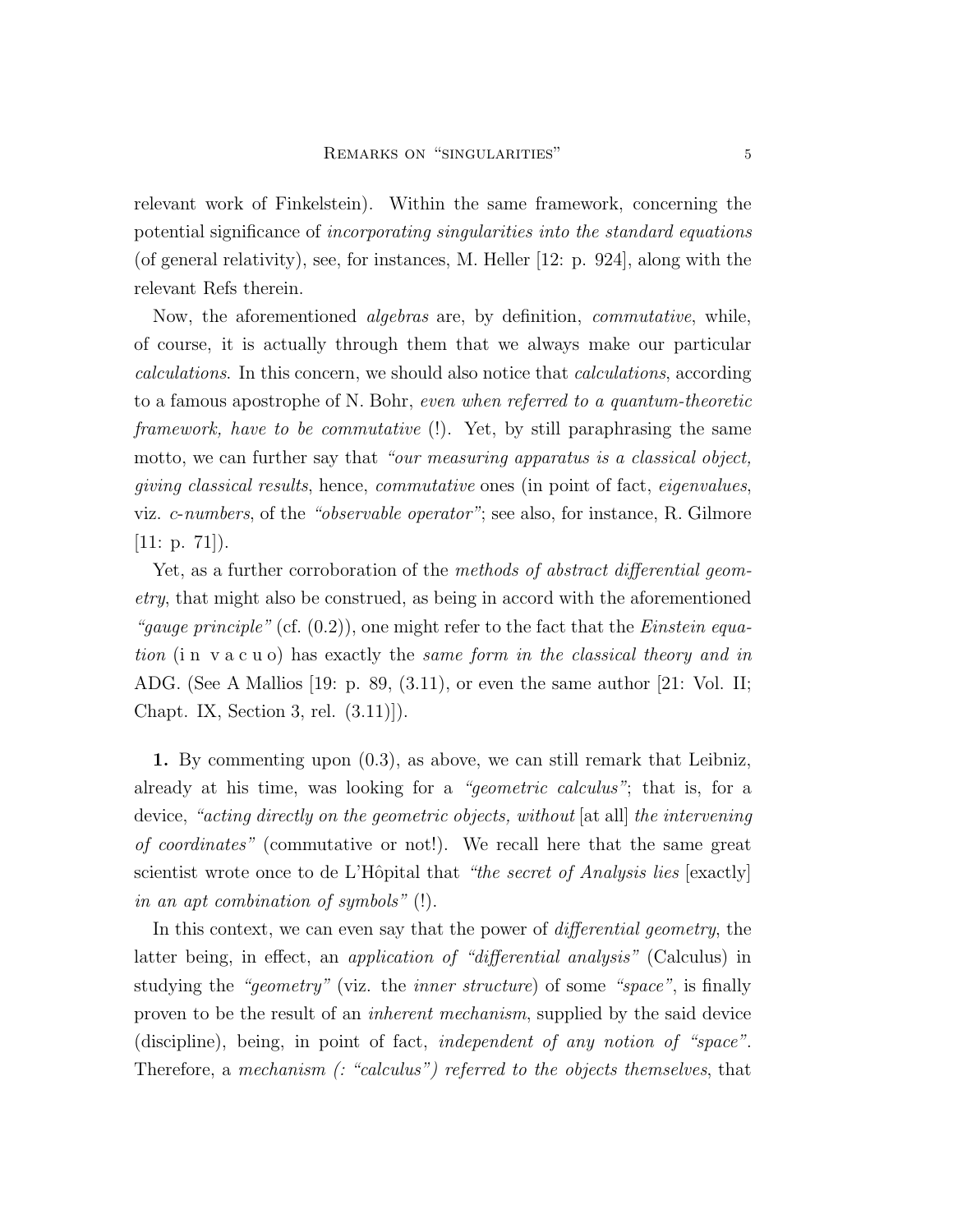fill up the "space". This, of course, still justifies our endeavor of today to employ that same mechanism, even in the quantum world (see below "*qauqe* theories"), notwithstanding at that deep there is no, in effect, any notion of "space", in the usual sense of the term (see also, for instance, C.J. Isham [15: p. 400]). However, to be more precise, the "space" is also here. Namely, even at the quantum deep, as well, the same, as anywhere else; that is,

(1.1) the totality of the ("geometrical") objects (for the case at hand, the elementary particles) themselves (that fill "it" up).

Accordingly, these same objects, viewed, by virtue of the preceding, as "geometrical" ones, can further be treated, as such, too, given that, to this end, we do not actually need any space to refer to, apart from the objects themselves, that we are observing (detecting). The above is still another crucial outcome of ADG. So, practically speaking, we can say that,

(1.2) to perform ADG, one does not actually need any "space" at all !

Accordingly, one can also look at the above issue, as a post-anticipation or, at least, as a response to the aforementioned demand of Leibniz.

Here it is also worthwhile to recall an utterance of B. Riemann in his famous Habilitationsschrift (: "Über die Hypothesen, welche der Geometrie zu Grunde liegen", 1854), in that

(1.3) "Maßbestimungen erfordern eine Unabhängichkeit der Größen vom Ort, die in mehr als einer Weise stattfinden kann.": Specifications of mass [: measurements] require an independence of quantity from position, which can happen in more than one way.

See also, for instance, M. Spivak [35: p. 140]. The above phraseology of Riemann may certainly be considered, as further supporting the aspect (cf. also (1.1) in the preceding) that the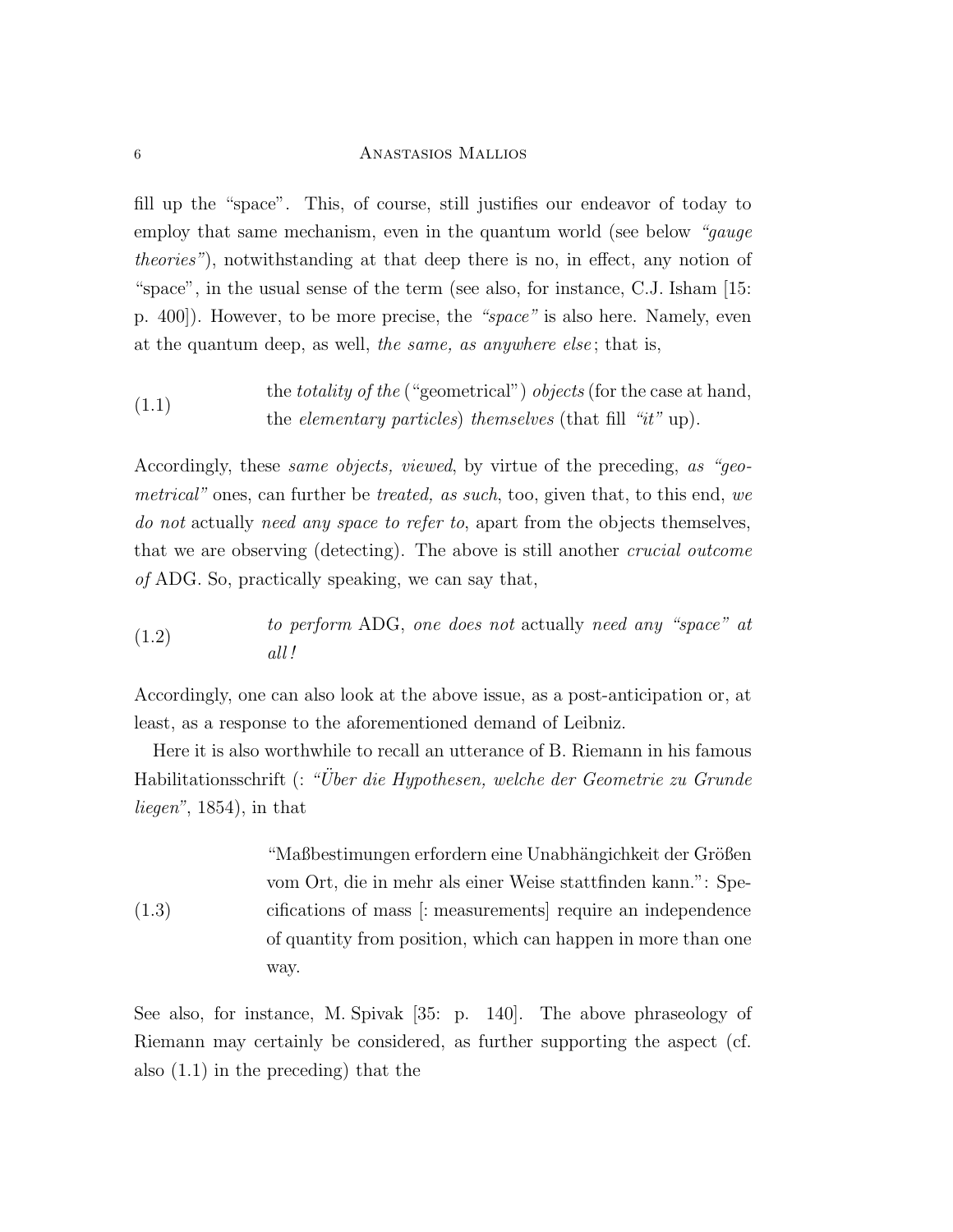(1.4) "space" consists actually of the objects that fill "it" up, so that the (differential) geometry on it virtually refers to these same *objects*; in other words, to the *interrelations* among, or evolutions of, them.

Indeed, this very type of (differential) geometry, as initiated by K.F. Gauss and then extended by B.G. Riemann to any *n*-dimensional "*manifold*" (: Mannigfaltigkeit), concerns again the object (manifold ) itself, irrespectively of any surrounding "space". The above dictum of Riemann, may also be related, of course, with the "gauge principle" (cf.  $(0.2)$ ), the latter providing thus still another support of  $(1.4)$ , or even of  $(1.2)$ , as above.

Moreover, as further potential applications of ADG, and in conjunction with the above type of "*generalized functions*", à la Rosinger, we can still mention, as already hinted at in the preceding, the nowadays "gauge theories", being (F.M. Atiyah) "physical theories of a geometrical character", like Yang-Mills theory, for instance, as well as geometric (pre)quantization.

2. Now, by coming back to our previous comments, pertaining to *Leibniz's* "geometric calculus" (or "ars combinatoria" in his own words, something that he was still attributing to Analysis too, see the preceding Section 1), we can further remark that, according to Leibniz,

(2.1) "geometric objects" do or, at least, should exist, by themselves, independently of any supporting or surrounding "space", the latter being thus simply used to provide us with the corresponding coordinates.

Consequently, one has to find, as already discussed in the foregoing, a mechanism (alias "calculus"), pertaining directly to such objects, without the intervening of any space, providing the coordinates, that is, to say, "location of the objects in the space". Of course, even then we may resort to a certain "reference point", that, however, finally disappears from our conclusions (equations), something like, for instance, we effectuate in *affine geometry*. This reminds us here of the famous apostrophe of Archimedes, which goes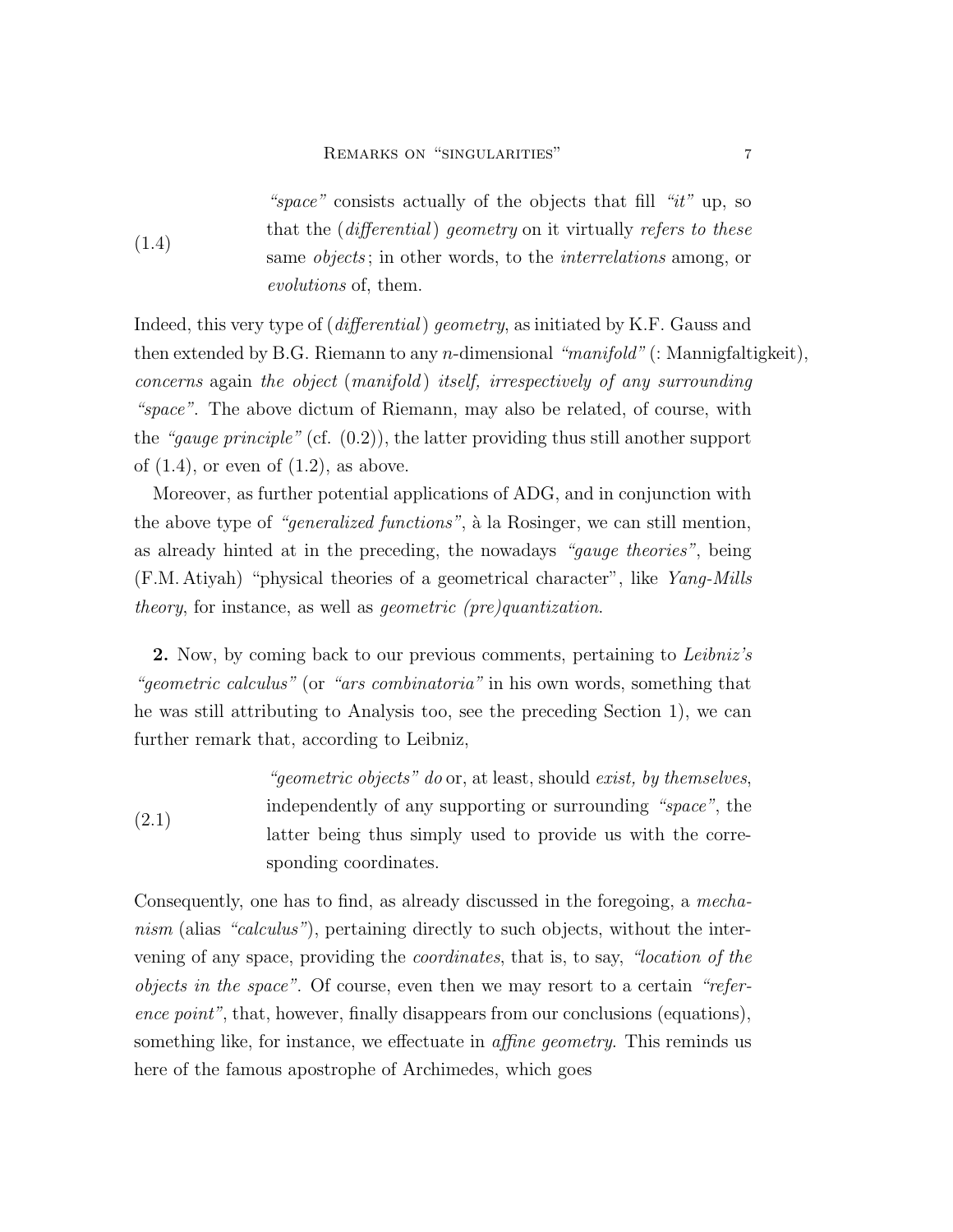(2.2) " $\Delta$ ός μοί π $\tilde{\alpha}$  στ $\tilde{\omega}$  καί τάν γ $\tilde{\alpha}$ ν κινήσω" (: give me somewhere to stand and I shall move the earth).

Cf. Simplicius  $|34|$ . We may still understand, in that very same way, the rôle of the "base-space" X, used in sheaf theory, as applied in ADG (see also  $(2.6)$ ) in the sequel). Hence, by considering here our experience of today, we can certainly anticipate that such a perspective on "differential geometry" should naturally have potential applications in the régime of nowadays quantum theory, yet, in particular, in quantum relativity.

Now, to be fair, we still notice herewith, that the so-called today "coordinatefree" differential geometry did exactly the aforesaid job, already (!), concerning the entanglement of coordinates in our calculations (arguments), referring to (differential-)geometric questions, so that, finally, our conclusions (formulas) being possible to be *stated in a coordinate-free manner*; however,

(2.3) the problem was still with the (algebra of) functions, used to do the job. As we shall perceive, through the subsequent discussion, the same job could (and, indeed, *can*) be done by other, more convenient, means! (See e.g. (0.4), along with the comments following (2.8) in the sequel).

Thus, classically speaking, one employs here again smooth functions on a smooth manifold, hence, the appearance of "singularities", where the functions involved loose their meaning (viz. their calculational power), notwithstanding, the (intrinsic !) mechanism of the method applied (: differential geometry) is still present, very likely of help  $(!)$ , according to our classical (in the absence of "singularities") previous experience, but, we cannot read it, due to our apparatus employed (smooth functions!).<sup>1</sup>

<sup>&</sup>lt;sup>1</sup>In this connection, we can further refer to A. Einstein, saying (ibid., p. 165) that; "... we cannot judge in what manner and how strongly the exclusion of singularities reduces the manifold of solutions" [the emphasis here is ours], viz. the amount of information, we get out from (or, which is included in) there (i.e., in the (set of) "singularities", cf., for instance, Finkelstein, as before).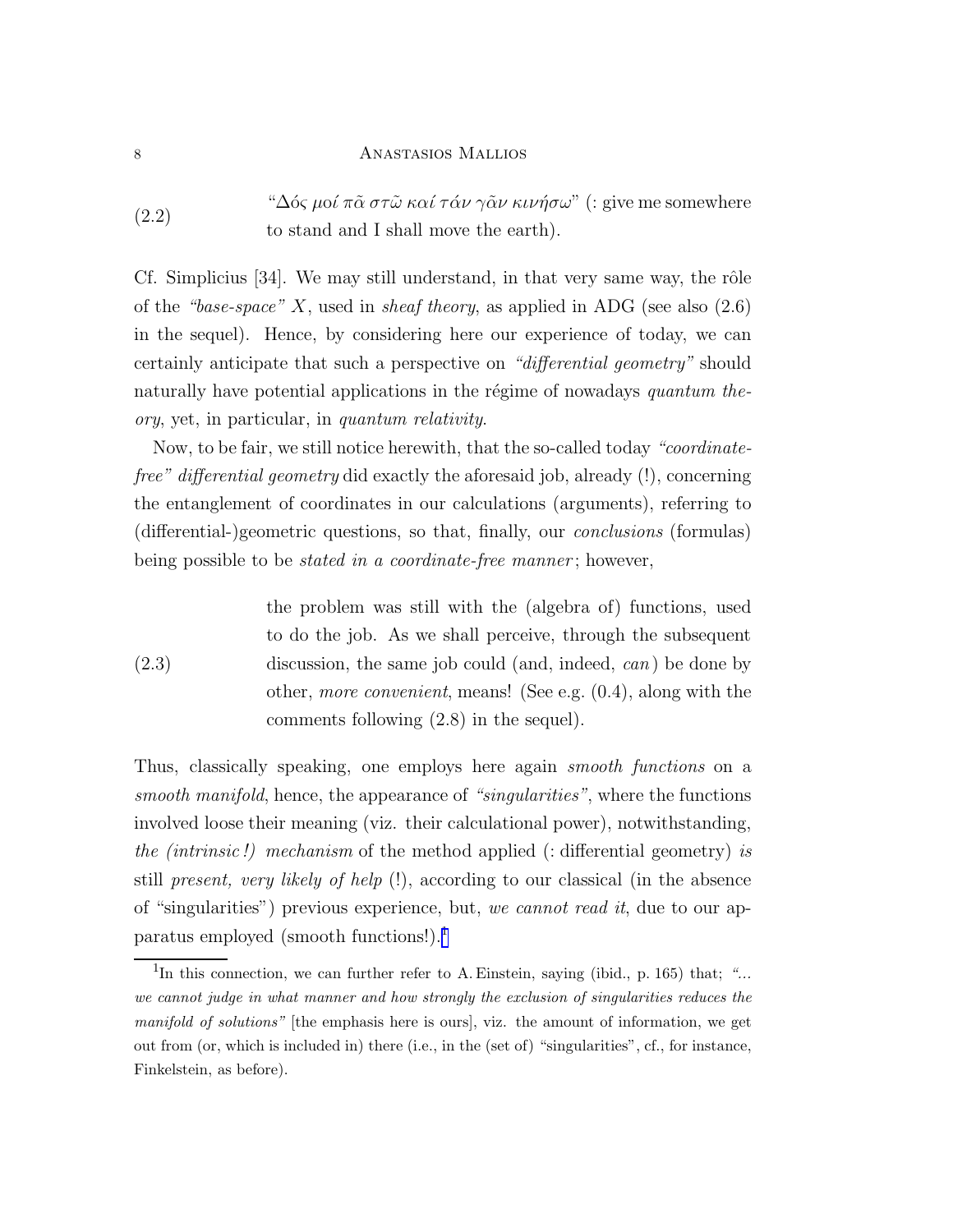Of course, the aforementioned development of recent (classical) differential geometry (viz. that one on smooth manifolds) greatly supported and contributed in the formulation of abstract (viz. axiomatic) differential geometry, while it was underscored and further brought on the stage, by ADG. Thus, what amounts to the same thing,

(2.4) in that "coordinate-free" treatment of CDG it was virtually hidden the *overall power of the inherent mechanism of (clas*sical) differential geometry.

That is, in a sense, the much sought after, already by Leibniz, "geometric calculus". Indeed, and this is the most fundamental moral, which one gets out from ADG; namely, the fact that:

\n that inherent powerful mechanism of CDG is, in point of fact, independent of any notion of Calculus, in the classical sense of differential analysis, hence, and this is here still worth mentioning, of any notion of smooth manifold (providing virtually that Calculus, see 
$$
(2.6)
$$
 below), whatsoever !\n

Consequently, within the same context, we further remark that,

(2.6) the only contribution, within the preceding framework, of the smooth surrounding space was simply to supply the corresponding (smooth) Calculus, thus, in turn, the smooth algebra of coefficients, along with the pertinent, very instrumental, indeed, "de Rham exact sequence". (For brevity's sake, we abuse here terminology, just hinting at the (exact) resolution, in effect, which is provided, by the corresponding de Rham complex of the usual differential forms, as an outcome of the classical, for the case at issue,  $Poincaré's Lemma$ .

Indeed, the next really fundamental inference, one gets out from the abstract (: axiomatic) treatment of differential geometry is that,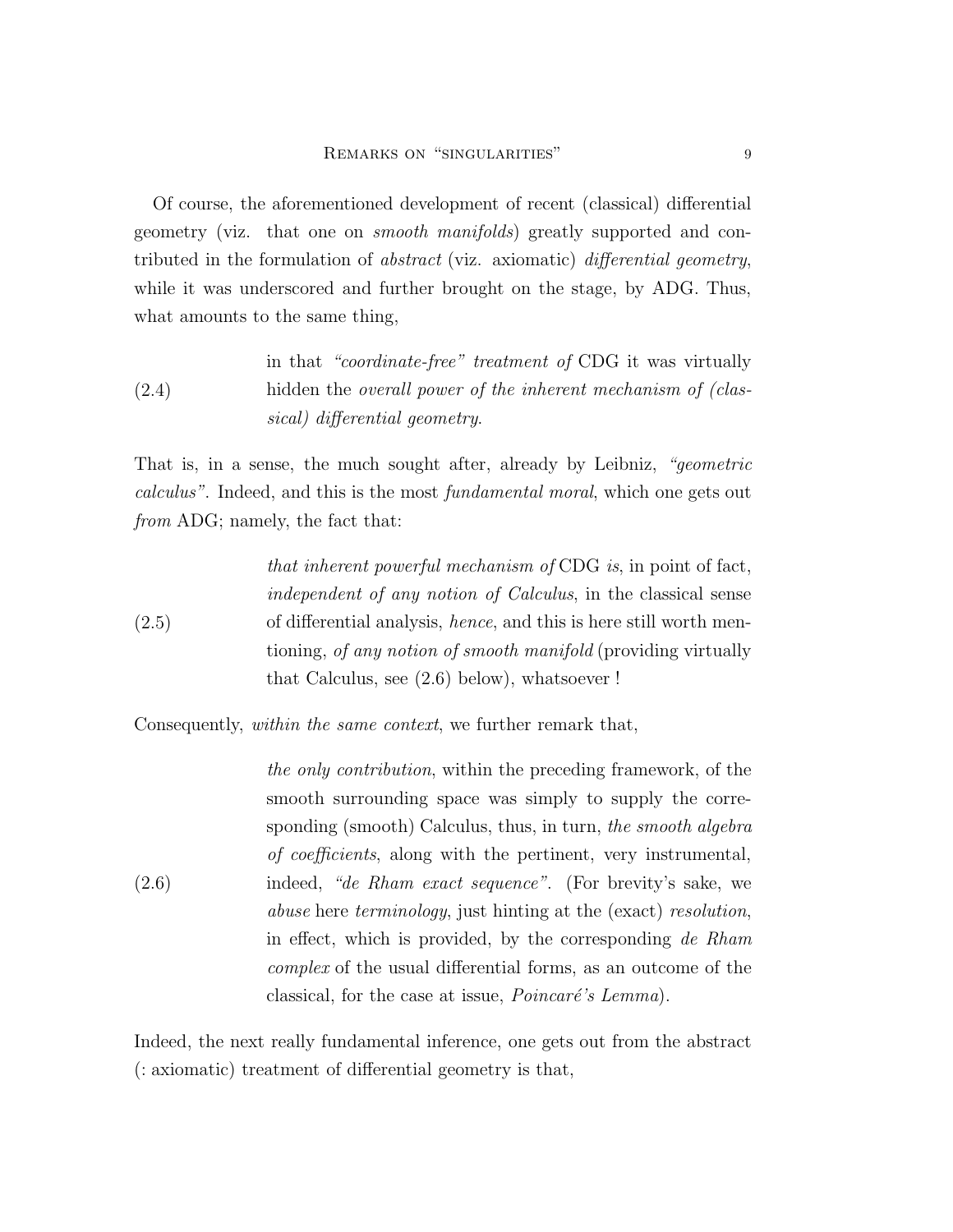the aforesaid inherent mechanism ("geometric calculus", `a la Leibniz) of CDG is absolutely rooted on the type of "generalized numbers", thus, in the case of CDG, on the algebra (in effect, on the *algebra sheaf*) of scalar-valued *differentiable* (: smooth) functions, along with the concomitant ("exact", cf.  $(2.6)$ ) differential de Rham complex.

Thus, by referring to "Differential Geometry", in the classical sense (of  $\mathcal{C}^{\infty}$ manifolds), one actually means the study of the structure of a "locally  $Eu$ clidean space", through the "geometric calculus" (in the sense of Leibniz, as above); that is, to say, in terms of the "differential geometric mechanism" (we might call it ADG), being, anyway, independent of the particular "space" at issue, the same being virtually based, for the case under consideration, on the classical "de Rham differential triad" (cf., for instance, concerning the last term, [VS: Chapt. X, p. 278; (1.1)]).

Therefore, in that sense, we can very likely say that this type of differential geometry cannot be applied in a "true quantum gravity" (see, for instance, C.J. Isham [15: p. 400]), however, by no means (just, because of the "space") its mechanism, as well; cf. also the ensuing remarks in the present section, in particular, Section 5 in the sequel.

In point of fact, in contrast to the above, and in full generality, one realizes, as a moral of ADG, that;

(2.8) in the general (: abstract) case, any appropriate algebra (sheaf), not even a functional one  $(!)$ , that is still accompanied with a suitable ("exact differential") de Rham complex, can do the same job (: ADG).

As a result, we come thus to the conclusion that,

(2.7)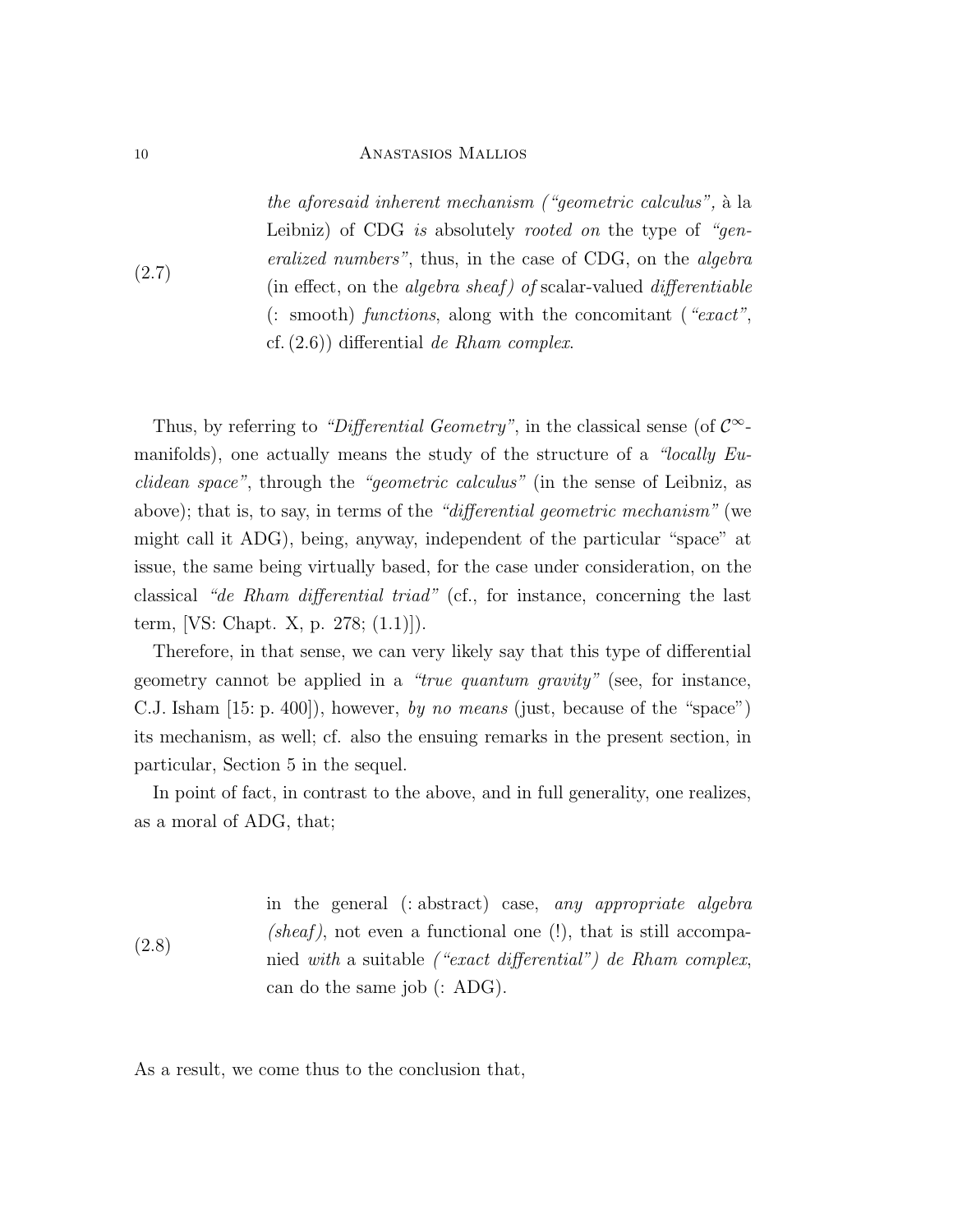it would be, of course, of paramount importance, any time we could afford a "mechanism", hence, at the very end, an "algebra of coefficients", incorporating previously appeared disturbances (: "singularities"), being, however, still able to provide the pertinent "differential" set-up!

As already said in the preceding, the previous data, as, for instance, in (2.9), are exactly provided by Rosinger's algebra sheaf, incorporating, lately, the socalled "multi-foam algebras". This certainly constitutes, so far, an extremely non-trivial corroboration of the abstract method, being, moreover, quite sensible to "analytic" questions, in the classical sense, e.g. applications in PDEs. Yet, it is a hunch that, very likely, the same abstract method, as above, will have further potential applications in problems connected with *quantum grav*ity. Thus, see e.g.  $[24; 25]$ , as well as, the ensuing Sections 3 and 4 below.

3. By commenting further upon our previous argument in Section 1 (see, for instance,  $(1.1)$ , we can still refer to some relevant thoughts of V.I. Denisov and A.A. Logunov [2], where they remark that;

(3.1) "Minkowski was the first to discover that the space-time, in which all physical processes occur, is unified and has a pseudo-Euclidean geometry. Subsequent study of strong, electromagnetic, and weak interactions has demonstrated that the pseudo-Euclidean geometry is inherent in the fields associated with these interactions" [the underline here is ours].

Yet, they also remark that,

(2.9)

(3.2) "... for an equation to be covariant it is necessary that it is transformed according to a tensor law for any arbitrary, admissible coordinate transformation".

The same authors attribute the above to V.A. Fock [10]. Now, according to the relevant set-up of ADG,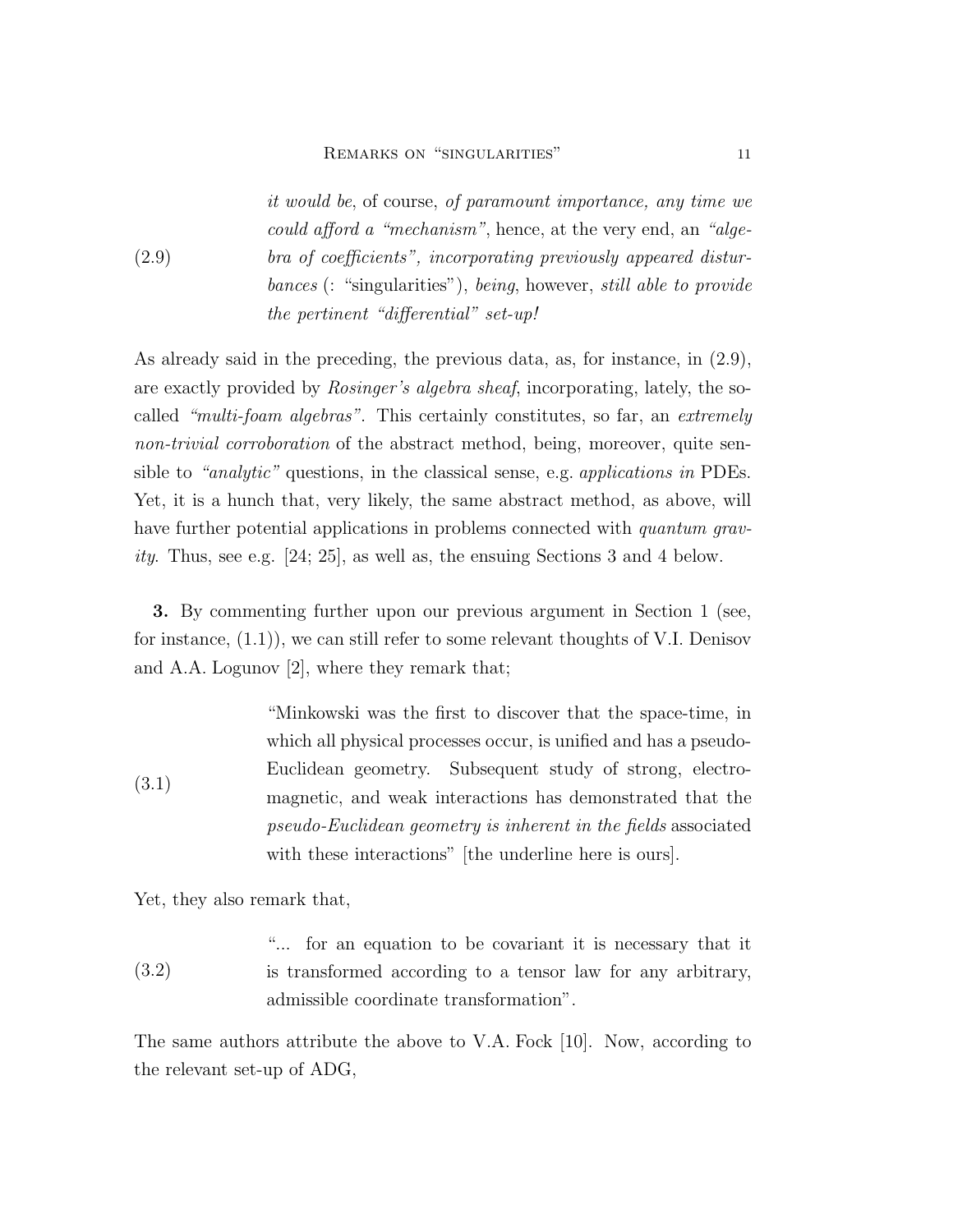(3.3) "equations" are expressed by (sections of) sheaf morphisms, in effect, by morphisms of vector sheaves, hence, in other words, by "A-morphisms" (where "A" stands here for the "structural (algebra) sheaf", alias "generalized numbers" of the theory). Therefore, by their very definition, in terms of tensorial morphisms (!), hence, in accord with the so-called "principle of general covariance"; see, for instance, Yang-Mills equations, in terms of the curvature, still, within the framework of ADG. Cf. [17: p. 167; (2.3)], or even [21: Vol. II; Chapt. VI,  $(4.76)/(4.77)$ ].

This, of course, constitutes further another vindication of the naturalness of ADG (viz., in effect, of the sheaf-theoretic treatment of the same). It seems that everything is inherent there, alias "innate" (I owe the latter suggestive (synonymous) expression to I. Raptis).

Within the same vein of ideas concerning (3.1), about the same time, T.H. Parker [29], remarks that,

$$
(3.4) \t\t\t"... the topology is inherent in the field" (!);
$$

still the exclamation sign here is ours. Yet, we also remark that the notion of topology in field theory is, in point of fact, a matter of homotopy, and at the very end, of *algebraic topology*, as e.g. cohomology classes, Poincaré Lemma, de Rham complex, characteristic classes and the like. Thus, finally, we may say that:

> the notion of "field" seems to be herewith predominant and overwhelming, being further inextricably connected with that one of an "(elementary) particle". Indeed, according to the technical part of ADG,

> $the two notions, as above, may be viewed, as iden-  
> (3.5.1)$ tical.

(3.5)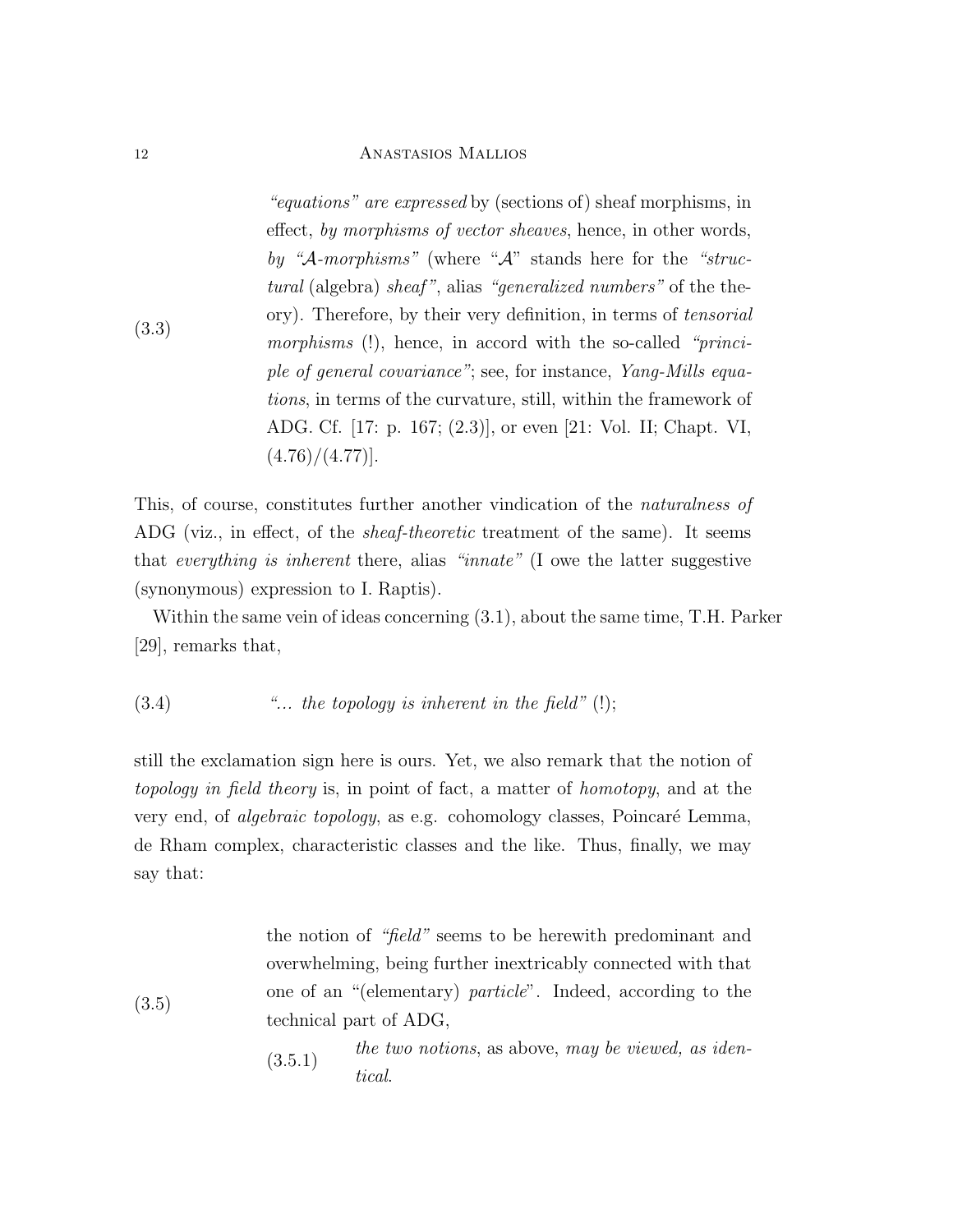In this concern, the notion of "field" appears thus, as a fundamental one, and, as in the classical case, "not further reducible" (A. Einstein); on the other hand, within the context of ADG, this now is *independent of any "surrounding space"*, while we are still able to *employ directly on the "fields"* the whole machinery of ADG, to the extent, at least, that this is feasible, thus far.

Furthermore, the above deliver us from the classical "drawback that the continuum brings" (A. Einstein, again). As a matter of fact, we are trapped here into the latter notion, as a result, in effect, of our adherence to the concept of "space-time continuum", as an appropriate  $(\mathcal{C}^{\infty})$ manifold. However, as already pointed out in the preceding (cf., for instance,  $(2.4)$ ), this is no more necessary, the machinery of ADG being still in force, without it; in other words, we can still say (see also, for instance, (0.3) in the preceding), that,

(3.6) we are thus able to "formulate statements about a discontinuum without calling upon a continuum space-time",

something that also provides us with the possibility of thinking of the "real", without the need of resorting, inevitably, to the "continuum", a disputable, at the very end, point of view, apart, of course, from its own (mathematical) definition.

Moreover, within the same context, we can still refer here, once more, to A. Einstein himself, by saying that (emphasizing is ours);

(3.7) "... Adhering to the continuum originates with me not in a prejudice, but arises out of the fact that I have been unable to think up anything organic to take its place ..."

See A. Einstein [5: Vol. 2, p. 686]. Yet, we can also refer at this place to R.P. Feynman's criticism, by referring to the "continuum in the quantum deep", thus saying, among other things, that;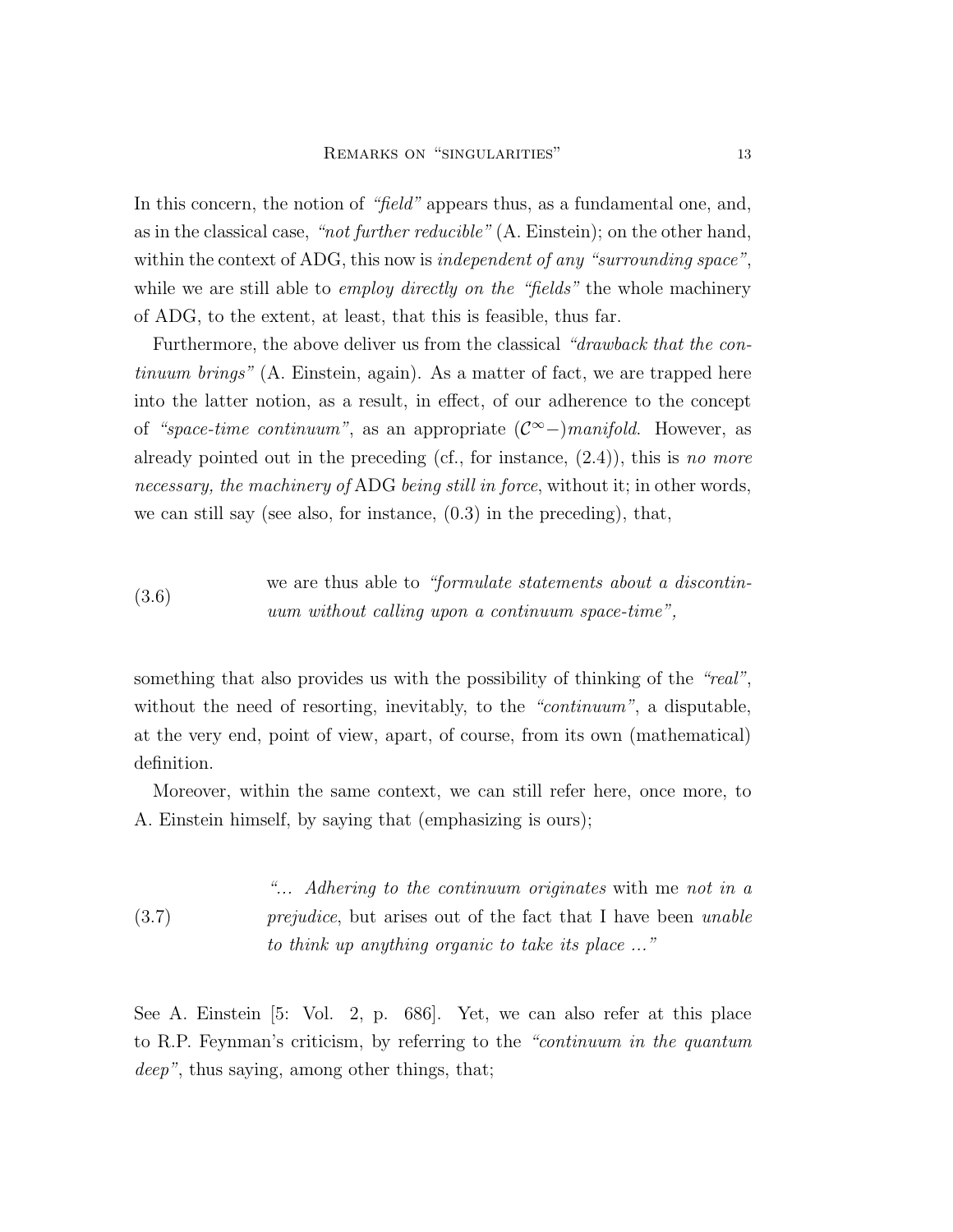(3.8) "... the theory that space is continuous is wrong, because we get ... infinities [viz. "*singularities*"] and other similar difficulties ... [while] the simple ideas of geometry, extended down to infinitely small are wrong!"

Consequently, we thus realize here too, either the lack of an "organic theory", which would be able to cope with the absence of an a p r i o r i "continuum", or even, and more so, with the occasional appearances of infinities. However, we can still remind us here that, avoidance of "infinities" (: "something too great") does not pertain, anyhow, to "sensible mathematics". That is,

(3.9) "Sensible mathematics involves neglecting a quantity when it turns out to be small − not neglecting it just because it is infinitely great and you do not want it".

See P.A.M. Dirac [3: p. 36].

Yet, when referring, just before (cf.  $(3.8)$ ), to "simple ideas of *geometry*", one rather means those (simple, viz. fundamental) principles of "differential geometry", that we wanted to be applicable in the quantum deep, as well. But, as already hinted at in the preceding,

(3.10) the power and effectiveness of "differential geometry" rests, in effect, in its inherent (: innate) mechanism, being of an algebraic (: operational) character, independently of any surrounding space, the same mechanism referring, in point of fact, directly, to the "objects", we are dealing with.

In this context, and in close connection with our last comments in (3.10) above, which further point to the aptitude of ADG for confronting with recent perspectives on the subject, concerning the correspondence,

(3.11) differential geometry (in effect, its mechanism) – "space",

one can also mention Finkelstein's apostrophe, in that,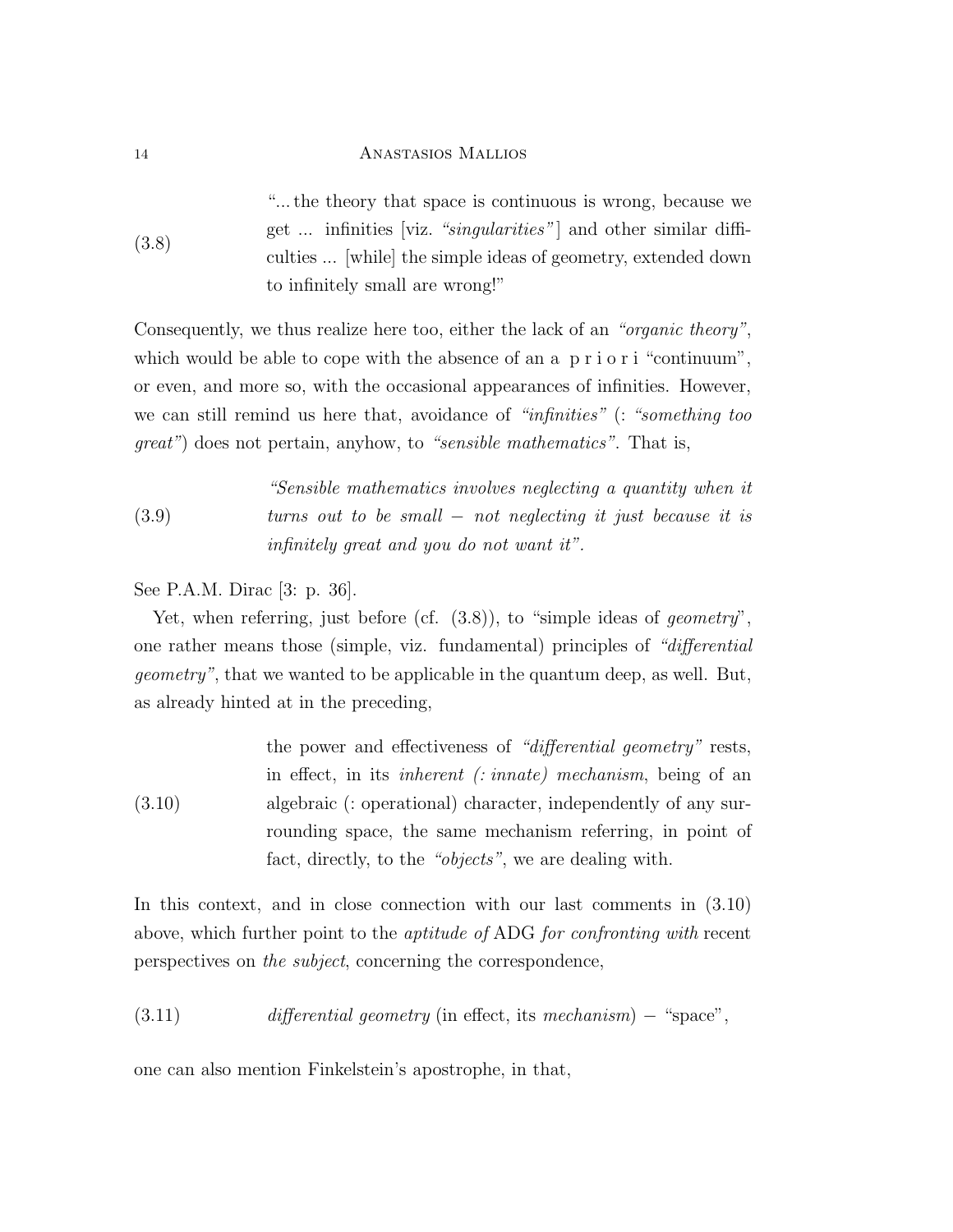(3.12) "... we take acts as basic instead of points".

See D.R. Finkelstein [9: p. 425]. Indeed, we can still say that we have again here, once more, another variant of "Klein's principle" (: "space" is determined by (the group of) its automorphisms). Furthermore, as Denisov and Logunov remark (loc. cit.), see also (1.1) in the preceding,

(3.13) "Pseudo-Euclidean space-time is not a priori, i.e., given from the start, or having an independent existence. It is an integral part of the existence of matter, ... it is [always] the geometry by which matter is transformed."

In this concern, we can also remark here that,

(3.14) matter is transformed, according to the (dynamics of the) physical law.

Within the same point of view, we further note that one can still understand the classical, "matter tells space how to curve" (cf. [27: p. 5]), exactly in the sense of (3.14), that is,

 $space$  (: matter) is curved, according to (the dynamics of the) physical law.

Yet, by also referring to (3.14), we can actually say that,

(3.16) the variation (transformation) of the matter is equivalent with the existence of an A-connection (viz., physically speaking, with the *physical law* itself).

Indeed, by restricting ourselves to a (free) *boson*, for instance, we can associate (3.15) with the basic relation of ADG,

(3.17) 
$$
\delta(\theta_{\alpha}) = \tilde{\partial}(g_{\alpha\beta}),
$$

so that our assertion in  $(3.15)$  is just a consequence of the so-called Atiyah's *criterion* (for the existence of an  $\mathcal{A}$ -connection: see [VS: Chapt. VII, p. 115]).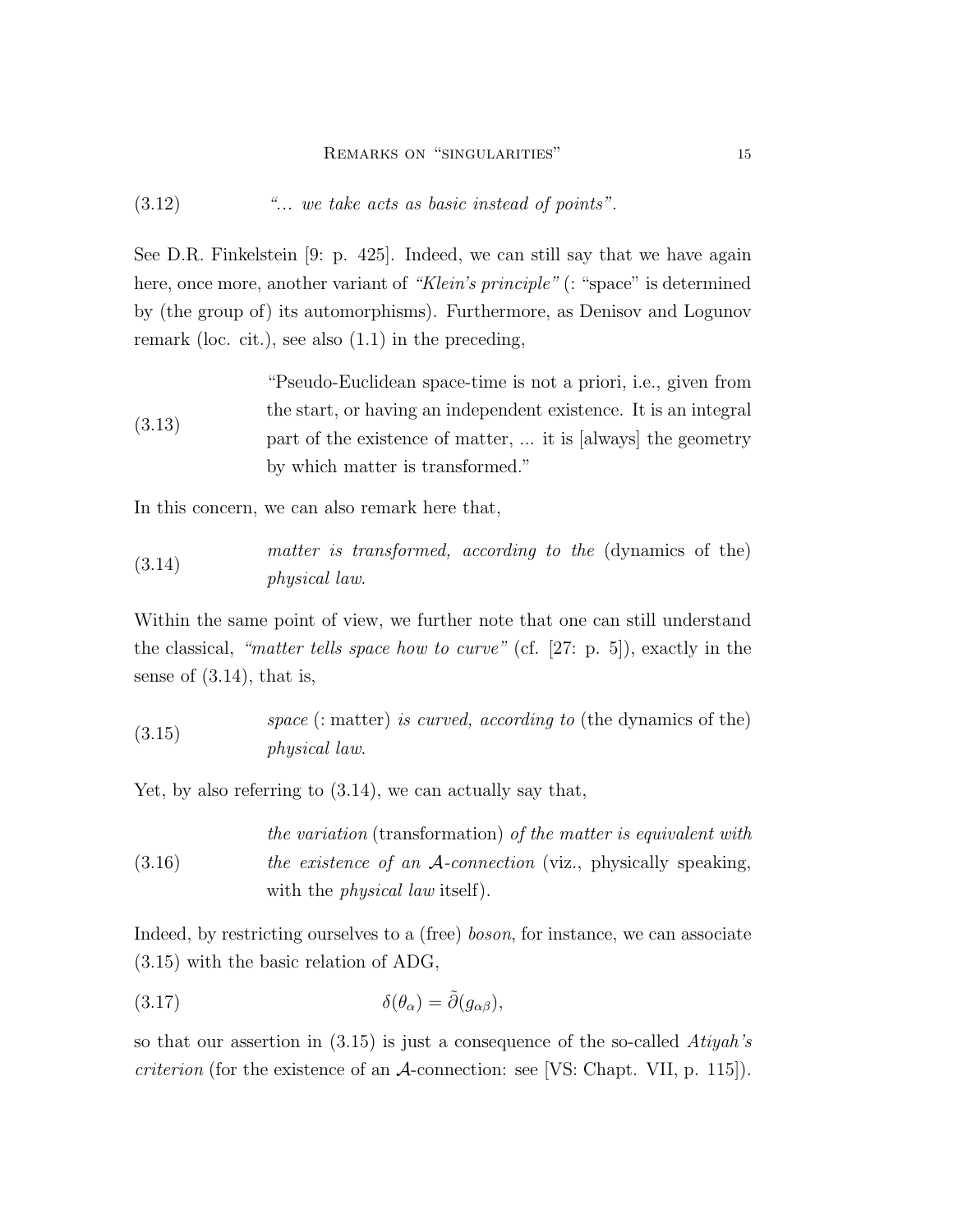As a matter of fact, an analogous formula to (3.16) holds true, for any vector sheaf  $\mathcal{E}$ , in general; viz. one has

(3.18) 
$$
\delta(\omega^{(\alpha)}) = \tilde{\partial}(g_{\alpha\beta}),
$$

"transformation law of potentials", where one sets

(3.19) 
$$
\delta(\omega^{(\alpha)}) := \omega^{(\beta)} - Ad(g_{\alpha\beta}^{-1})\omega^{(\alpha)},
$$

such that

(3.20) 
$$
(\omega^{(\alpha)}) \in C^{\circ}(\mathcal{U}, M_n(\Omega))
$$

stands for the corresponding  $\mathcal{A}$ -connection 0-cochain matrix form of  $\mathcal{E}$ , associated with a given *local frame U* of it: loc. cit., p. 113, Theorem 2.1.

Yet, within the same context, as above one still realizes that;  $(3.14)$  implies, in effect,  $(3.16)$ , in the sense that:

(3.21) the variation of the matter is actually the way the physical law itself is revealed to us; that is, the "causality" itself, or else (in technical, viz. mathematical, terms) the  $A$ -connection (differential equation), detected, finally, through its strength (: curvature/solution of the corresponding differential equation at issue). See also the same rel. (3.19), as above.

Now, looking at the things locally (hence, what we actually observe/measure), we can say that, the whole story is virtually reduced to

$$
(3.22)\quad \mathcal{A}ut\mathcal{L},
$$

viz. to the group sheaf of automorphisms of  $\mathcal{L}$ , the carrier (: "space") of the (bare) boson at issue. Thus, in general, by considering a vector sheaf  $\mathcal{E}$ , of rank  $n \in \mathbb{N}$ , over X, carrier of a (bare) fermion (see also A. Mallios [21: Vol. I; Chapt. II, (6.29)], concerning the terminology employed herewith), one looks at the corresponding group sheaf of automorphisms of  $\mathcal{E}$ ,

$$
(3.23)\quad \mathcal{A}ut\mathcal{E}.
$$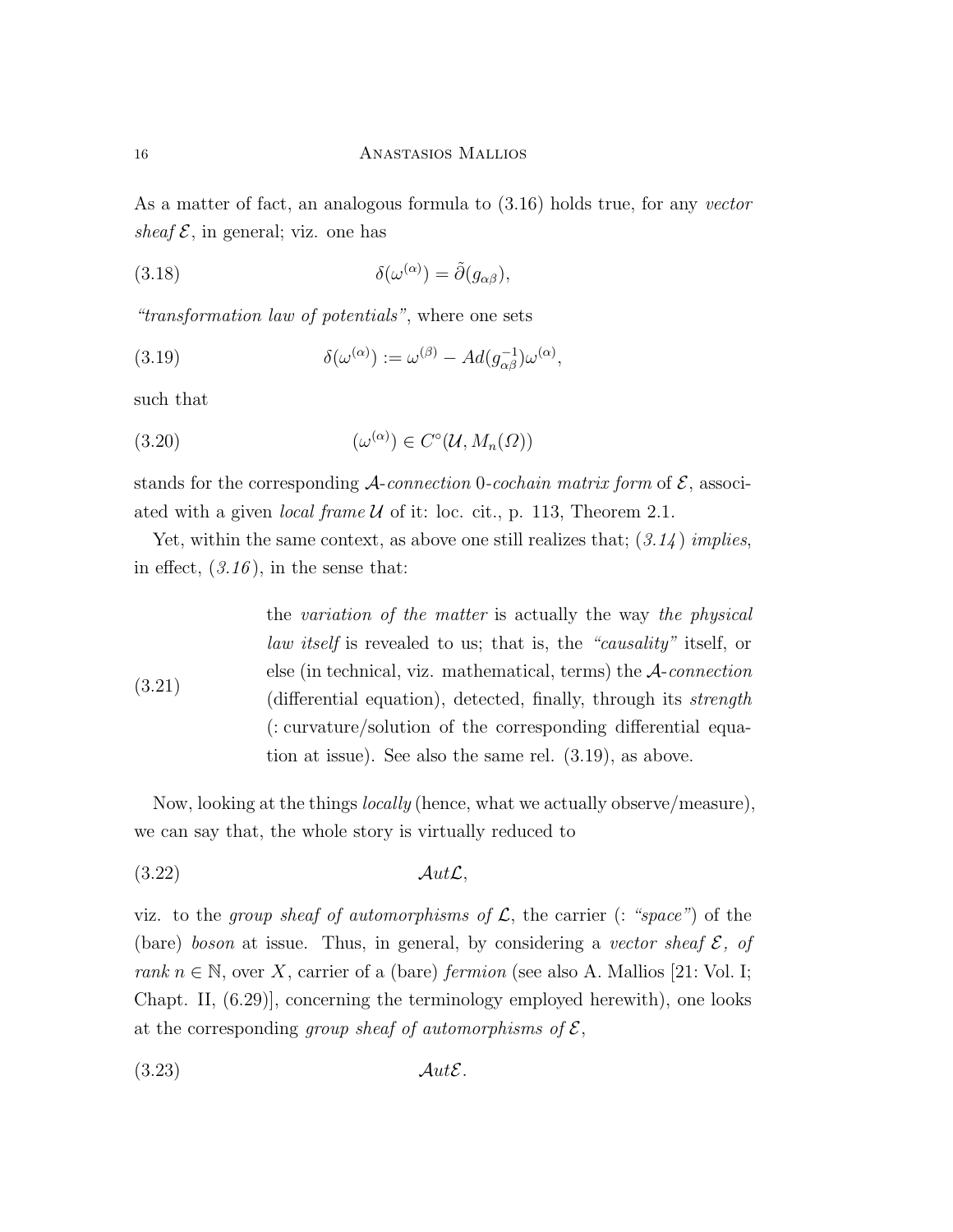Therefore, by taking the things *locally* (: on a *local gauge U of*  $\mathcal{E}$ *)*, one gets;

(3.24) 
$$
(\mathcal{A}ut\mathcal{E})\big|_{U} = \mathcal{A}ut(\mathcal{E}\big|_{U}) = \mathcal{A}ut(\mathcal{A}^{n}\big|_{U}) = \mathcal{GL}(n, \mathcal{A}\big|_{U}
$$

$$
= (\mathcal{A}ut\mathcal{A}^{n})\big|_{U} = \mathcal{GL}(n, \mathcal{A})\big|_{U},
$$

so that one still obtains,

(3.25) 
$$
(\mathcal{A}ut\mathcal{E})(U) = Aut(\mathcal{E}|_U) = \mathcal{GL}(n,\mathcal{A})(U) = GL(n,\mathcal{A}(U)).
$$

See also loc. cit., Chapt. I; Section 6, in particular, (6.31) and (6.36).

Thus, in view of (3.22) and (3.23), as above, one further has herewith another instance of Klein's point of view, as before, so that one effectuates, once more (see also  $(1.1)$  in the preceding), that, in our case,

(3.26) "space" is E,

in point of fact, it is represented by  $\mathcal{E}$ , or even, equivalently, according to the Kleinian perspective, as before, by its (group sheaf of) automorphisms,  $Aut(\mathcal{E})$ . This latter aspect might also be related, pretty well, with nowadays tendencies to look, namely, at the "quantum deep", as something of a foamy, fuzzy, and the like, nature (cf., for instance, "quantum soup"(!)). Furthermore, the same point of view, as well, may be connected when arguing, at least, within a "vacuum", with a quite recent theoresis of the above, in terms of "quantum causal sets"; see thus, for instance, I. Raptis [31]. In this connection, we can still remark that the relevant here "inner product problem" and the "problem of time" (ibid.), are naturally transferred to the respective sheaves, that, within ADG represent the objects (e.g. elementary particles) at issue, in particular to the *group sheaf of automorphism,*  $Aut\mathcal{E}$ *, as above, this being, in effect, through its* action, the "dynamics" itself of the corresponding (vector sheaf)  $\mathcal{E}$  (: "problem of time"). Yet, by defining an "inner product" on  $\mathcal{E}$ , we still require this to be unaltered, under the action of  $Aut \mathcal{E}$  (: "inner product problem"). So the previous two fundamental problems of the standard theory referred, in that classical context, to  $\mathcal{Diff}(X)$ , group of automorphisms (: diffeomorphisms) of the base (space-time) manifold  $X$ , hence the occasionally concomitant "singularities" (!), are thus reduced here to  $\mathcal{E}$ , therefore, locally to  $\mathcal{A}$ , our "arithmetics", which,

)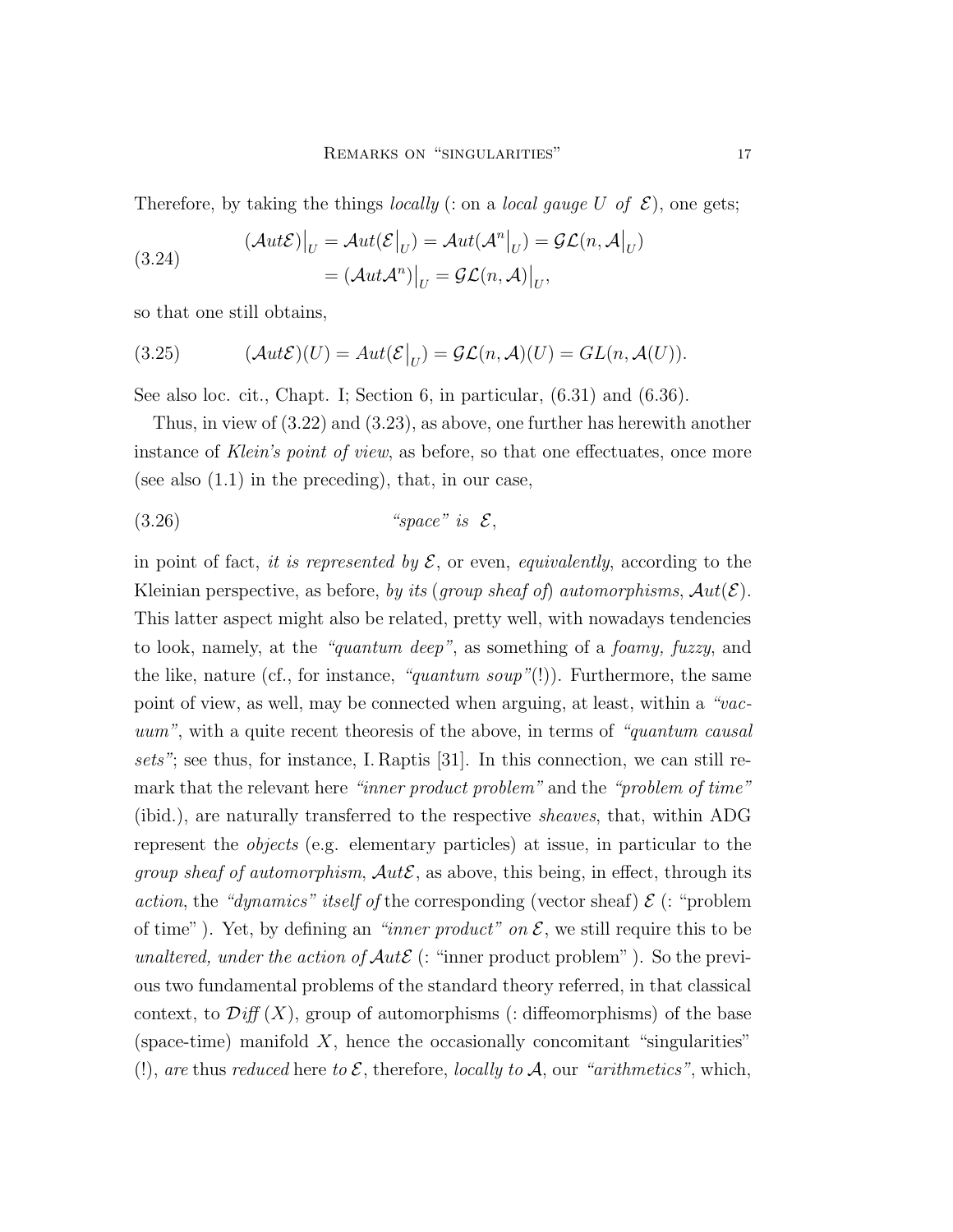as already said, can just now incorporate singularities ; see also (3.28) below, as well as, (6.1) in the sequel, or even A. Mallios [21: Vol. II; Chapt. IX].

Yet, by still commenting on the above "Kleinian perspective", we can further set out the following meditations (argument):

*Evolution* is an algebraic automorphism (Feynman), expressed  
analytically, via the Hamiltonian (Schrödinger, viz. 
$$
\partial_t
$$
 =  
*H*, "evolution"); this, in turn, entails again, still alge-  
braically (Heisenberg-Prigogine-Kähler-Hiley), the "time op-  
*erator*" (: description, in time, of the physical system).

The previous conclusion has been motivated mainly from a quite recent account thereof of B.I. Hiley [14]. (I am indebted to Prof. Hiley for kindly giving to me access to his relevant manuscript). Still, the sheaf-theoretic character" of (3.23) may also be construed, as being in accord with the above "evolutionary" point of view, advocated by (3.27).

On the other hand, the previous aspect, concerning  $Aut(\mathcal{E})$ , still falls in with the standard "locality principle" (see also (3.24), along with (3.29) below, or even [22: p. 1896]). That is, in other words,

(3.28) the same "principle of locality" stands in complete agreement with the sheaf-theoretic flavor of the present treatment, in that, both aspects lead naturally from local information to global perspective, while the very notion of a sheaf is still quite akin to the "relativistic" (: varying) aspect, yet, equivalently, in terms of sections (: our calculations !).

On the other hand, the preceding point out, once more, to the *significance*, as well, of the "structure sheaf, or else "sheaf of coefficients", A, for the whole subject, in such a manner that, roughly speaking, one can say that;

(3.29) *everything* (concerning our calculations) is *locally* reduced to 
$$
A
$$
, *equivalently*, to *sections* of the same sheaf.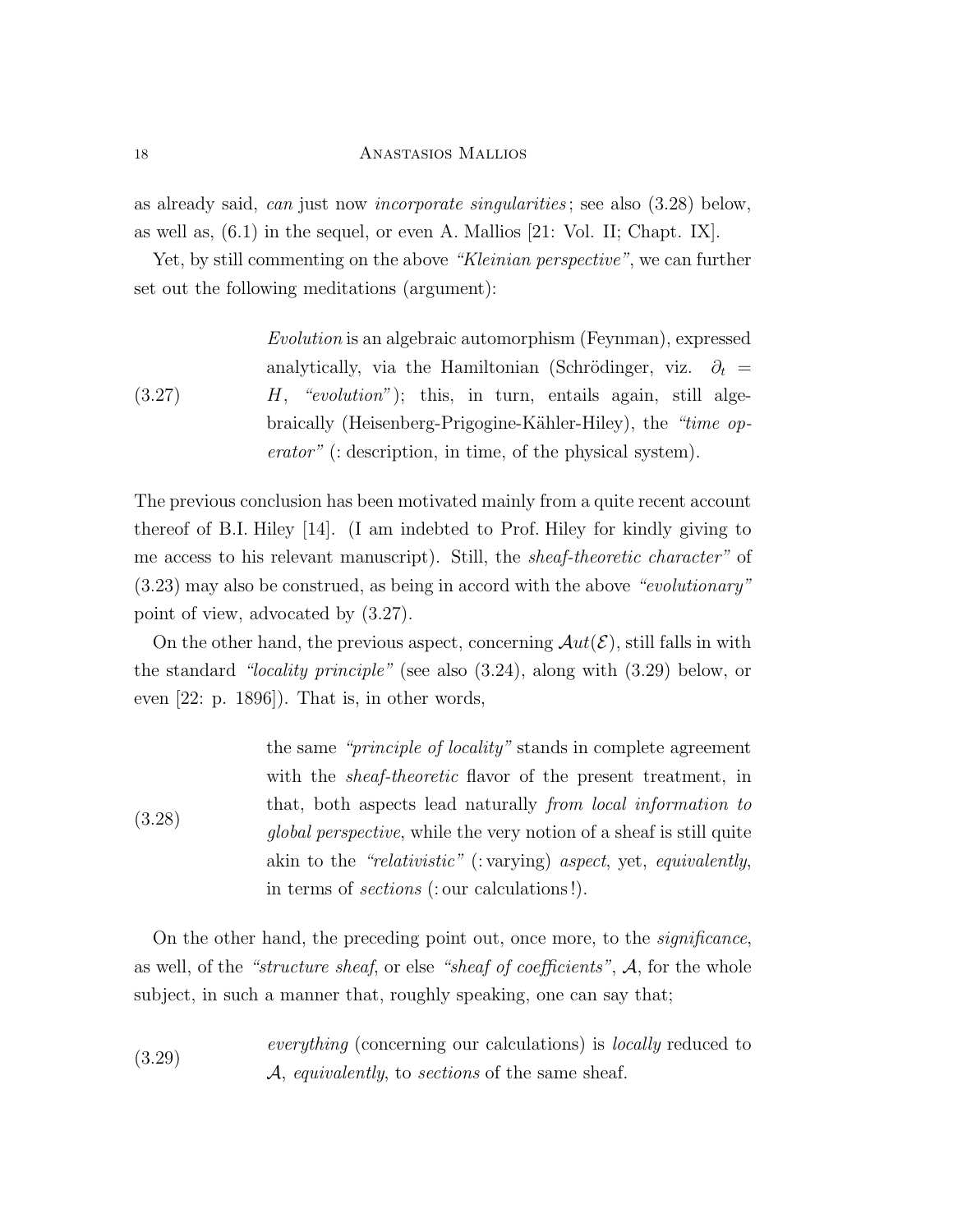An analogous conclusion is still valid for the *space of*  $A$ -connections of  $\mathcal{E}$ ,

(3.30) ConnA(E),

hence, for the corresponding moduli space of  $\mathcal{E}$ ,

(3.31) 
$$
\mathcal{M}(\mathcal{E}) \equiv \mathcal{C}onn_A(\mathcal{E})/\mathcal{A}ut\mathcal{E},
$$

as well, where too the things are locally reduced to  $n \times n$  matrices (of sections) of A, and/or similar ones of (sections of) "1-forms", viz. of the A-module  $\Omega^1$ , hence, finally, of A again, if, as is usually the case,  $\Omega^1$  is still a vector sheaf on X. (In this regard, cf. also [VS: Chapts VI, VII]).

Of course, once more, it goes always without saying that,

(3.32) we gain very much in insight, any time we are able to free our conception, we have about a specific physical problem, from any reference to some particular coordinate system (: "space").

In this context, we can also remark that

(3.33) "local gauges" (viz. "coordinates", or even "space") are used here for our calculations, yet, to detect the (independently of the former existing) physical law, while to understand the latter one has to free his conception of the former (viz. of the means applied).

So, within the same vein of ideas, and, technically speaking, as it concerns the operational (alias, litourgical) part of ADG, we can further say that,

\n
$$
algebraic
$$
 topology can be conceived, as a "relational hence, algebraic, in nature way of looking at the topology [: space]", therefore, as more akin to physics.\n

Thus, we come still here to the relevant point of view, emphasized by C. von Westenholz [39: p. 323], when saying that;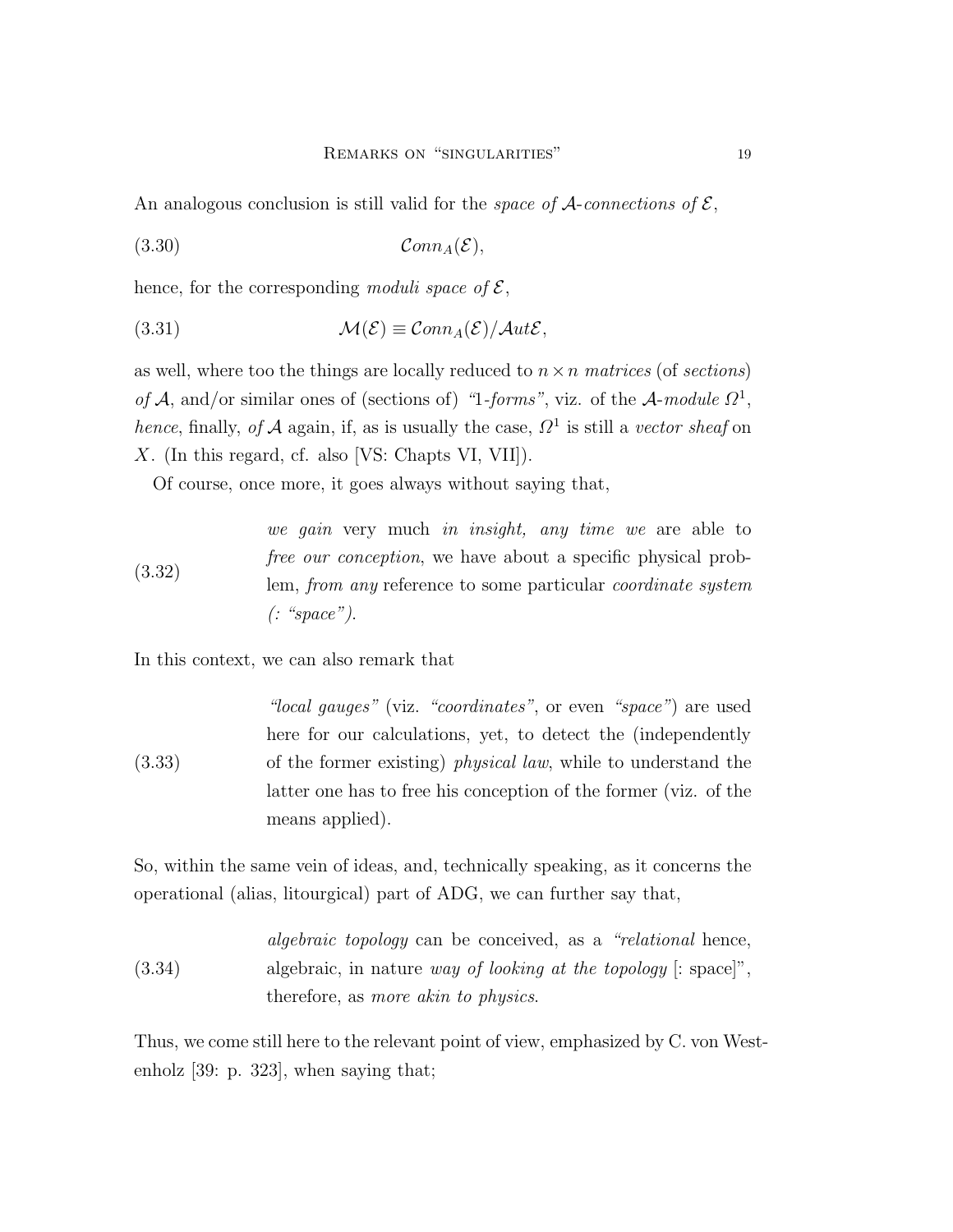(3.35) "The mathematical structure underlying field quantities ... is essentially de Rham cohomology".

4. Accordingly, the problem, as well as, our own progress in confronting with it, is thus, very likely, lying, to quote here W. Stevens [36: p. 184], in a "movement through changes in terminology", which we finally apply, when look at the particular problem, we are interested in.

We wish to terminate the previous discussion by just referring, as an example of the viability of the preceding thoughts, to other authors of the very recent past (the "Polish school" mentioned in the above, see Section 0), in whose work one also finds similar considerations to the foregoing material; thus, we read, for instance, the utterance that,

(4.1) 
$$
{}^{\circ}
$$
 *...* the imagination is very often restricted by constraints coming from the language we use".

See M. Heller et al. [13: p. 54]. Yet, we still recall, in that context, Einstein's own motto that, "imagination is more important than knowledge". So, everything that could affect our imagination (the language we use, for example), affects, in point of fact, our ability of knowing (: describing) the reality.

Finally, as an overall moral of the preceding, we still conclude the following two-way (: "amphidromous") relation,

(4.2) physics ✛ ✲ (differential) geometry,

the second member of the above diagram hinting actually at the innate mechanism, viz. the "ars combinatoria", or even "geometric calculus", à la Leibniz, of the mathematical discipline at issue, as explained in the foregoing. Accordingly, by simply paraphrasing herewith S. Mac Lane [16: p. 257], we realize that;

\n
$$
``geometry
$$
 is not just a subdivision or a subset within Math-  
\n (4.3)   
\n ematics, but a means ..." to get out of phenomena (: physics)   
\n formal rules (: physical laws),\n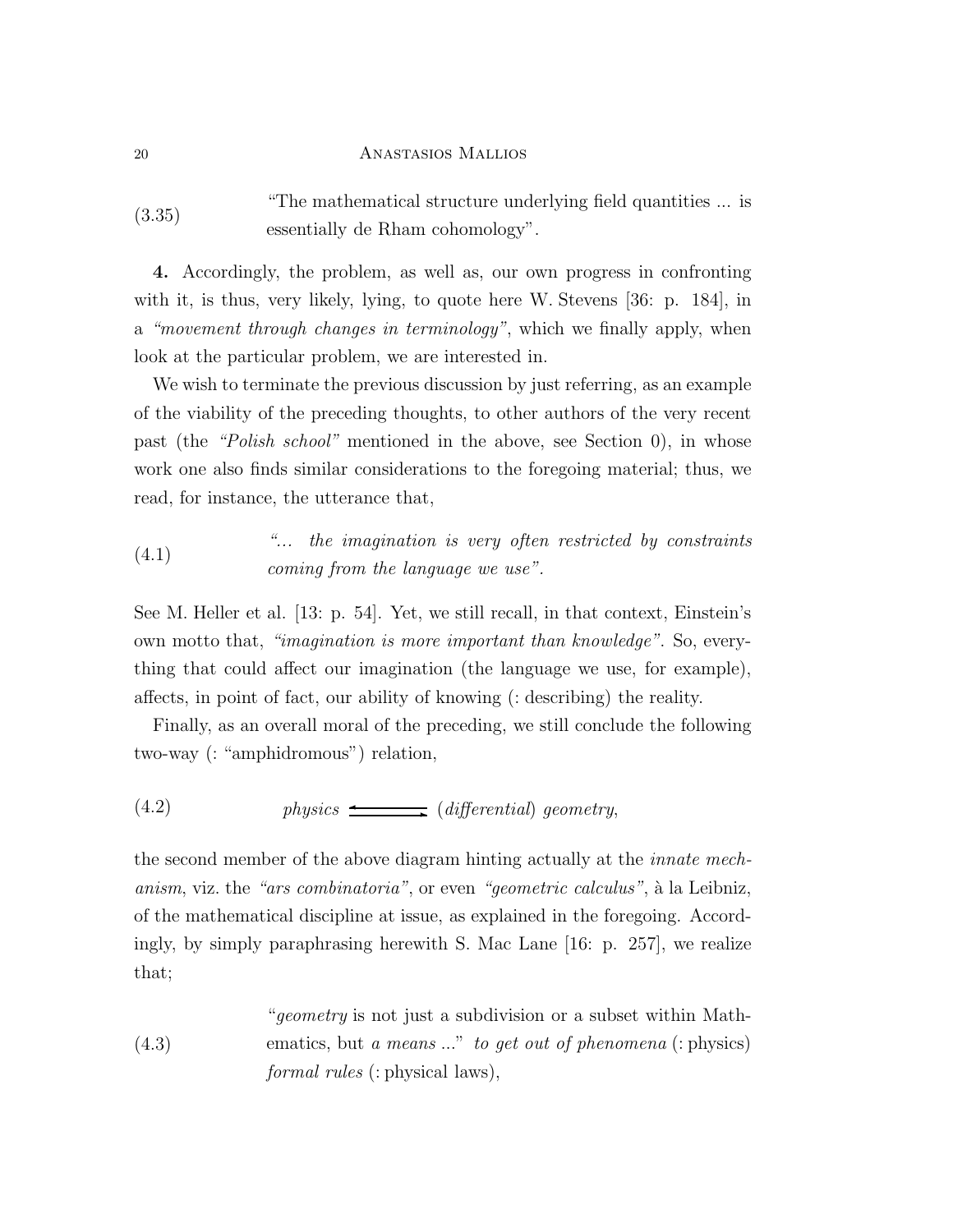that also fits in well with the preceding, justifying further (4.2). In that sense a formal rule, as before, that is, in other words, a physical law cannot be dependent on (or even restricted by) a "singularity". Yet, to paraphrase here A. Einstein [6: p. 164], "singularities must be excluded" from a procedure, whose function can be described, according to (4.3).

Thus, what we actually perceive, as "*laws of Physis*" is given, in the sense that these "laws" are there. On the other hand, it is we, who do not provide the proper theories to follow (: "understand", or even better, to *describe*) these laws, yet to further predict their evolution. So it is in that very sense that;

(4.4) "the "laws" of Nature cannot have anomalies, alias "singularities", an attribute that is virtually ours, since here again, the manner in which these laws function is, certainly, still, *given*!

Finally, within this same vein of ideas, we can further remark that;

(4.5) we are virtually part of what we understand as Nature, not the creators of the latter. Thus, what we ascribe, as anomalies, "singularities" etc., are just our own verdict (interpretation) about Nature and not "particular instances" of it.

5. Now, let us come back again to the aforementioned remarks of R.P. Feynman (see  $(3.8)$ ), according to which,

(5.1) "the simple ideas of geometry, extended down to infinitely small are wrong !

Thus, by what has been said in the preceding, concerning the above apostrophe of Feynman, one may remark, that we can virtually have here a quite different situation, pertaining, at least, to the differential geometry, in point of fact, to its inherent (differential-geometric) mechanism, yet, in other words, the implemented thereof "ars combinatoria" à la Leibniz. That is, although we cannot speak of the space (roughly speaking, the "continuum") that entails, alias supports, the standard differential geometry of smooth manifolds,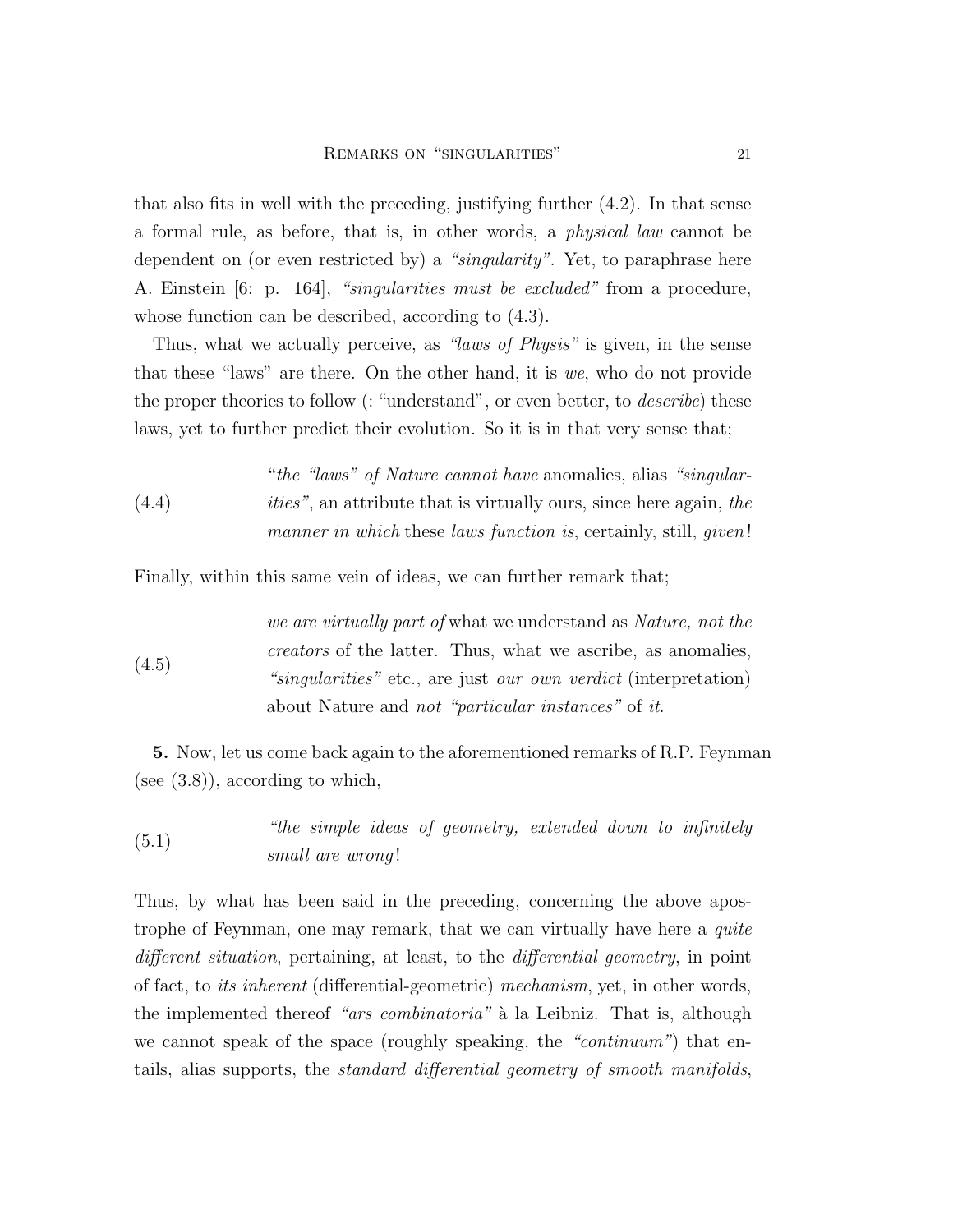notwithstanding, we can still apply, even to that extended deep the accompanied (innate) mechanism of that geometry, that is, in other words, its differentiable functions", suitably generalized, along with the attached to them differential-geometric technique that still seems to work, even in that régime!; indeed, this is actually due, to the very nature of the generalized functions (in effect, sections of appropriate sheaves), which, thus, are involved.

So, in this context, we can virtually assert that,

# $(*the simple ideas of [differential] geometry", [at least], are not$ wrong !

Indeed, as already explained in the foregoing, the essence (: inherent mechanism) of

(differential) geometry may still be applied in that deep, in spite of the presence of an extremely "anomalous", in the classical sense, carrying space (if any !). Yet, once more, the impediment here is with the classical notion of the supporting space, providing, in effect, the standard "differential triad", and not with the latter p e r s e, which is virtually independent of the former, that in the quantum deep *seems* (!) to be different from the usual one. Presumably, what was for Feynman in conflict with the geometry in the quantum domain, was the way of applying it therein; accordingly, to paraphrase him, we can say that,

(5.3) if we are going to apply any "geometrical reasoning" within the quantum context, this should be done not in a geometrical (classical) way (!), but in an analytic (algebraic) one with symbols.

See R.P. Feynman [7: begin of p. 44]. Now, it is, actually,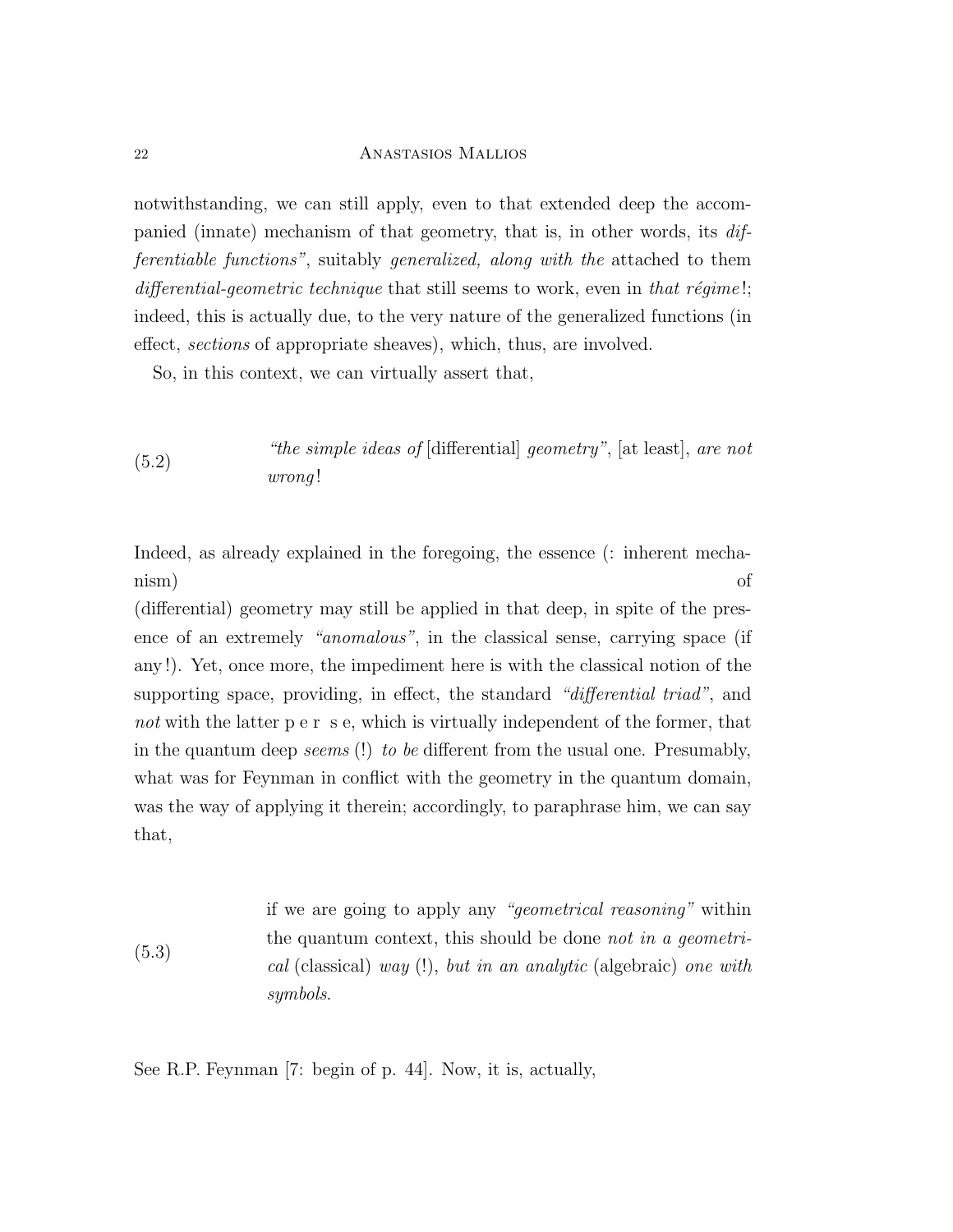this analytic (operational-theoretic) character, that permeates the classical ("coordinate-free") differential geometry, that has been brought on the stage, quite perspicuously, indeed, by ADG, showing thus that the former is, in effect, independent of any surrounding "space".

Hence, the potential applicability of this machinery to quantum gravity.

(5.4)

Accordingly, and expressed differently, the apparent disagreement of general relativity with quantum theory, the former being rooted on classical differential geometry of the so-called "smooth" manifolds, therefore, the difficulties, as well, when trying to apply the latter to problems in *quantum gravity*, appear, as a result of the preceding, to be due, very likely, not thus much to the mechanism (: idea) p e r s e of differential geometry, as to the type of the same, that is, to say, to the corresponding sort of "differential triad", in the sense of ADG, that we usually employ in that context!

That is, to put it yet in another way, the fault is with the way we understand resulting the classical differential-geometric mechanism; thus, in that point of view, this mechanism is just an outcome of the standard notion of a (differential-smooth) manifold. Nevertheless, this is simply a misinterpretation, while the essence of the matter is much more deeper, referring, in effect, to an extremely inherent feature of this mechanism, being, in principle, independent of any intervening space. Indeed, one can still apply the abstract differential-geometric technique even in much more general situations, see e.g. [22], [23], [24], [25].

6. On the other hand, by looking at potential physical applications of ADG, the base space of the sheaves involved does not necessarily have the properties we usually ascribe to the analogous "base space" (: space-time) of the classical theory. So, by contrast with what we usually do classically, in a sheaf-theoretic treatment of the situation, in terms of ADG, by considering the properties we want to (or, at least, feel that we should) have,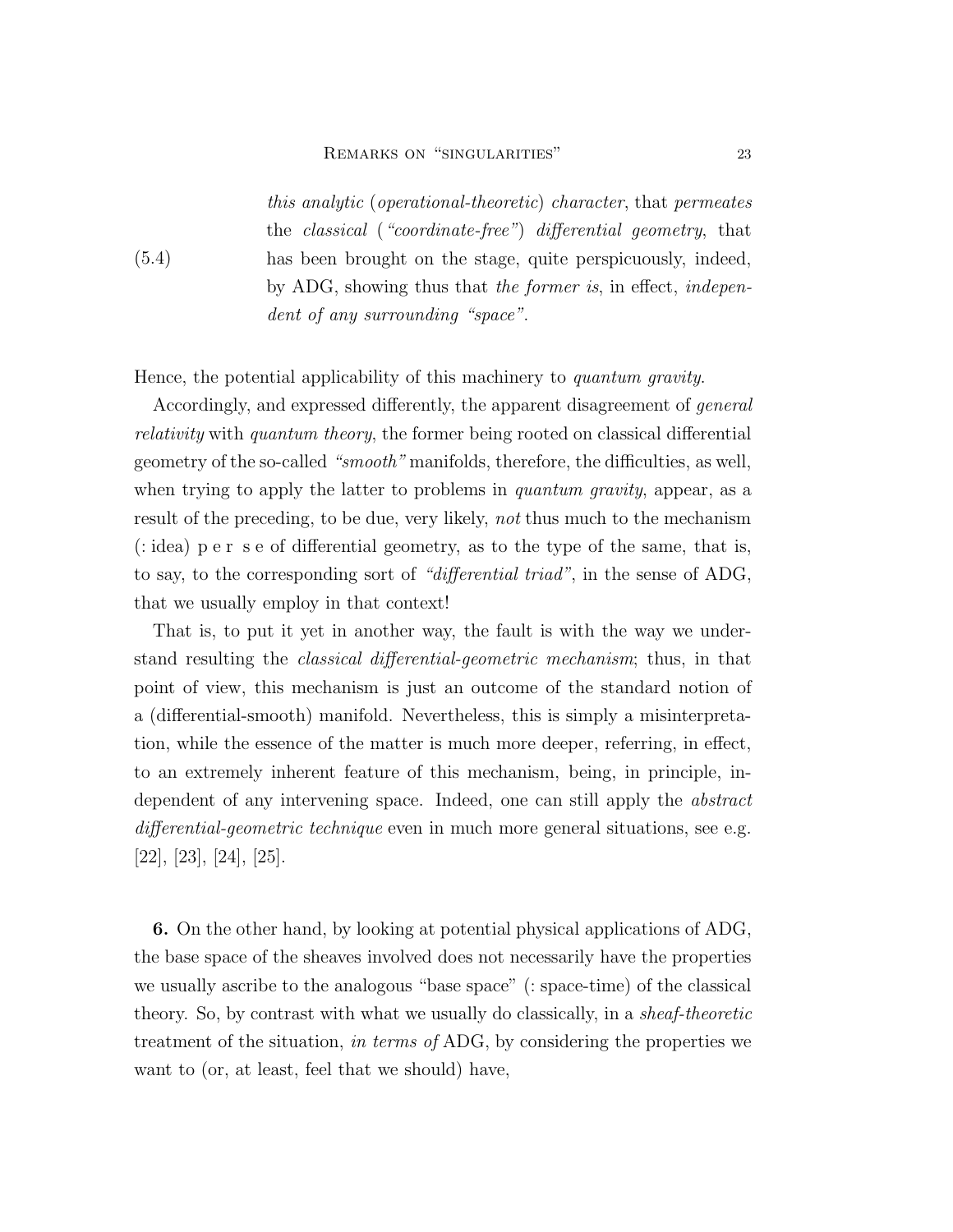(6.1) we virtually transfer all the desired properties, as above, to (the stalks of) the sheaves, that, according to our theory, for that matter, represent the objects, we wish to study (as, for instance, elementary particles). Of course, this is also in accord with our present-day conception of *physics*, the latter being actually concerned with relations rather (i.e., equations/laws), yet, with functions/sections, that "live" on a given "space", than this "space" itself (!), whose existence p e r s e is, for that matter, quite disputable, anyway.

Precisely speaking, all the desired properties, that are classically addressed to the underlying (space-time) manifold, are here, that is, within the framework of ADG, transferred to the corresponding "arithmetics", alias "sheaf of coefficients" A, and finally, in an appropriate manner (here paracompactness of the underlying topological space, base space of the sheaves involved, and *fineness* of  $A$  are applied), to the  $A$ -modules (yet, vector sheaves) concerned.

In this connection, we can still say that, as a general moral of nowadays quantum theory, we usually try to

\n
$$
abandon
$$
 "space" and look, instead, at the objects which "live"  
\n (6.2) on the space and their interrelations, *directly*, viz. without referring and/or being influenced by "properties" of the space.\n

Therefore, in that perspective,

(6.3) we can further *apply* the mechanism of (abstract) *differential* geometry to the pertinent objects, p e r s e, without thus referring to any supporting space, exactly, because ADG *does* not depend on the latter.

Plus, the very nature of the "arithmetics" applied (!), according to which, we realize that,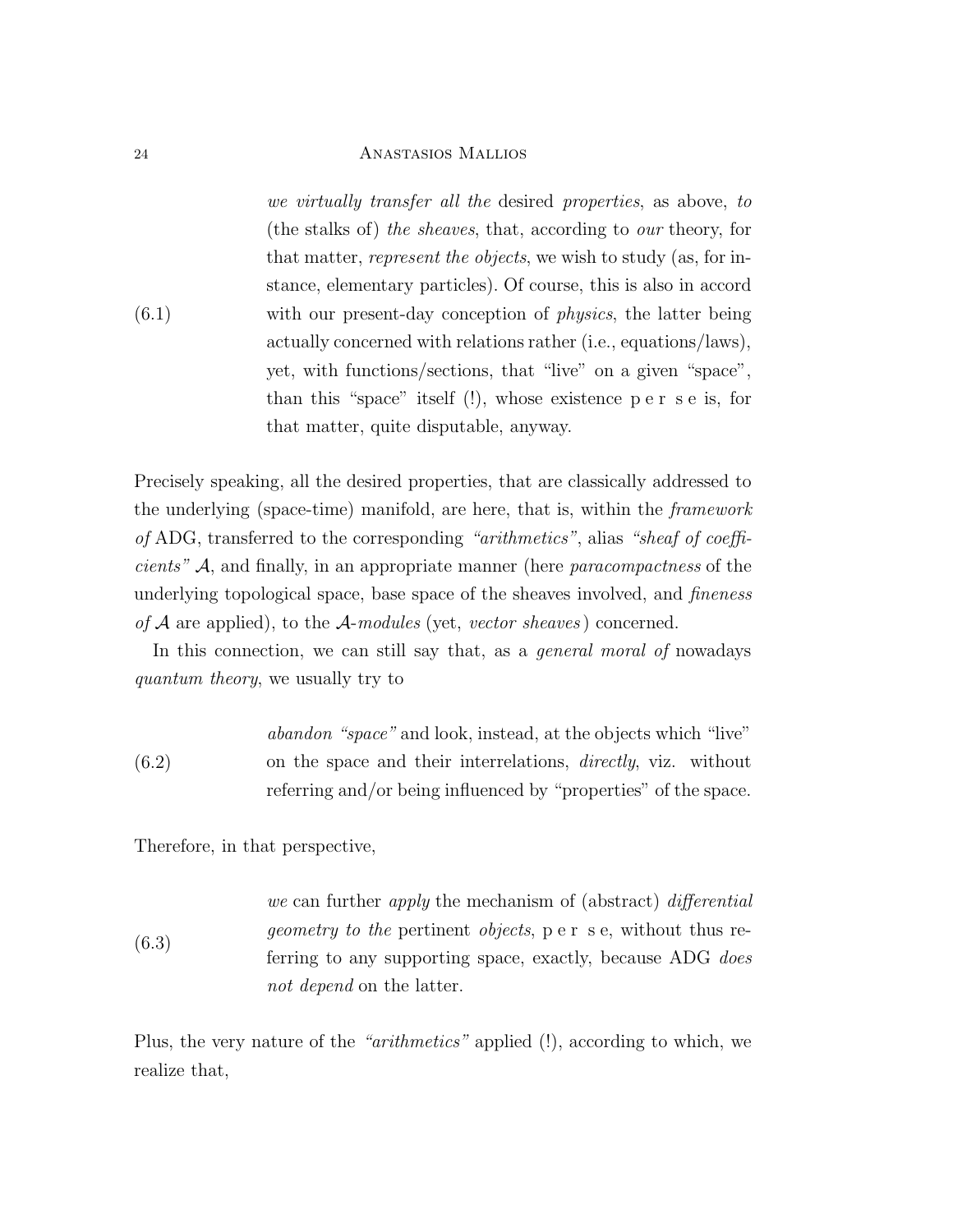(6.4)

based further on ADG, we are thus no more compelled to find "solutions free of singularities" (A. Einstein [6: p. 165]), but (to afford that particular "arithmetics", so that to be able) to state "equations", whose solutions can engulf the "singularities".

In this connection, one can consider the aforementioned "Eddington-Finkelstein coordinates", simply, as an anticipating example of the above, as already hinted at by (0.6) in the preceding. Now, the same is still suggesting that we might have just here a machinery, suitable to a "relativistic quantum mechanics", to quote also P.A.M. Dirac [4: p. 85], "in which we will not have ... infinities occurring at all" [the emphasis is ours]. Thus, in view of the foregoing, this will be the new rôle of the "arithmetics (in point of fact, of the appropriate "differential triad"), we would choose, each time, depending on the particular problem at issue.

Finally, by further looking at the two fundamental principles of nowadays physics, as stated in (0.1) and (0.2) at the beginning of the present discussion, we still remark that even by the very formulation of these two principles, we implicitly assume in effect that the rôle of the "space", involved therein is quite a secondary one (if any, at all!). This, somehow obscured situation due, in point of fact, to the way we were employing hitherto the (classical) differential geometry, is well pointed out, exactly, by the whole technique of Abstract Differential Geometry, as this has been succinctly indicated in the preceding discussion.

Yet, we can still say here that the potential value of the above perspective, as this is exhibited by ADG, lies exactly in its generality and presentation of general fundamental principles, that actually govern CDG (which may thus be regarded as a 'subtheory' of ADG); we are thus, in that sense, in accord with a relevant aphorism of G. Darboux, saying that (the emphasis below is ours);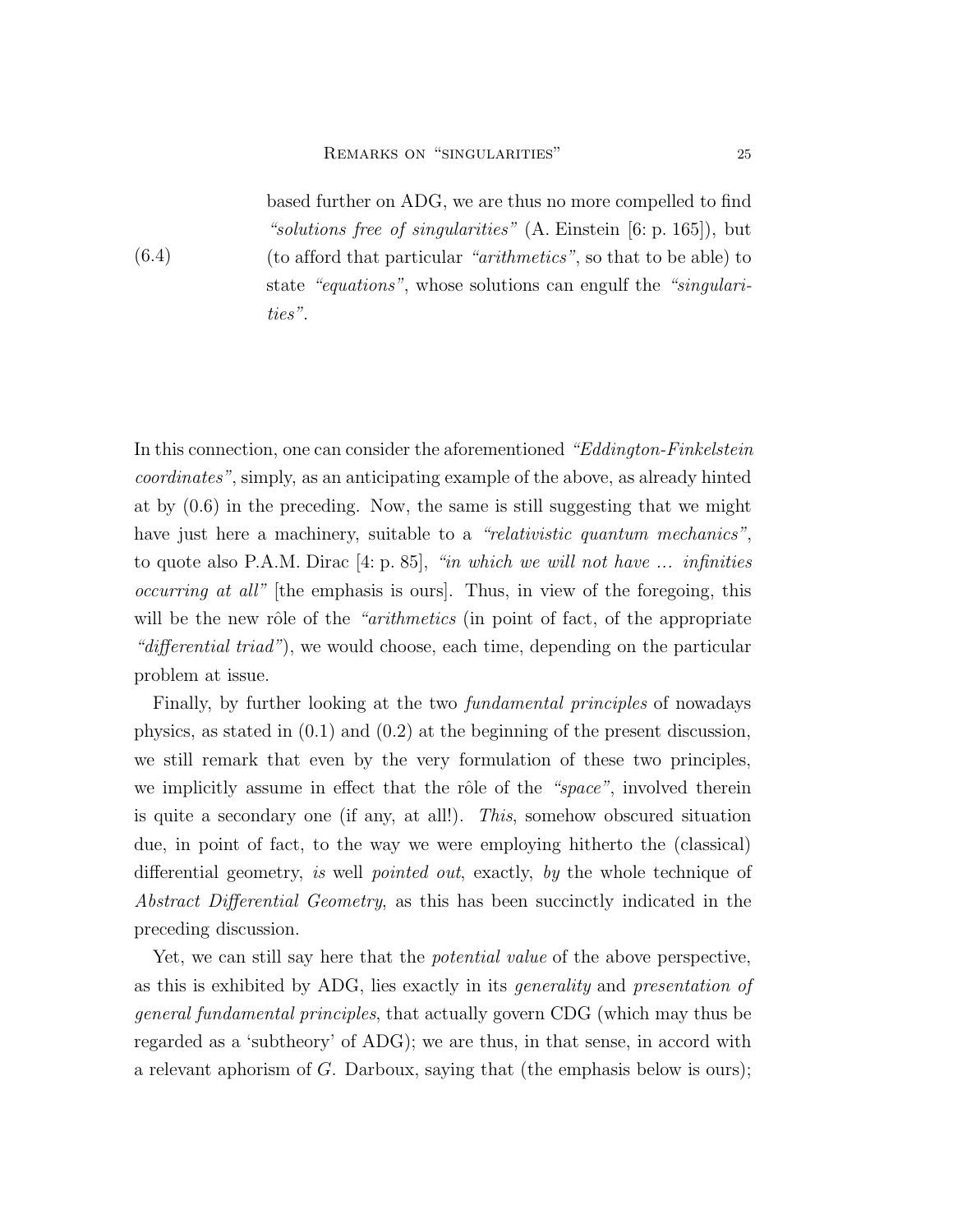(6.5) "Le caractère propre des méthodes  $\ldots$  consiste dans l' emploi d' un petit nombre de principes généraux ...; et les  $\cos\acute{e}quences$  sont d' autant plus étendues que les principes  $eux-m\hat{e}mes\;ont\;plus\;de\;geq$ énéralité."

See G. Darboux [1: Introd., p. 3]

7. We close the present discussion, by considering, as an example of the preceding, in particular of that part of it, concerning Rosinger's algebra sheaf, the well-known Uhlenbeck's theorem on "removable singularities", pertaining thus to a (smooth) extension of a *Yang-Mills field*, defined on  $S<sup>4</sup>$ , modulo the north pole (see [38]; yet, T.H. Parker [29] gave a generalization of the same result.

Now, by considering the *sheaf of generalized functions* à la Rosinger, we can further look at Uhlenbeck's Yang-Mills field, as defined on

(7.1) 
$$
S^4 \setminus \{ \infty \} \equiv U \subseteq S^4 \equiv X
$$

where the closed set (in effect, a nowhere dense set in  $S<sup>4</sup>$ ),  $\{\infty\} \subseteq S<sup>4</sup>$  (: "north pole"), is a "singularity" (set), in the classical sense. Thus, since Rosinger's algebra sheaf (i.e., our "structural sheaf"  $A$  is flabby, (see e.g. A. Mallios-E.E. Rosinger [24], and/or [25]), one gets that the canonical map (cf.  $(7.1)$ ),

(7.2) Γ(X, A) → Γ(U, A)

is surjective, by the very definition of the flabbiness of  $A$ , so that any (continuous) local section of A over an open set  $U \subseteq S^4$  is extended to a (continuous) global section of  $A$  over  $S^4$ .

Therefore, by considering a Yang-Mills field

(7.3) (E, D)

on  $S^4 \equiv X$ , the A-connection D is locally expressed, via a *local gauge*, say,

$$
(7.4) \t\t U_0 \subseteq U
$$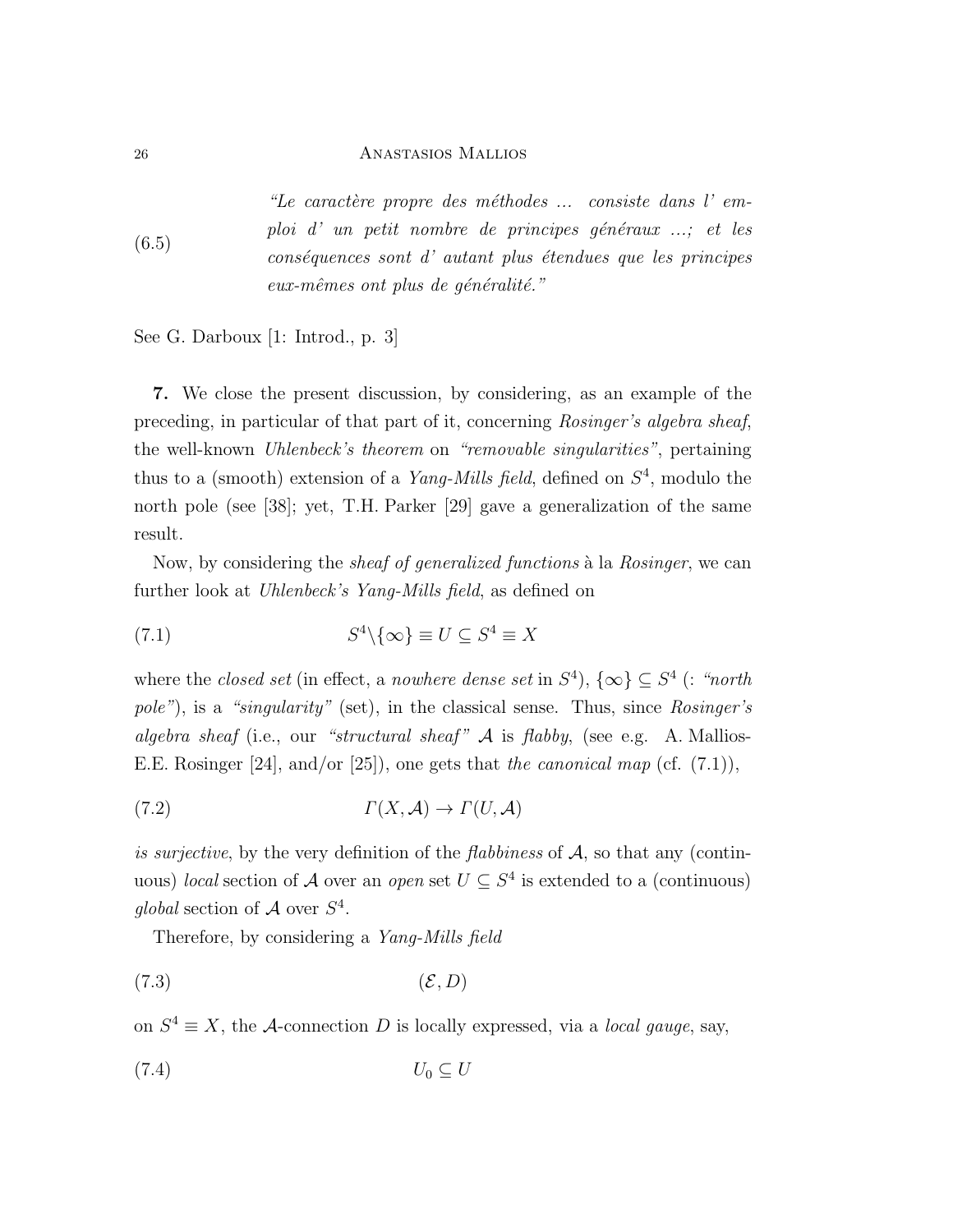of  $\mathcal{E}$ , through a so-called *local*  $\mathcal{A}$ -connection matrix of D, associated with  $U_0$ ,

(7.5) 
$$
\omega \equiv (\omega_{ij}) \in M_n(\Omega(U_0)) = M_n(\Omega)(U_0),
$$

with  $1 \leq i, j \leq n \equiv rk\mathcal{E}$ ; yet, the A-module  $\Omega$  of 1-forms is, for the case at issue, also a *vector sheaf* on  $X$ , so that

(7.6) 
$$
\omega_{ij} \in \Omega(U_0) \cong \mathcal{A}(U_0)^m,
$$

with  $m = rk\Omega$ . Therefore, based on (7.2),

(7.7) any continuous (local) section of  $\Omega$  on  $U_0$ , hence, in view of  $(7.5)$ , a local realization, in effect, of D on  $U_0$ , that is, actually, of  $(\mathcal{E}, D)$  itself, can be extended to the whole space  $S<sup>4</sup>$ , as well.

The above constitutes, virtually, an ample generalization of the classical result of K. Uhlenbeck (loc. cit.; p. 24, Theorem 4.1). Yet, it is worth remarking herewith that in our argument, employed in  $(7.7)$ ,

(7.8) no a p r i o r i restriction on the "energy" (: field strength  $=$ curvature of  $D$ ), as one assumes in the classical case (ibid.), is actually required. Moreover, no restriction on the dimension of the "space" is necessary either.

On the other hand, it is still worth mentioning here, that the functions, in point of fact, sections, which are involved in the previous account of the classical result under discussion, may have a far bigger amount of "singularities", that is, to say, prohibiting places, concerning the standard theory; see, for instance, A. Mallios-E.E. Rosinger [24], or even [25]. In conclusion, one thus obtains, within the general setting of ADG (by contrast, cf. also K.K. Uhlenbeck [38: p. 11, Abstract]), that;

(7.9) one can consider solutions of the Yang-Mills equations over any "space" with "singularities", that, for instance, can be engulfed in a Rosinger multi-foam algebra sheaf (cf.  $[25]$ ), the 8. latter being viewed, as a "*sheaf of coefficients*", in the sense of ADG.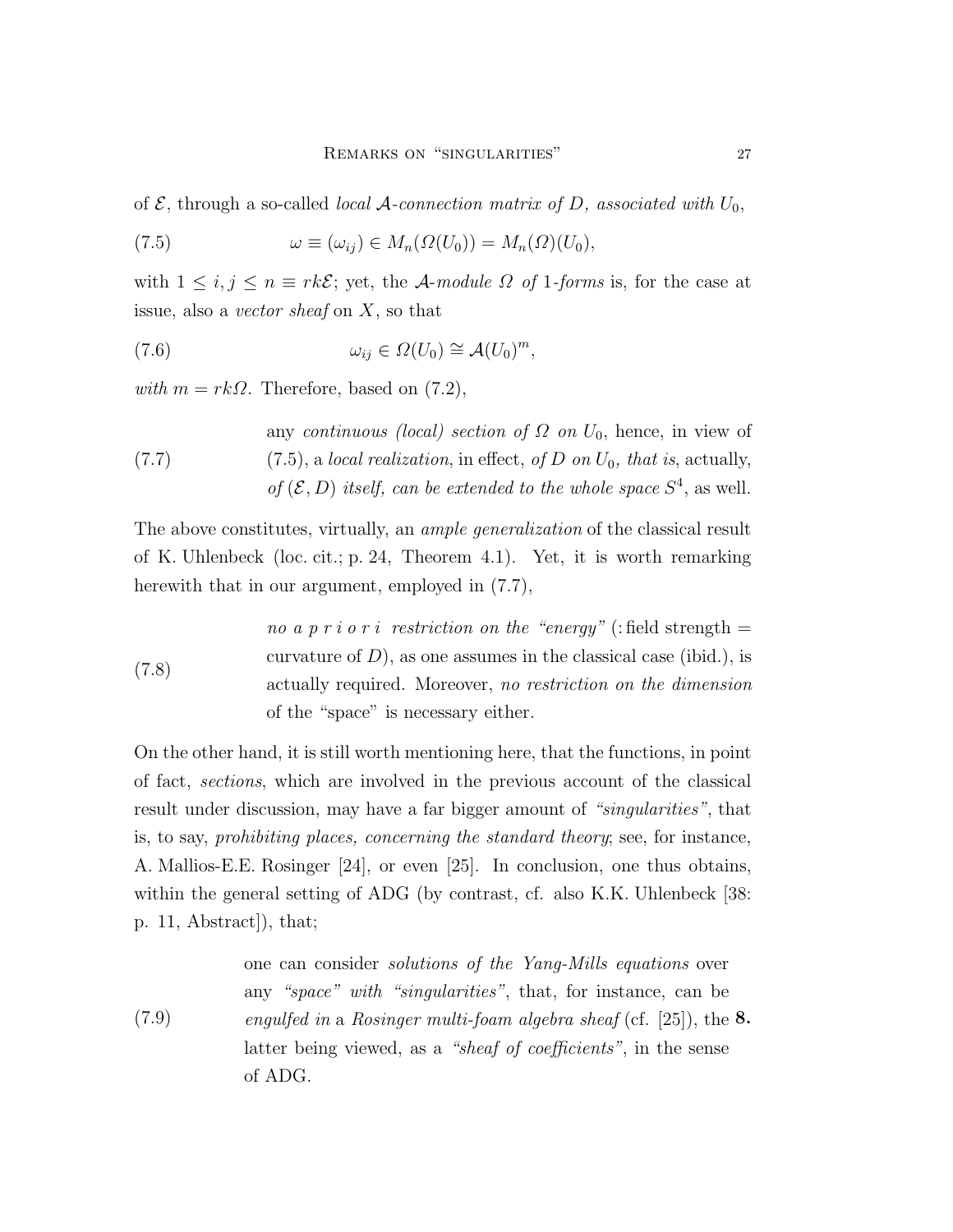Appendix: Quantum gravity.− By taking second quantization into account (see, for instance, [20] or even [21: Chapt. II]), one concludes that:

(8.1) an equation expressed in terms of sheaf-morphisms (take e.g. the Yang-Mills equation, referring to a given Yang-Mills field) is, in effect, by definition, relativistic, with the field itself being the variable. Furthermore, the same equation refers, in point of fact, already, to the quantum of the field, this still being, by the very definitions (: second quantization, again!), just the elementary particle in terms of which the equation in focus has been formulated (see also A. Mallios [21: Chapt. VII; (5.8),  $(5.11)$ .

Now, in this context, we further note that;

(8.2) the presence of the *field* (: *elementary particle*, see also e.g. loc. cit. (1.5)) in an equation, as before, is virtually exhibited, through the corresponding *field strength* (ibid.  $(1.9)$ ). Hence, in terms of a "structure sheaf invariant" (alias, in the terminology employed herewith, by means of an "A-invariant", or even, classically speaking, in terms of a "tensor"), that is, in other words, via an entirely physical notion.

As a result, though it might probably sound a bit strange, and paraphrasing actually Leibniz, herewith (cf.  $(2.1)$ ) in the preceding), we can say that;

(8.3) space-independent notions are the real physical ones! (This might also be related with (1.1)).

So, by saying here "physical", we can also refer to "geometrical", this being actually the connection with Leibniz, as alluded to above, an aspect that might further be connected with the famous maxim of Plato, in that context, namely, in the sense that;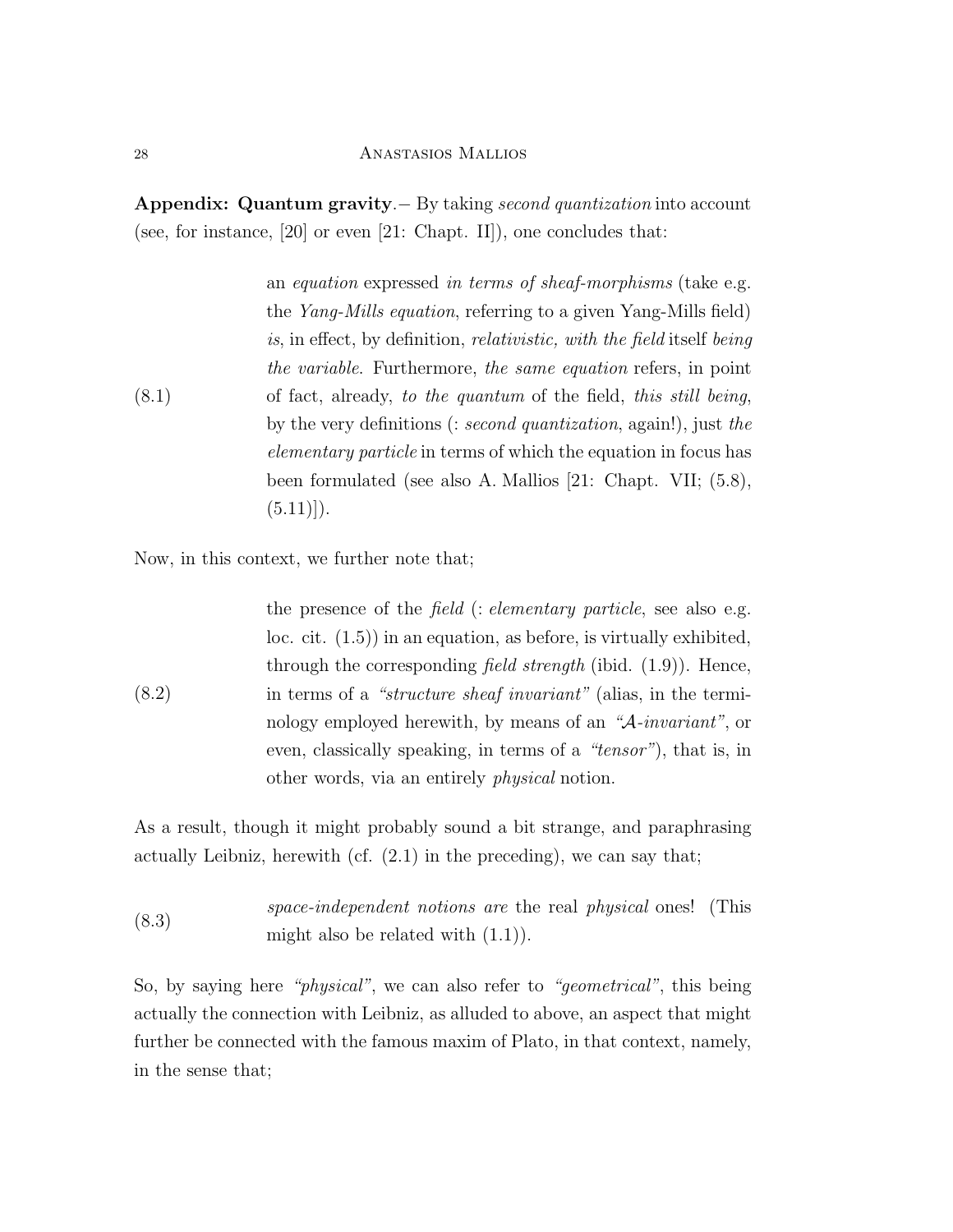(8.4)

physical/geometrical is the "relational" not the "spatial"! In this concern, we thus conclude that "space" is the result of laws (: relations/equations), not the other way around, the latter being thus space-independent (invariant), which, of course, still delineates (8.3).

Therefore, technically speaking now, the above accentuation of " $A$ " points out, time and again, the *significance* of the "sheaf of coefficients", or even "structure sheaf", for the "geometry" in general! Indeed, the latter is thus here a *spin-off*, in effect, of  $A$  (: structure sheaf), the quality/effectiveness of our "geometry" being, in that sense, directly dependent on that particular sheaf A. [Thus, take, for instance, the so-called "Euclidean spaces", globally or not, being virtually outcomes, speaking analytically (Descartes), of our classical number fields (here, constant structural sheaves!).

Consequently, the "geometry", we actually employ, is "cartesian", in spirit, that is, "analytical" (consider " $A$ " for instance), not "Euclidean", that might be viewed, as the "physical/relational" one (see (8.3), (8.4), as above). Thus, we are, in effect, in accord with the very etymology of the Greek word "γεωμετρία" (: earth measuring), which, of course, is analytical in the previous sense; yet, the result of measuring is a number (!) (that entails physics, according to Feynman). So it is simply here, where an intrinsic conceptual perplexity/entanglement is actually entailed, when employing the notion of "geometry", in the aforementioned point of view; that is, one is thus confronted with the correspondence (technical, in point of fact, identification),

$$
(8.5) \teuclidean \leftrightarrow cartesian
$$

As a result, one thus arrives at the *Einsteinian*, so to say, *point of view* (cf.  $\vert 6$ : p. 164, B.]), in that:

(8.6) laws/equations should be universal, not depending on the particular type of the "space" considered,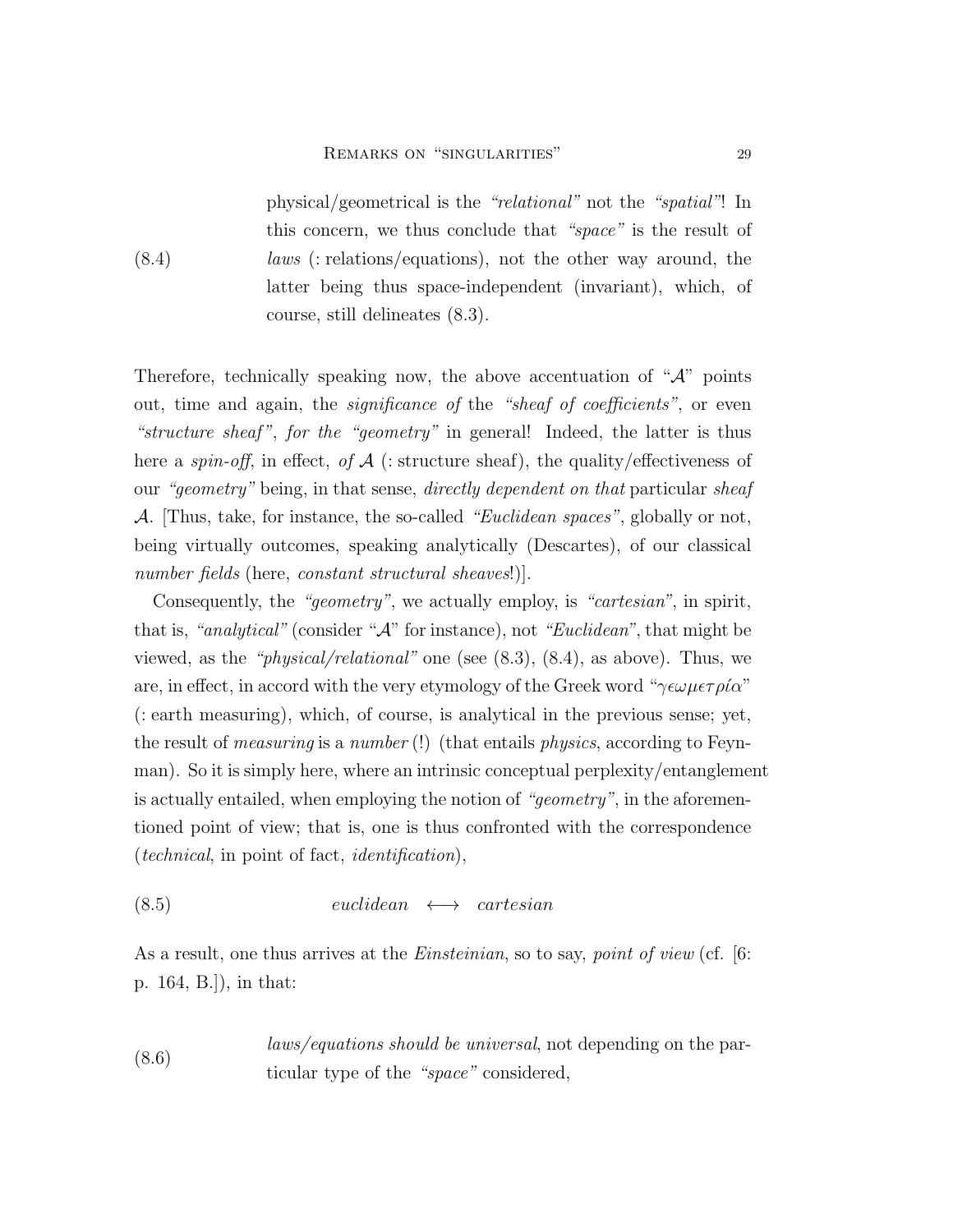the latter being, in view of the preceding, virtually due, for that matter, entirely, to our own description (viz. the "cartesian", as above, aspect) of the space!

Accordingly, we are tempting to say, once more (see thus also (1.1) in the foregoing), that;

(8.7) 
$$
(any!)
$$
 "space", at all, is delimited, by the particles (: quanta) *themselves*, to which the laws of Physics actually refer.

Therefore, it would of course be of paramount importance, if any time we could afford a *mechanism* (yet, "ars combinatoria", à la Leibniz) that could deal with them (the particles) directly, without thus the intervention of any supporting/surrounding "space" (as it is, for instance, the case, instead, in the classical theory: CDG).

Now, based on the preceding, we are still led to say that;

(8.8) a similar situation as above holds also true, which pertains to the so-called "quantum deep", the "discrepancies" revealed, when dealing with it, being due, of course, not to the ("Eu*clidean*" (cf.  $(8.5)$ ) aspect of the) "space", this being actually the same overall (!) (Physis is united), but simply to the "cartesian" (: analytical, see e.g.  $A$ , yet out laboratory) manner of looking at it.

Consequently, we are thus trapped here, time and again, by the above (fictitious) "*identification*", still *ours*(!), for that matter, as it is *indicated* in the foregoing  $by (8.5).$ 

On the other hand, classically speaking, the general theory of relativity is ("can be conceived only as", A. Einstein, loc. cit.) a field theory, in particular, a "continuum theory" (ibid., pp. 140, 164). Here, "continuum theory" is conceived, as that one, that rests on the "continuum", and this is still in the standard parlance, the so-called "space-time [smooth (!)] continuum". Thus, Einstein himself was looking at the "quanta" as "singularities" of (viz. something inconsistent with) the previous theory, in the sense, in effect, that the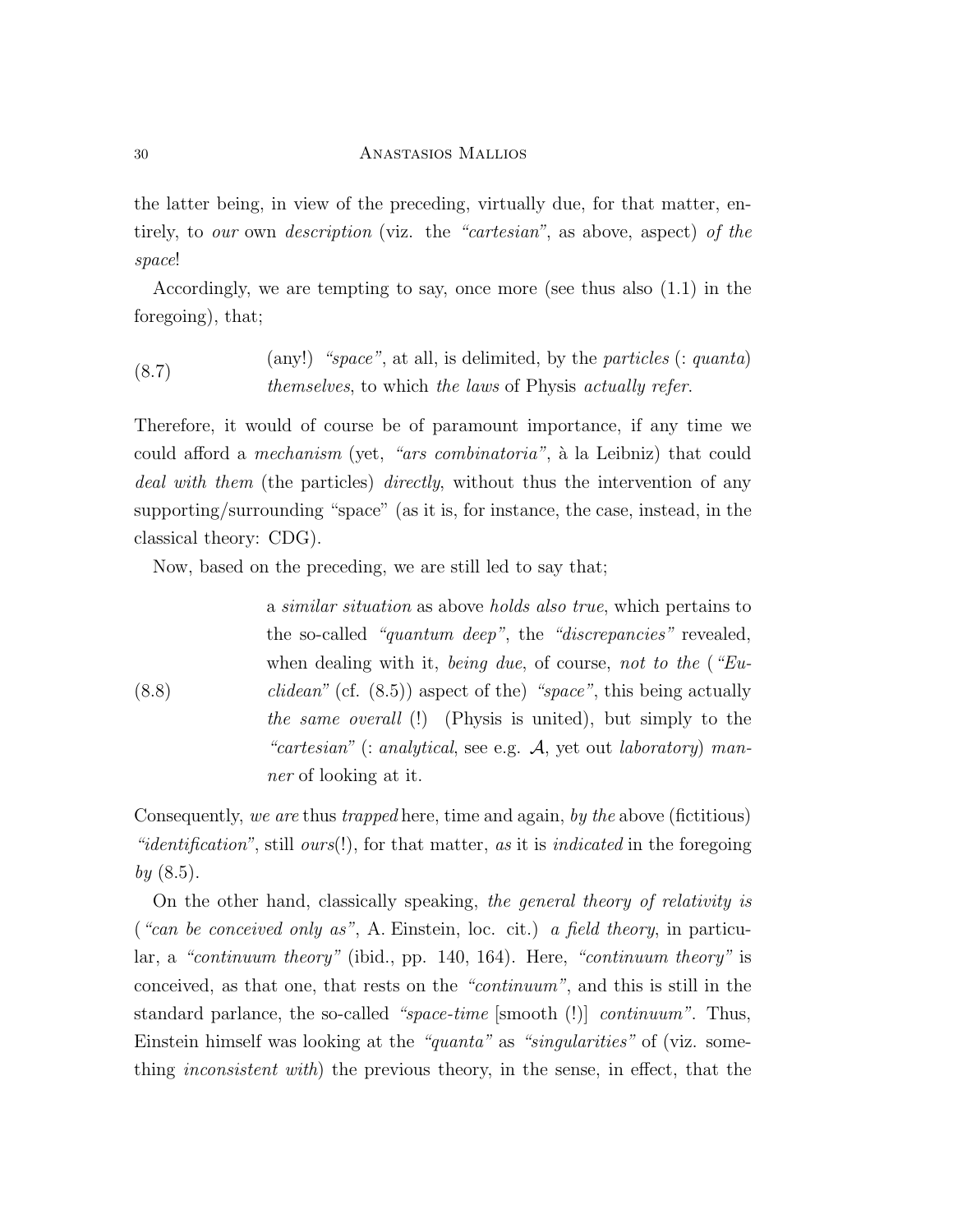relevant (quantum) theory did not function, within the initial ("*continuous*") framework.

Thus, here too, one is actually confronted with the aforesaid *entanglement* of the perspectives of the notion of "space", as in  $(8.5)$ , concerning, at least, the employed herewith mechanism of "differential geometry"; that is, in point of fact, and this is here of importance  $(!)$ ,

> one should, instead, refer actually, by the above last term (viz. "differential geometry"), to the intrinsic "ars combinatoria", à la Leibniz, this being virtually *independent of any* (smooth)

> "continuum" (main moral of ADG, in that context, see also concluding remarks of the present Section). That is, in other words, one should refrain here from employing the, so to say, "Leibnizian mechanism", within the wrong scaffolding, viz. the "continuum"(!), as it concerns, in particular, the quantum theory.

Yet, to repeat it, due to its particular significance, what amounts to the same thing, one is thus led to conclude that;

(8.10) the so-called (smooth) "continuum" is, in effect, the wrong scaffolding, as it concerns, at least, the quantum theory, in order to employ what we may call "Leibnizian mechanism" (of differential geometry), the latter being, anyhow, independent of the former!

In conclusion, one thus realizes that:

(8.9)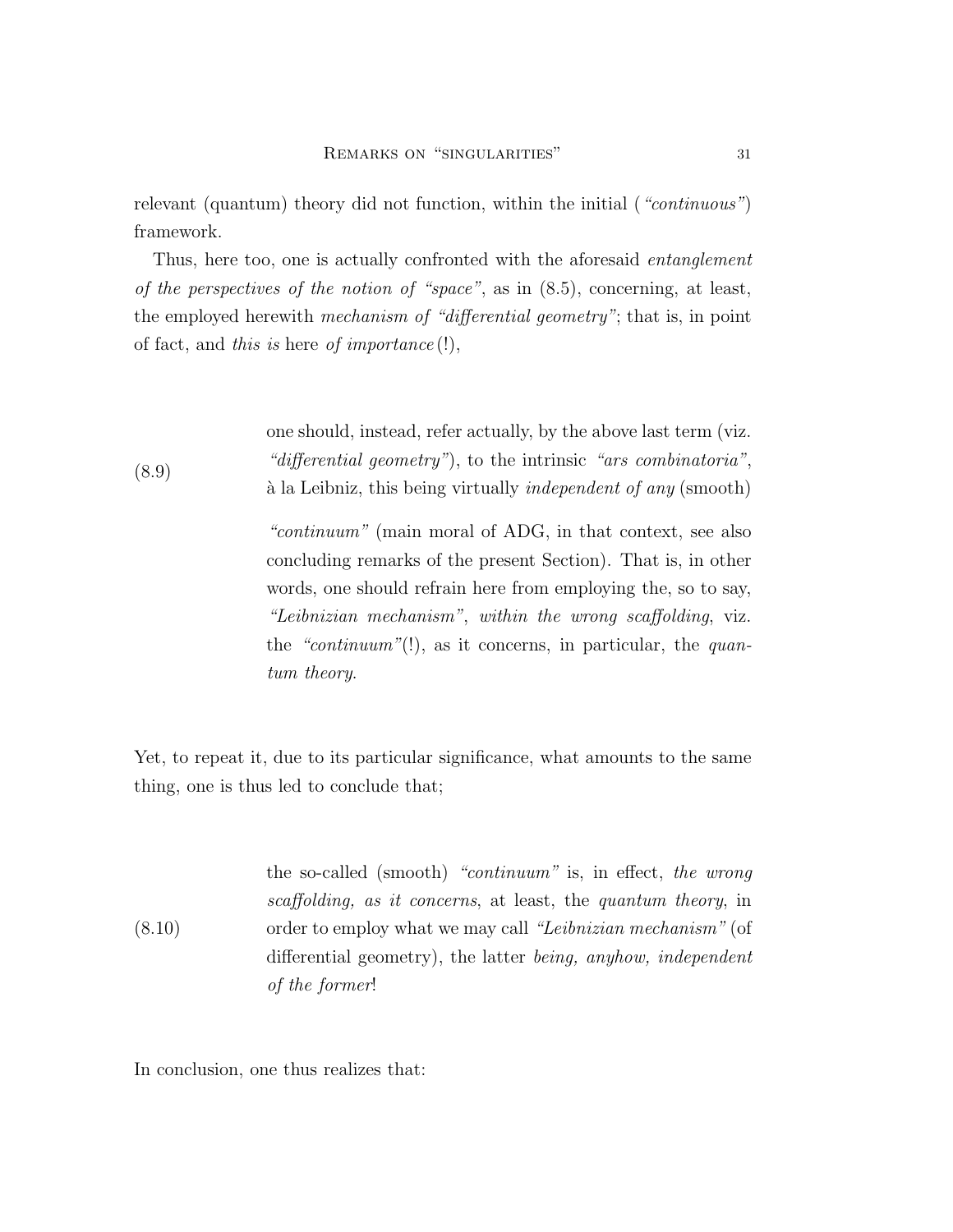even though *Nature is united*, we employ for its description, depending on the particular case at issue, different techniques, since we are actually trapped by the success of our method, referring to the *classical differential geometry* (CDG), in the case of the "continuum", trying thus to alter it, when confronting with the "discrete" (quantum régime), while still retaining the "Euclidean", in the sense of the "continuum" aspect of the "space". Hence, the apparent differences (: "singularities" of the latter), are actually due to the fact that,

(8.11)

 $(8.11.1)$ the "cartesian" perspective of the "space" is, in effect, different in nature, from that one of the "Eu*clidean*" point of view, in the sense of  $(8.5)$ , though both aspects can be, technically speaking, identified (à la Descartes), viz. to the extent that CDG is applicable!

Notwithstanding,

(8.11.2) the innate mechanism (viz. the aforementioned "Leibnizian" one) of our method (: differential geometry) permeates both aspects, as they are given by (8.5).

The content of (8.11.2), as above, is an outcome of ADG. Indeed, the same follows from several relevant remarks, throughout the preceding of the present discussion. On the other hand, this point of view has been recently further corroborated, by two particular instances of the manner that one can apply ADG, in that context, which also might, very likely, explain the apparent conflict between, generally speaking, the "continuum" and the "discrete", pertaining thus to the way of applying thereon the standard differential geometry (of smooth manifolds); thus, in point of fact, the power of the latter is actually the upshot of it, viz. the intrinsic ("Leibnizian") mechanism, not the particular source of it, that is, for the case in focus, the smooth manifold. So exactly here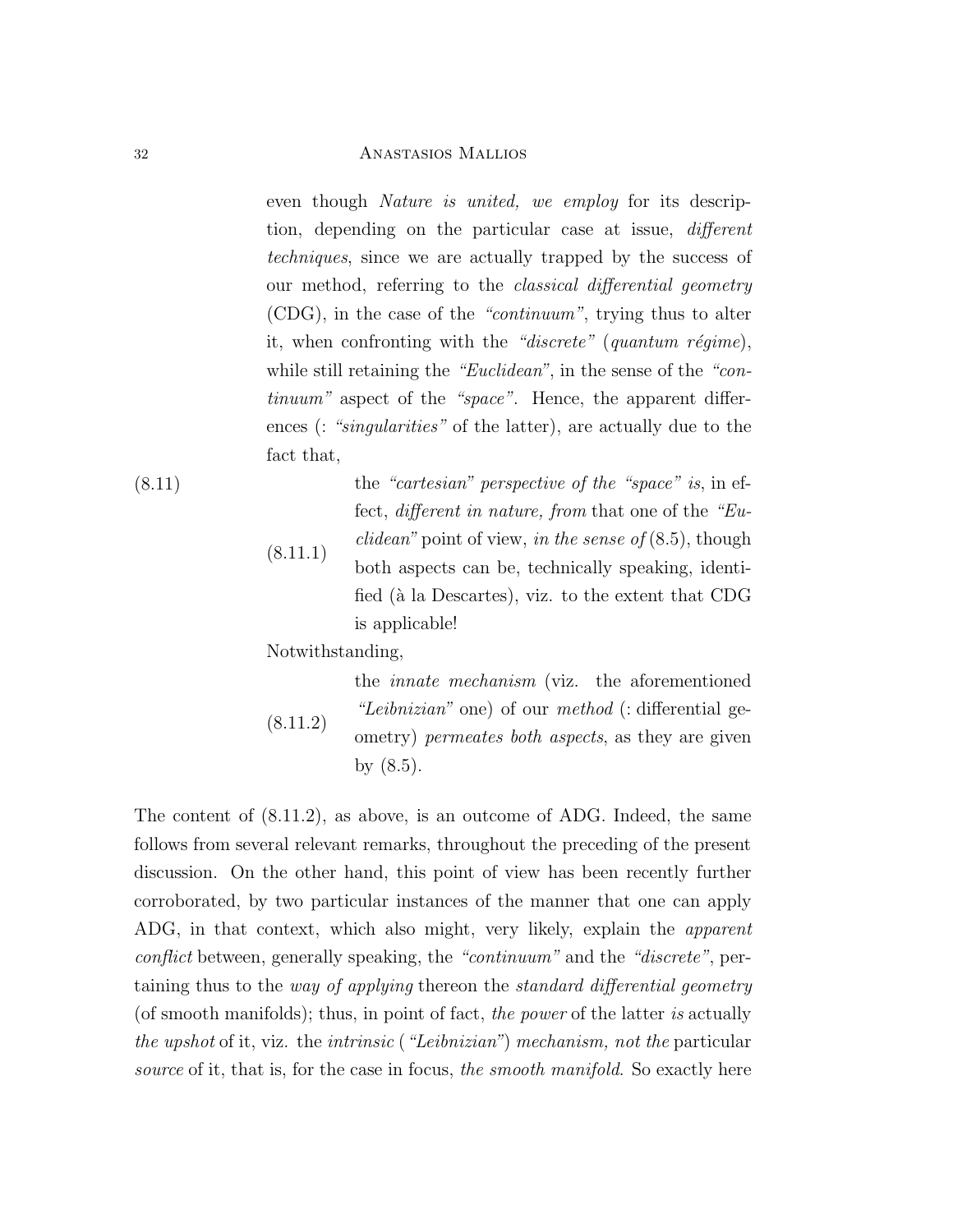appeared lately the aforesaid vindication/application of the previous claim, by two particular examples, as mentioned above, viz. that of "Rosinger's algebra sheaves" [31, 24, 25], on the one hand, along with those of "Raptis' reticular (incidence) algebras"  $[30, 22, 23]$ , on the other.

9. Field quantization, in terms of ADG.− According to the preceding, the "space" on which the (physical) objects (: elementary particles) live is united (cf.  $(8.11)$ , along with  $(8.3)$ ,  $(8.4)$ ); notwithstanding that its presence, as a notion, is, technically speaking, *quite secondary*, given that on the one hand,

(9.1) the (physical) objects themselves are the "variables" of the equations of (the physical laws represented by) the theory (cf.  $(8.6), (8.7)$ , and yet, when referring to an elementary particle as above, we actually mean, by virtue of the very definitions, the "quantum" itself of the relevant "field" that is associated with the particle at issue (see also (8.1), as well as, A. Mallios  $[20; (1.5)]$  and  $[21]$ ),

while on the other, that the ("Leibnizian") mechanism employed (viz. ADG itself) is quite independent of any preexistent "smooth" structure on the "space" in focus.

Within the same vein of ideas, we can still remark here that, as already mentioned above,

| (9.2) | our <i>equations</i> representing the <i>laws of Nature</i> , even in the clas-<br>sical theory (CDG), refer to the (physical) objects themselves |
|-------|---------------------------------------------------------------------------------------------------------------------------------------------------|
|       |                                                                                                                                                   |
|       | and are virtually <i>independent of any</i> supporting <i>space</i> (see,                                                                         |
|       | for instance, the equations of nowadays "coordinate free"                                                                                         |
|       | (classical) differential geometry).                                                                                                               |
|       |                                                                                                                                                   |

Accordingly,

| (9.3) | <i>even in the classical theory</i> , the intervention of "space" in our |  |
|-------|--------------------------------------------------------------------------|--|
|       | equations is absent.                                                     |  |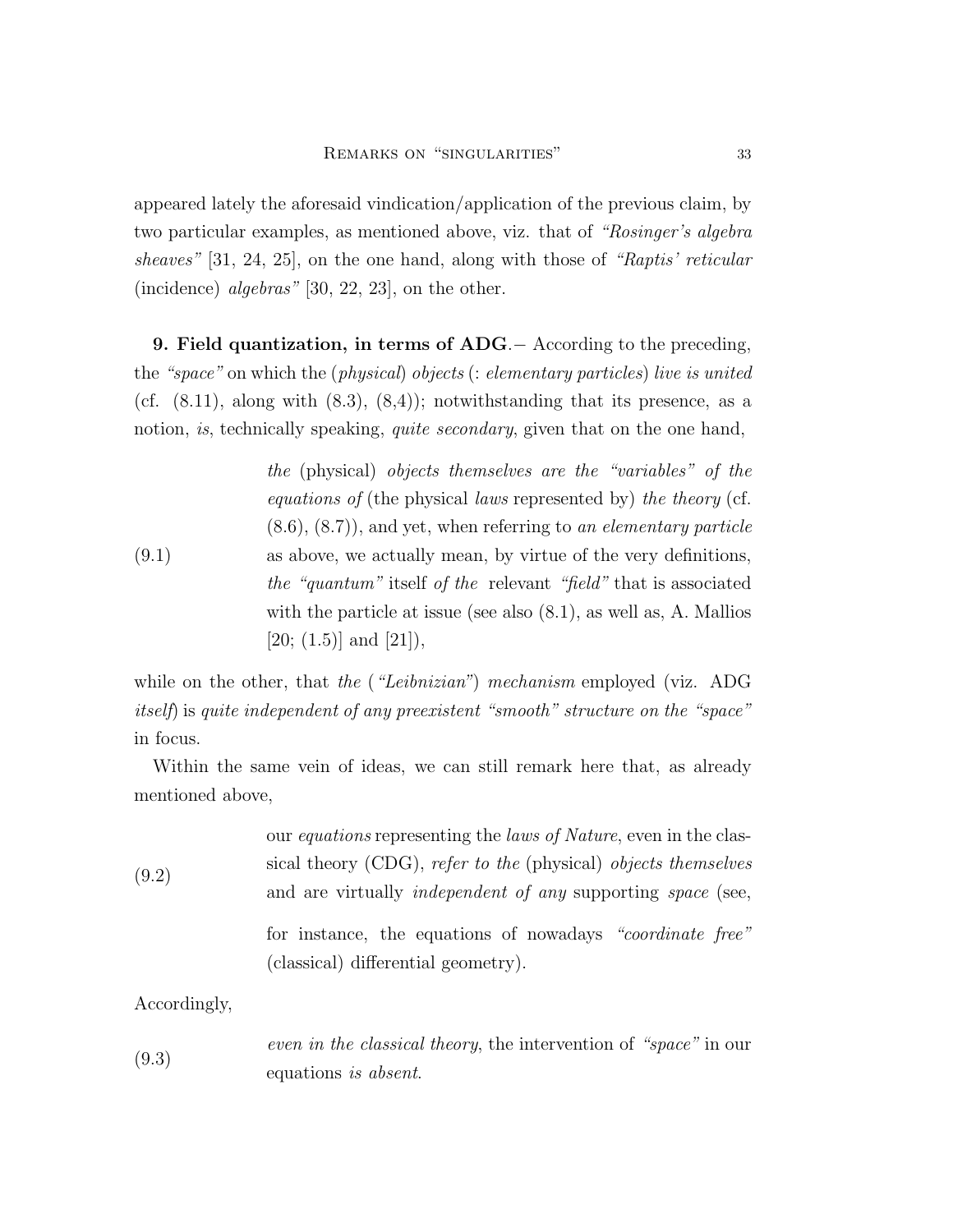Of course, this is certainly extremely important, the same equations (laws) being, otherwise deprived of their "geometrical" (: physical/natural) substance (!). Indeed, the only participation here of the (cartesian) "space" (: smooth manifold of CDG) is to supplying us with the Calculus, in point of fact, the "raison  $d'$  être", and quintessence, as well, of the same Differential Geometry, concerning the classical theory. We thus have here, simply,

(9.4) another *justification, from* CDG *itself*, that "*space*" is actually irrelevant to the real substance of our equations, the latter referring directly to the laws that govern (relations between) the *physical objects* themselves.

Now, by looking again at the framework of ADG, thus, in view of our description therein of *elementary particles* (fields), as pairs

$$
(9.5)\t\t\t\t\t(\mathcal{E}, D)
$$

(see, for instance,  $[20: (1.8), (1.9)]$ ), in terms of *sheaf theory*, and based further on the respective, within the same set-up, treatment of "second quantization" (see [20], [21]), one can still remark that,

(9.6) our equations within the setting of ADG, are, in effect, relativistic, in character (viz. "gauge independent"); thus, in point of fact, they are "space-invariant", or even, in ADG-parlance, "A-invariant".

On the other hand,

(9.7) based further on (the sheaf-theoretic, cf., for instance, [20], interpretation of) second quantization, (9.7.1) the same equations, as above, might be construed as being already quantized ones.

We also noted above that *our equations are A-invariant*, hence, *relativis*tic (see  $(9.6)$ ), alias, by employing herewith a classical terminology, "gauge invariant/independent"; yet, in this concern, we should still remark that;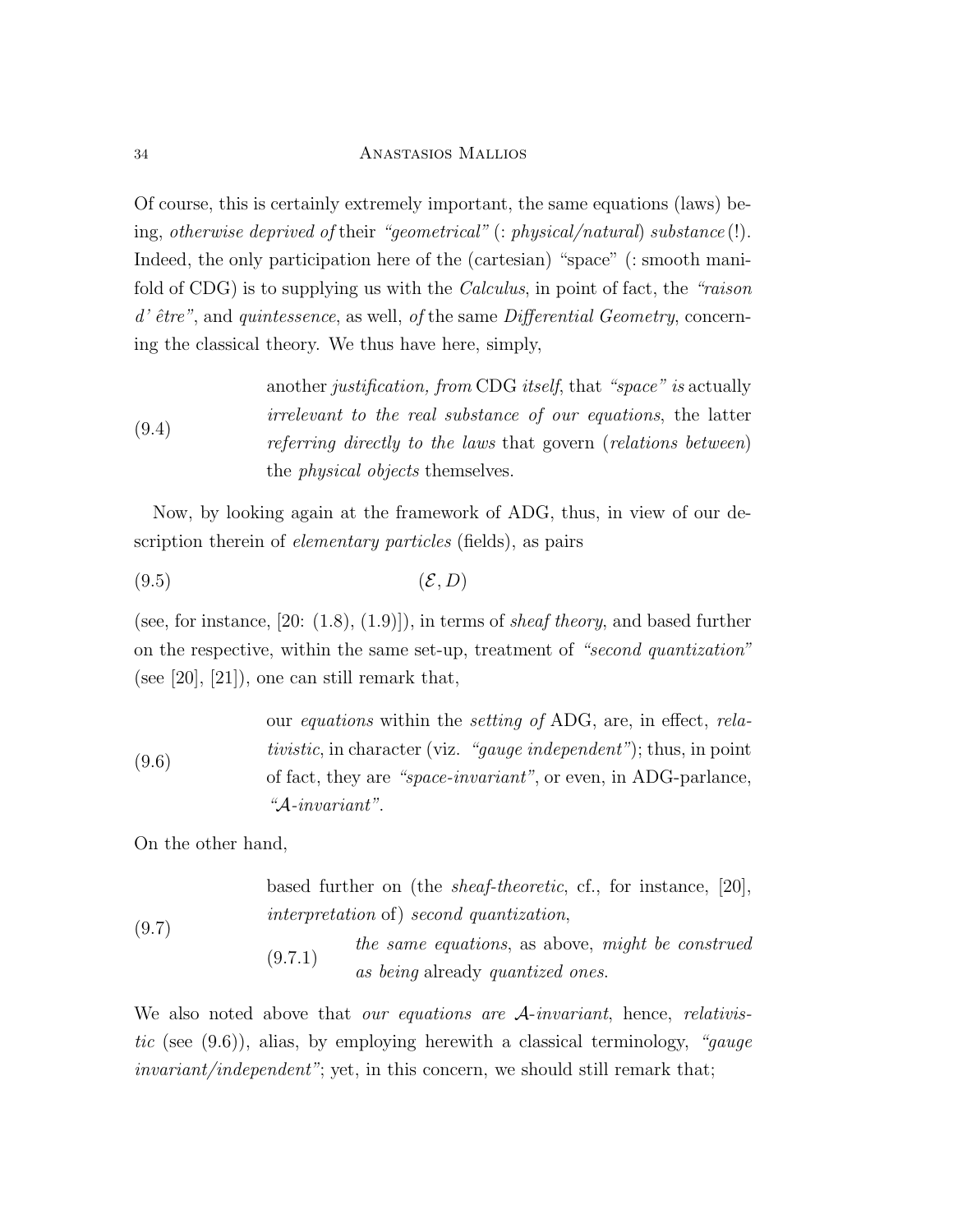the above "invariance" does not necessarily refer to any surrounding *smooth* (e.g. space-time) *manifold*, as it is usually the case in the classical theory (e.g. general relativity, in terms of CDG), but to something, according to the preceding (i.e., to the point of view of ADG), more innate, viz. to our own "arithmetics"  $A$ , the latter being for that matter responsible for the whole edifice, as this is presented, thus far. So, in effect, to something more natural, pertaining thus directly to the physical law/relations of the objects at issue, the only parameter here being "A", with respect exactly to which the equations are invariant. To repeat it, once more;

(9.8.1) our equations are invariant, with respect to our own "arithmetics"  $A$ , viz., so to say, relative to the same way of our "measurement", this being still *independent of any space* (Riemann, cf.  $(1.3)$ ), referring instead directly to the (physical) objects (e.g. particles) themselves.

Indeed, all the *equations* considered hereto are always expressed, exclusively, in terms of sheaf morphisms between the objects (sheaves) involved, the physical objects (particles) at issue being identified (e.g. according to second quantization) with appropriate *sheaves*.

On the other hand, paraphrasing I. Raptis [32], we can ask,

 $(9.9)$  "... whether quantizing ... is physically meaningful at all ..",

(our emphasis) which might also be related with C.v. Westenholz's aspect that,

 $(9.10)$  " ... Quantization is provided by the Physical law itself"

(emphasis is ours above; see [39: p. 323]). As a result, and in connection with our claim in (9.7.1), we can also remark that;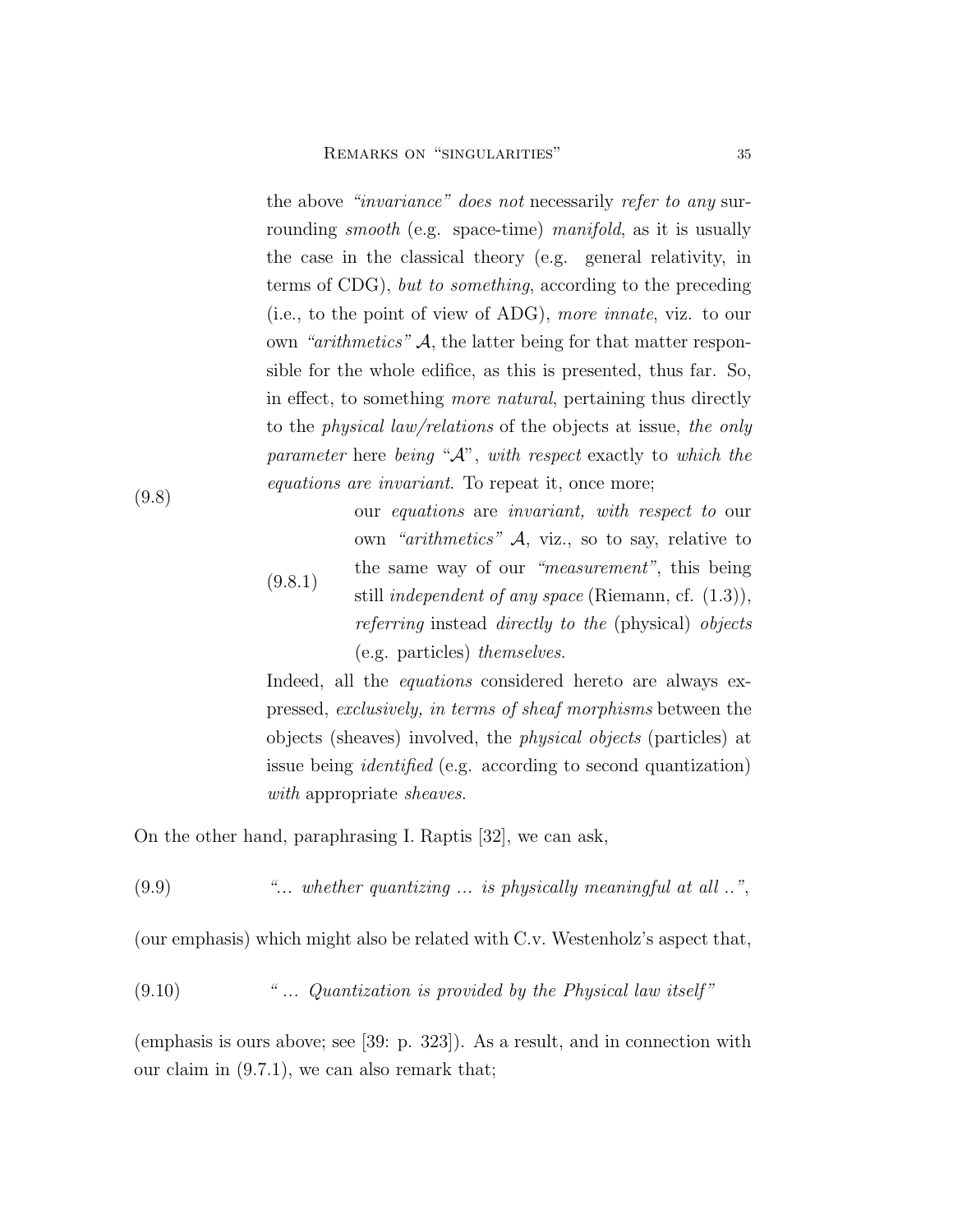(9.11) the aforementioned equations, as in  $(9.6)$  and  $(9.7)$ , might further be viewed, as already quantized ones, to the extent that they prove to be, this depending thus on the type of the theory employed to their deduction, more akin to Physis, a natural criterion thereof, being, of course, dependent on several types of occasional inconsistencies appeared, e.g. "singularities" (always, a spin-off of our theory, used in that context).

Now a given equation may be viewed, as

## (9.12) "more akin to Physis", viz. more natural,

whenever it *concerns the particle itself* (in vacuo), viz., in terms of ADG, the pair,

$$
(9.13)\t\t\t\t\t(\mathcal{E}, D),
$$

without the intervening of any "space" (other, of course, than the particle at issue), the same being the only variable in the equation, that should also be A-invariant (hence, the appearance herewith, as already explained in the preceding, in place of D, actually of  $R(D)$ ).

Thus, an equation, as above, may be construed, in effect, as the

(9.14) quantum field theory (alias, quantum relativistic) - equation, of the particle/quantum, under consideration.

Furthermore, within the same vein of ideas, we still remark that;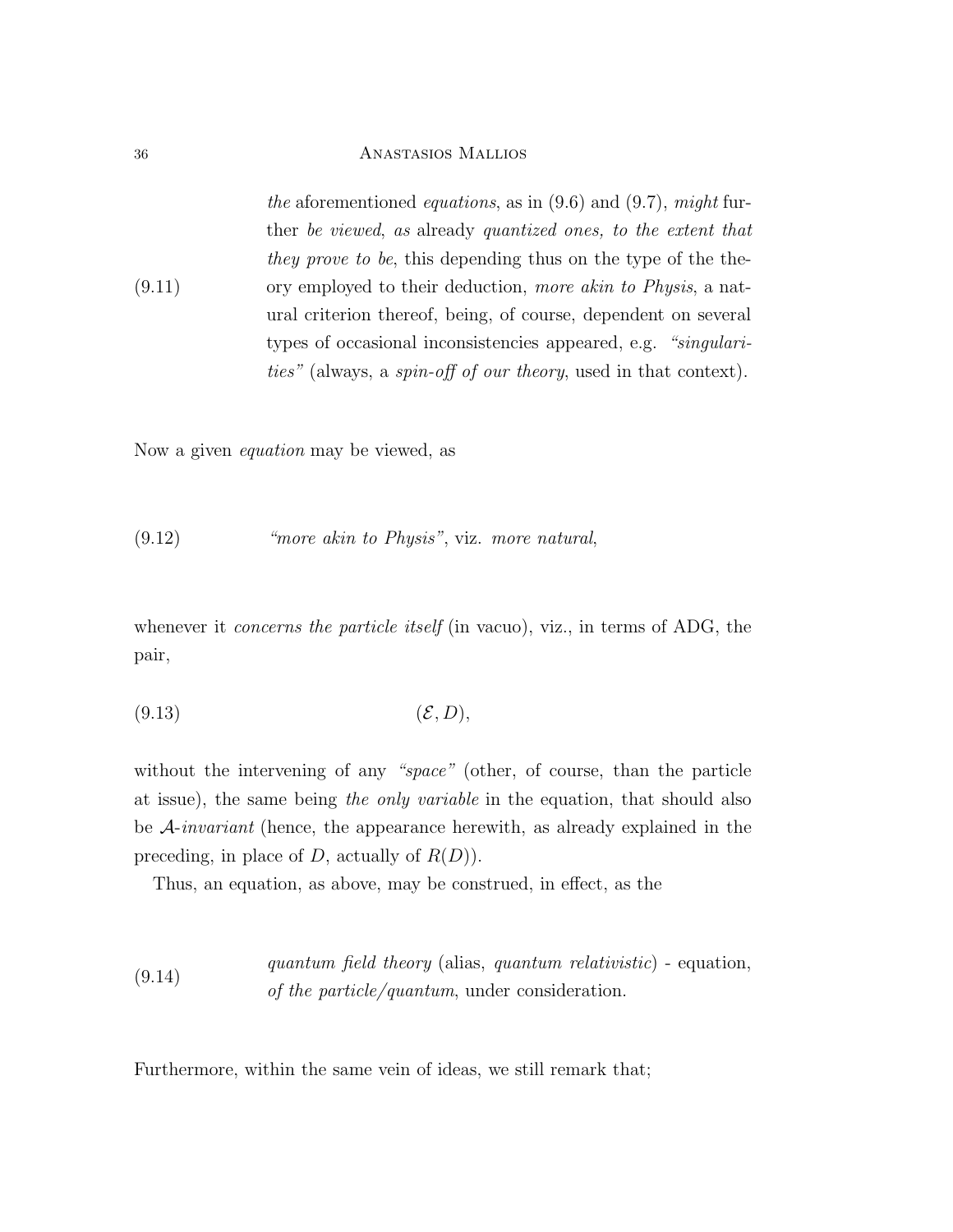by considering the aforesaid equations pertaining to a given *Yang-Mills field*  $(\mathcal{E}, D)$  as before, these are actually concerned with what may be construed as the even "formally quantized" version of the previous field, viz. with the following Yang-Mills field,

$$
(9.15.1) \qquad (\mathcal{E}nd\mathcal{E}, D_{\mathcal{E}nd\mathcal{E}}),
$$

which can further be viewed, as a "matrix representation" of the given one (see e.g [21]).

Consequently, the resulting correspondence, as above,

(9.16) 
$$
(\mathcal{E}, D) \rightsquigarrow (\mathcal{E}nd\mathcal{E}, D_{\mathcal{E}nd\mathcal{E}})
$$

(9.15)

might be considered, as the result of the final action of a "second-quantization functor", acting within the "Yang-Mills category" (see also [21], concerning the terminology applied herewith). In this concern, we also note that;

> the above transition (9.16) is still encoded in the moduli space of  $\mathcal{E},$

(9.17) 
$$
M(\mathcal{E}) := \text{Conn}_A(\mathcal{E}) / \text{Aut}\mathcal{E} = \text{Conn}_A(\mathcal{E}) / (\text{End}\mathcal{E})^{\text{!`}},
$$

the inner structure of which is further investigated, in terms of the same "matrix representation" of  $\mathcal{E}$ , that is, by means of the pair (9.15.1).

Of course this holds true, in particular for the Einstein equation in vacuo [19], that is, concerning the relation,

$$
(9.18)\t\t\t\t\t\mathcal{R}ic(\mathcal{E})=0,
$$

for a given Yang-Mills field,

$$
(9.19)\t\t\t\t\t(\mathcal{E}, D)
$$

on  $X$ , the latter being an *(abstract) Einstein space*. See loc. cit., or even A. Mallios [21], for full details of the terminology applied herewith.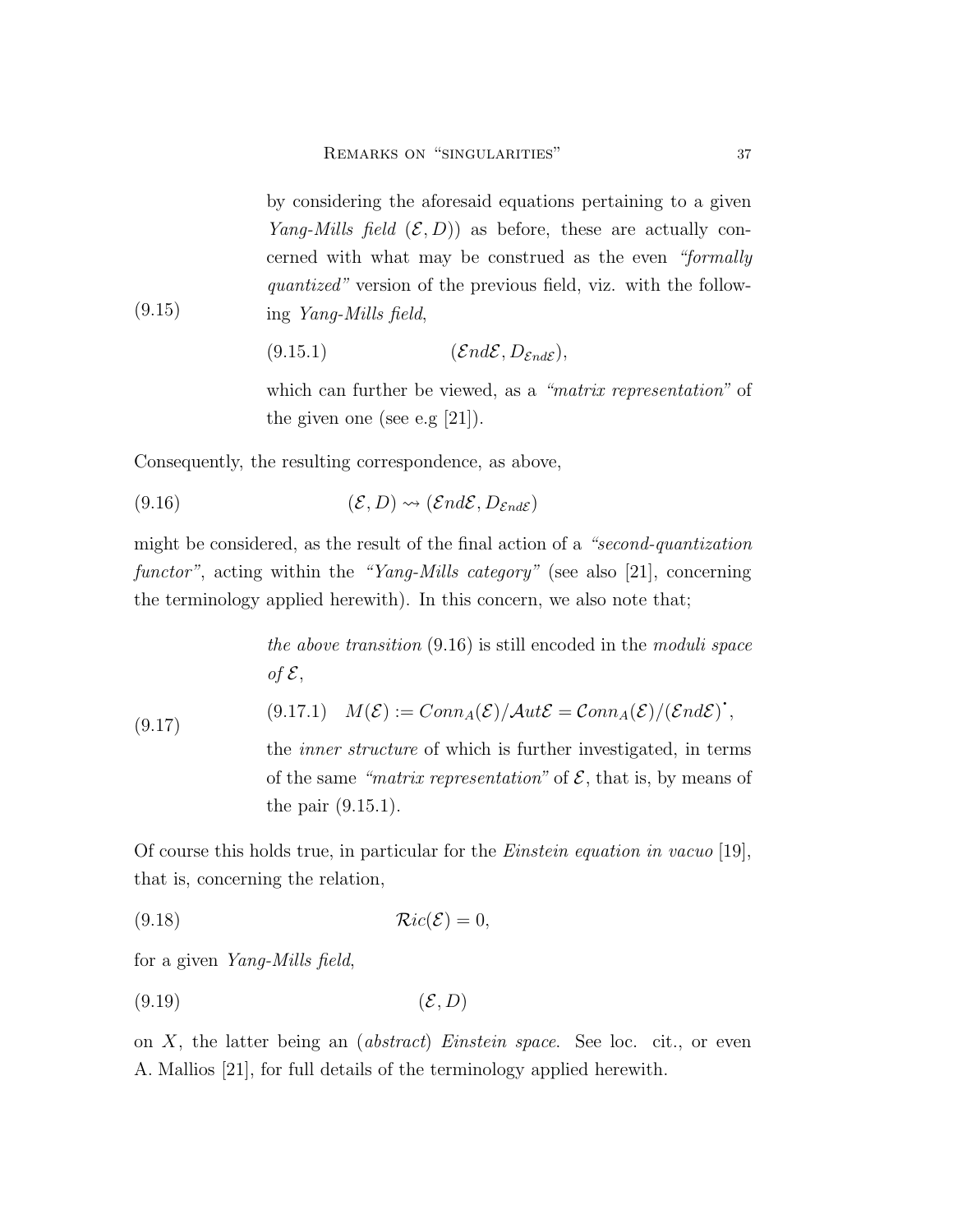On the other hand, the whole set-up is, in point of fact, extremely "nonlinear" and even "relativistic": Yet, the "second quantization functor",

$$
(9.20) \qquad (\mathcal{E}, D) \rightsquigarrow (\mathcal{E}nd\mathcal{E}, D_{\mathcal{E}nd\mathcal{E}})
$$

supplies a, so to say, "*canonical matrix representation*" of the initial object, viz. of the (free) elementary particle

$$
(9.21)\t\t\t\t\t(\mathcal{E}, D).
$$

Now, by looking at (9.18), we see that the same relation is, in effect, the Yang-Mills equation for the curvature tensor. On the other hand, the same meaning of this equation is actually *Machado's* (poetic) verse:

(9.22) ... paths are made by walking", viz. the "traveller [himself] makes the path", who, in point of fact, does not feel anything on his trace (Spur), viz. he feels curvature zero, during his travel (in vacuo (!), of course).

Therefore, it would be, at least strange to think that this fundamental law of Physis is valid macroscopically only, and not in the "quantum deep", as well (!). Accordingly, we are led to claim that:

(9.23)  $(9.18)$  is Einstein's quantum-equation too, viz. e o i p s o the quantized Einstein's equation (in vacuum).

Finally, the relation,

$$
(9.24) \t\t \mathcal{R}ic := tr \circ R(.,s)t
$$

is an A-morphism of  $\Omega^2 \equiv \wedge^2 \mathcal{E}$  in A, so that, according to (9.18),

Einstein's equation (in vacuum) is just the *kernel* of the same operator 
$$
(:\mathcal{A}\text{-}morphism
$$
, as before), that also delimits the corresponding Einstein  $(:solution)$  space of the equation at issue (see [21]).

On the other hand, due to the gauge invariance of the trace operator, one further concludes that: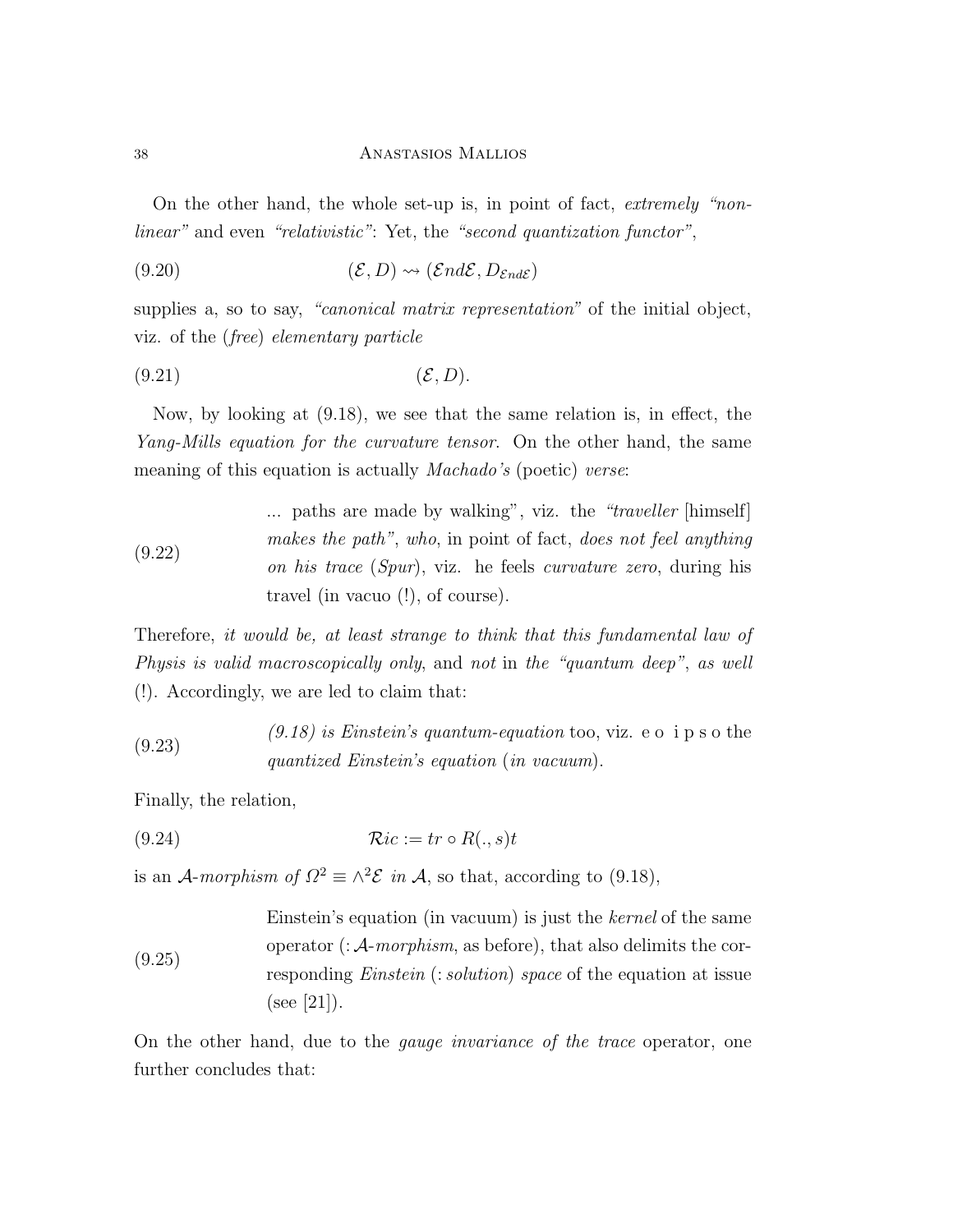(9.26) Einstein's equation (in vacuo) retains its meaning still on the moduli space of a given solution of it.

Yet, concluding the present account, we should like to underscore, once more, a mathematical-physical correspondence, that actually permeated our whole discussion herewith, mainly motivated by a relevant terminology originally employed by Yu.I. Manin [26], and further justified by what we may call "Selesnick's correspondence principle" [21: Chapt. II], in effect, a formulation of second quantization; so based on the aforesaid correspondence, we can still say that, in the same way that,

(9.27.1) a sheaf is its sections

\nsee [18: Chapt. I; Section 3], thus, also;

\n(9.27) *an elementary particle is its states,*

\nviz. the sections (in view of 
$$
(9.27.1)
$$
, as above) of the sheaf, that is associated with it, according to the aforementioned correspondence.

Thus, still finally, we are led, time and again, to emphasize that;

(9.28) locally our descriptions (of the physical events) are made through sections of our (generalized) "arithmetics", or of what we have called in the preceding "structure sheaf"  $\mathcal A$ . So it is, via this same structure sheaf  $A$ , that one should also *describe* the "space", as we actually did, strongly motivated, in effect, thereto, by ADG itself, by identifying  $(cf. (1.1))$  the former with the (physical) objects  $\longleftrightarrow$  (vector) sheaves (cf. (9.27)), that live on it.

In this concern, we should still note that;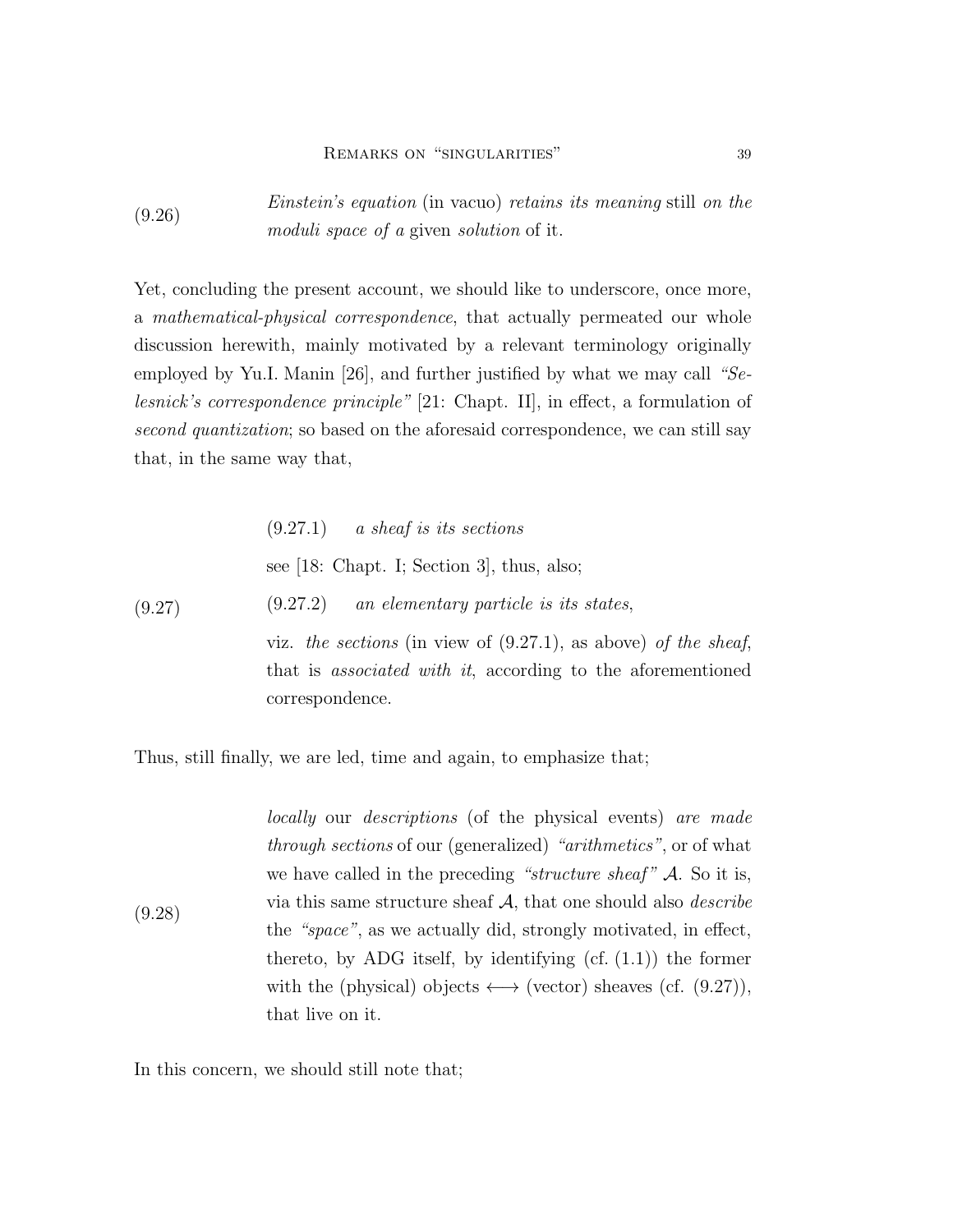(9.29) even in the *classical theory* the description of the (*"physical"*) space is actually made ( $\hat{a}$  la Descartes), via the corresponding therein structure sheaf

$$
(9.29.1) \t\t \mathcal{A} \equiv \mathcal{C}_X^{\infty}.
$$

However, the extremely nice properties of the latter sheaf in the classical case are actually due to the

(9.30) algebraic-topological (hence, even differential analytic-Hilbert) consequences of the *basic arithmetics*, viz of our standard numerical fields, we employ therein, hence, the analogous properties of the *basic* ( $\mathbb{R}$ -, or  $\mathbb{C}$ -) *algebra* (of global sections)

(9.30.1) 
$$
\mathbb{A} \equiv \mathcal{A}(X) \equiv \mathcal{C}_X^{\infty}(X).
$$

As a result, one thus comes to the tempting conclusion that, it seems as that,

 $it\ is\ more\ natural\ to\ think\ (:\ make\ arguments,\ ideas),\ in\ terms$ of algebra, rather than geometry.

The above reminds us of a relevant statement of C.v. Westenholz [39: p. 180], in the sense that;

(9.32) "... most physical observables must adequately be described in terms of exterior forms and not by vectors".

Yet, even of Einstein's [6: p. 166],

(9.33) "... find a purely algebraic theory for the description of reality".

The reward or the advantage from such a choice, as in (9.31), could be, at least, that, by in refernce for instance to ADG;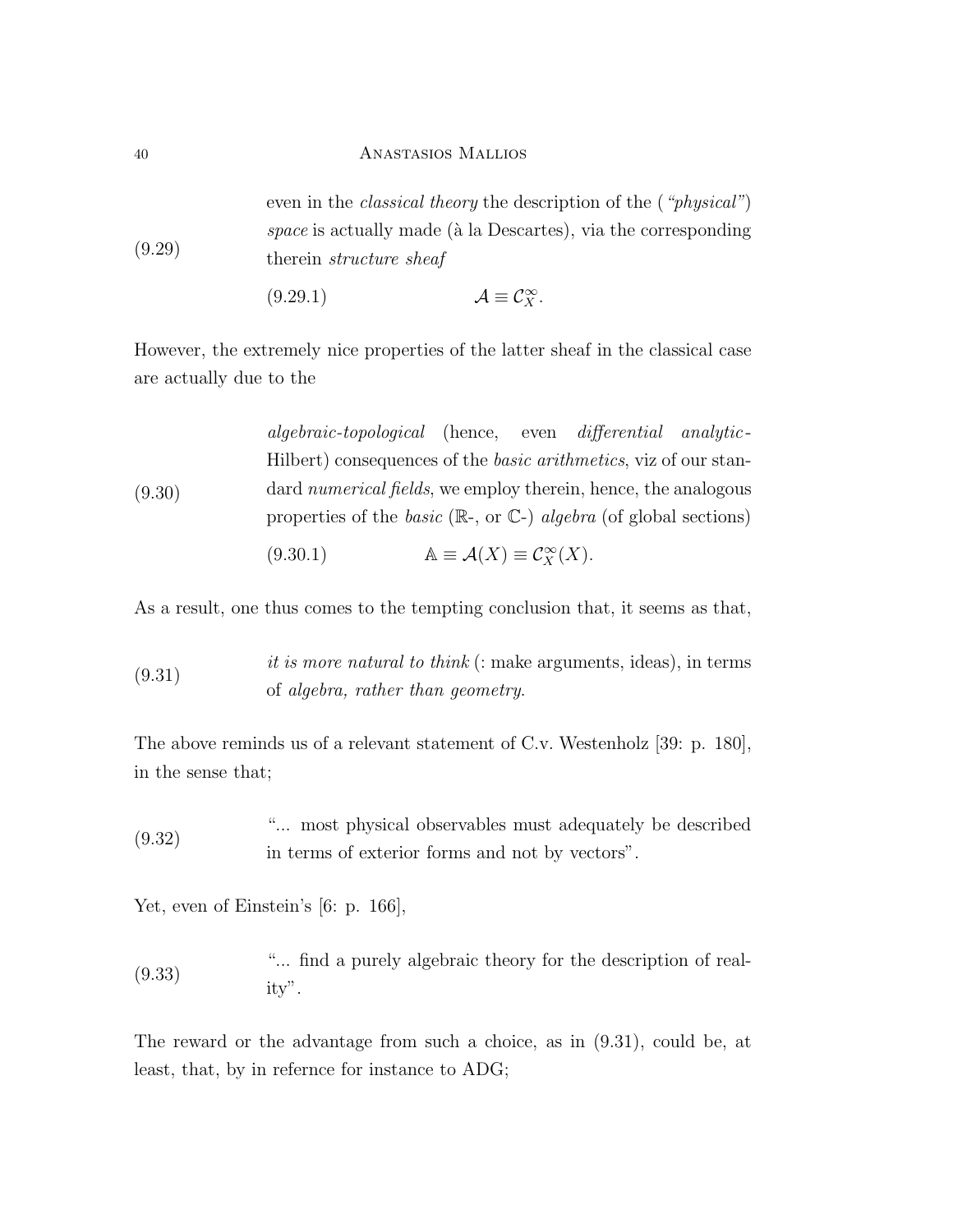(9.34) the algebra (-way of thinking) might contain (viz. engulf) geometrical discrepancies, alias "singularities", by remaining, notwithstanding, still operative—that is, still work (!) In other words, algebra proves thus to be more flexible, being, therefore, able to permeate, go through, or even circumvent, difficulties (: "singularities"), that the standard point of view of geometry simply cannot !

So we can think here of the famous "Plank scale", that, of course, it is not, a matter of analysis/algebra (think of Dirac's aphorism, see thus (3.9)), but rather of the particular manner (viz. still classical differential geometry), that it is here undertaken to exploit "geometry".

All in all, we are very tempted to say that;

(9.35) any time we have an extremely efficacious "geometrical mechanism" (see e.g. classical differential geometry), it is very likely that there will be hidden therein (or even, it would at least be worthwhile to look for) an *inherent* (*deeper*) *algebraic* one that should actually be the "catalyst" to the former, making thus the things to work without necessarily the presence of the initial "geometrical scaffolding/panoply". (Compare, for instance, the numerously mentioned in the preceding Leibniz's "*ars combinatoria*", or even the same framework of ADG).

Nevertheless, one should then further look for the appropriate, very likely lurking therein, "representation theorem", alias, "Gel'fand duality" (!), a fact, that it would then actually entail, when properly envisaged, a converse to the preceding statement, as in (9.35) (!) (see, for instance, what happened in nowadays Algebraic Geometry).

Thus, one is virtually led, at the very end, back again to Sophie Germain, in that;

(9.36) 
$$
"L'
$$
 algèbre n'est qu'une géométrie écrite, la géométrie n'est qu' une algèbre figure."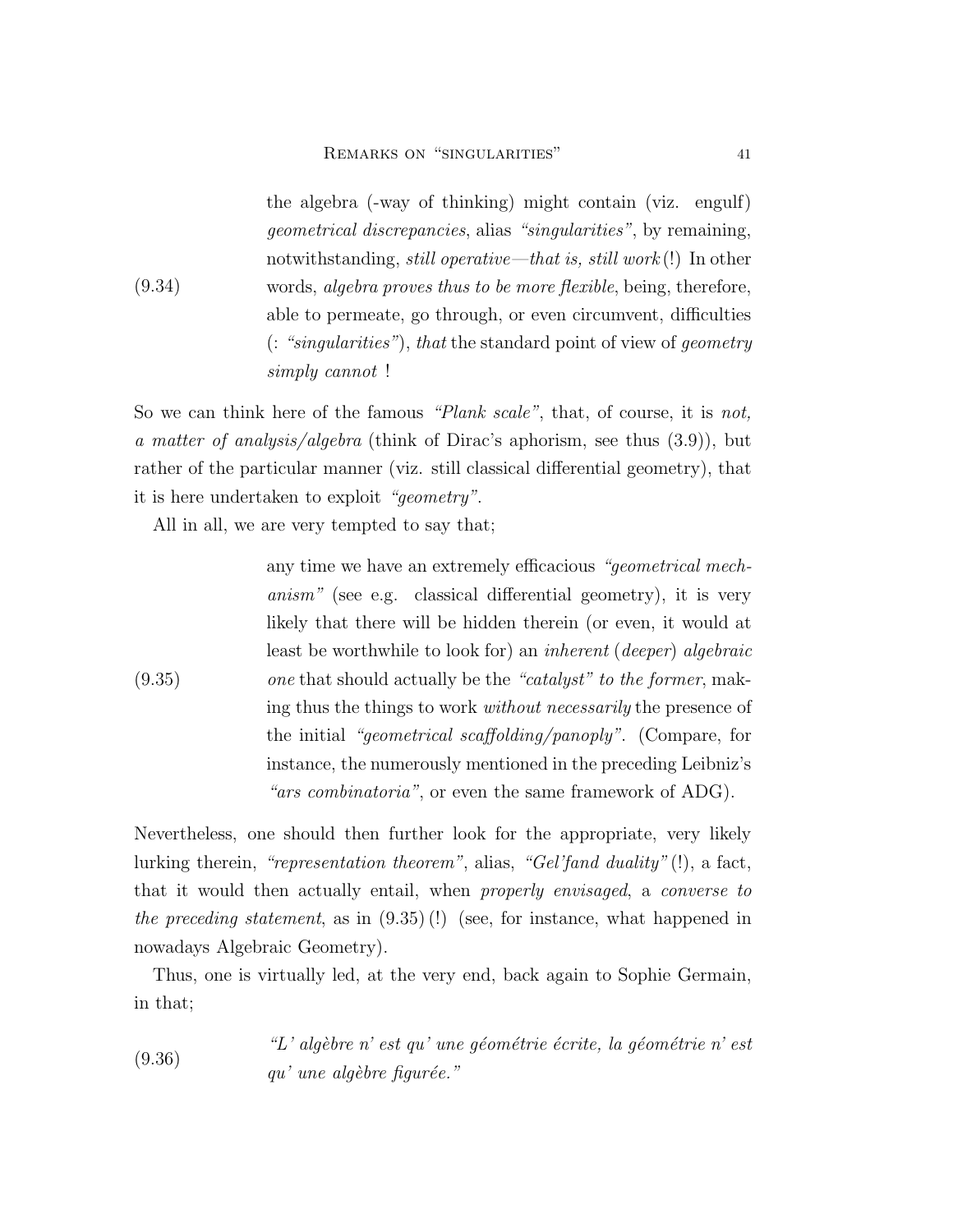(emphasis above is ours; cf. S. Germain in " $Pensées$ ").

Accordingly, based finally on  $(9.35)/(9.36)$ , we may wind up, by still saying that:

(9.37) an established "geometrical theory" entertaining, however, "singularities", might be effectively viewed just as an insufficiently rendered, an ill-represented in that respect, "algebraic mechanism".

#### **REFERENCES**

- [1] G. Darboux, *Principes de Géométrie Analytique*, Gauthier-Villars, Paris, 1946.
- [2] V.I. Denisov and A.A. Logunov, The theory of space-time and gravitation, in "Gravitation and Elementary Particle Physics" (Ed. A.A. Logunov). MIR Publs, Moscow, 1983. pp. 14-130.
- [3] P.A.M. Dirac, Directions in Physics. (U. Hora & J.R. Shepanski, Eds.), J. Wiley, London, 1978.
- [4] P.A.M. Dirac, The early years of relativity, in "Albert Einstein: Historical and cultural perspectives", G. Holton & Y. Elkana (Eds), Dover Publ., 1982. pp. 79-90.
- [5] A. Einstein, "Reply to his Critics", in "Albert Einstein: philosopher-scientist", P.A. Schilpp (Ed.). The Library of Living Philosophers, Evanston, Ill., 1949.
- [6] A. Einstein, The Meaning of Relativity (5th Edition). Princeton Univ. Press, Princeton, New Jersey, 1989.
- [7] R.P. Feynman, The Character of Physical Law. Penguin Books, London, 1992.
- [8] D.R. Finkelstein, Past-future asymmetry of the gravitational field of a point particle. Phys. Rev. 110 (1958), 965-967.
- [9] D.R. Finkelstein, Quantum Relativity. Springer-Verlag, Berlin, 1996.
- [10] V.A. Fock, The Theory of Space, Time, and Gravitation. Pergamon Press, London, 1959.
- [11] R. Gilmore, Review of the book "The Interpretation of Quantum Mechanics", by R. Omnes. Math. Intelligencer 18 (1996), 70-75.
- [12] M. Heller, Geometry of transition to quantum gravity regime. Acta Phys. Polonica B 24 (1993), 911-926.
- [13] M. Heller, P. Multarzyński, W. Sasin, The algebraic approach to space-time geometry. Acta Cosmol. 16 (1989), 53-85.
- [14] B.J. Hiley, Evolution in space, of space or pre-space? Some thoughts on noncommutative geometry. Seminar in Imperial College, London, Dec. 2001 (preprint).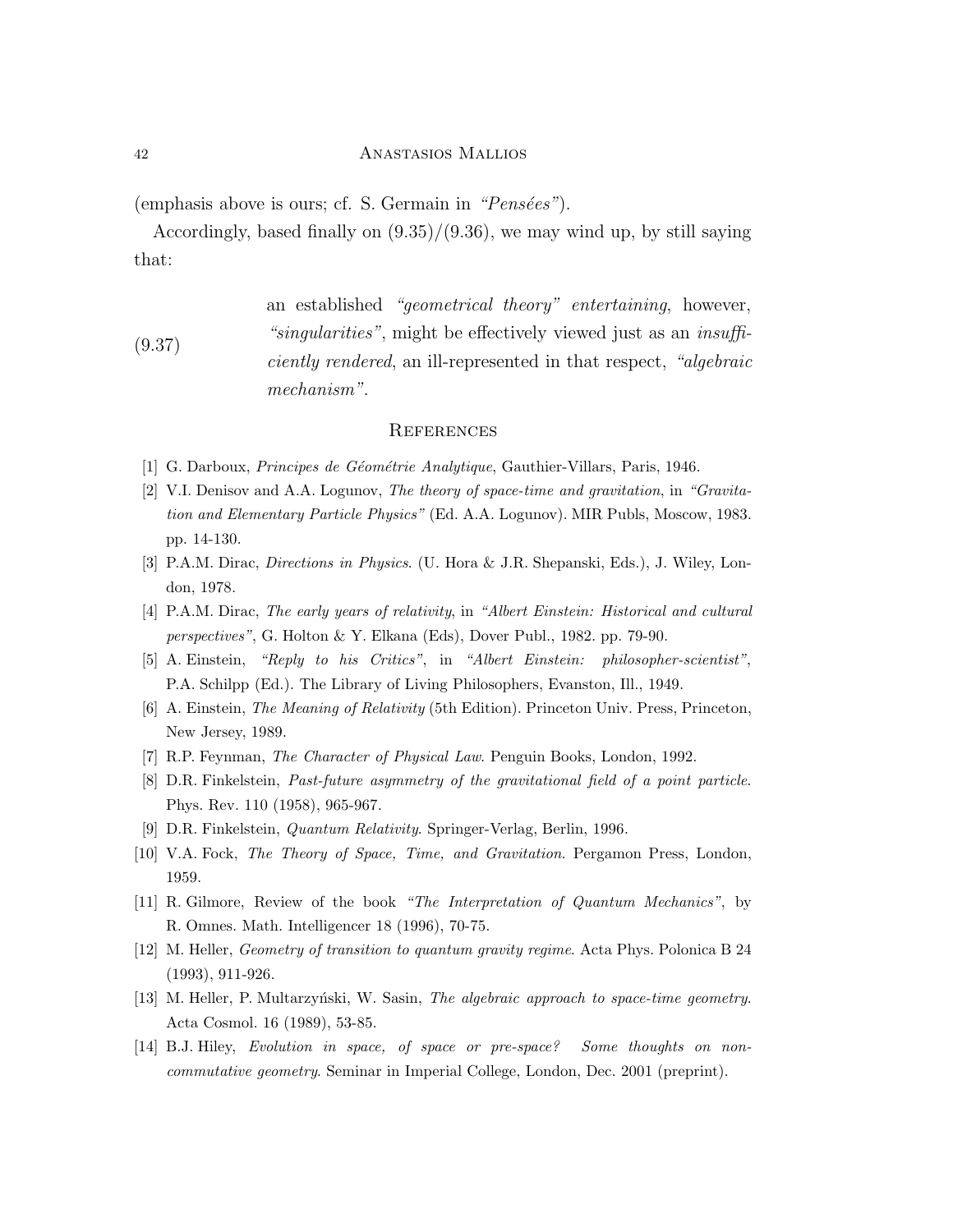- [15] C.J. Isham, Canonical groups and the quantization of geometry and topology, in "Conceptual Problems of Quantum Gravity", A. Ashtekar & J. Stachel (Eds.), Birkhäuser, Basel, 1991. pp. 351-400
- [16] S. Mac Lane, Mathematics: Form and Function. Springer-Verlag, New York, 1986.
- [17] A. Mallios, On an axiomatic treatment of differential geometry via vector sheaves. Applications. Math. Japonica (Intern. Plaza) 48(1998) 93-180. (invited paper)
- [18] A. Mallios, Geometry of Vector Sheaves. An Axiomatic Approach to Differential Geometry, Vols I-II. Kluwer, Dordrecht, 1998. Russian transl., by MIR Publs., Moscow: vol. I, 2000; vol. II, 2001. Quoted in the text, as [VS].
- [19] A. Mallios, Abstract differential geometry, general relativity, and singularities in "Unsolved Problems in Mathematics for the  $21st$  Century: A Tribute to Kiyoshi Iséki's 80th Birthday". J.M. Abe & S. Tanaka (Eds.), IOS Press, Amsterdam (2001). pp. 77- 100. (invited paper)
- [20] A. Mallios, K-Theory of topological algebras and second quantization. Extended paper version of a homonymous talk, delivered at the opening session of the Intern. Conf. on "Topological Algebras and Applications", Oulu, Finland (2001). To appear in the Proceedings; (preprint): math.-ph/0207035.
- [21] A. Mallios, Gauge Theories from the Point of View of Abstract Differential Geometry (book, in 2-volumes, continuation of [18]; in preparation).
- [22] A. Mallios and I. Raptis, Finitary space-time sheaves of quantum causal sets: curving quantum causality. Intern. J. Theor. Physics 40 (2001), 1885-1928.
- [23] A. Mallios and I. Raptis, Finitary Cech-de Rham cohomology: much ado without  $\mathcal{C}^{\infty}$ smoothness. Intern. J. Theor. Physics 41 (2002), 1877-1922.
- [24] A. Mallios and E.E. Rosinger, Abstract differential geometry, differential algebras of generalized functions, and de Rham cohomology. Acta Appl. Math. 55 (1999), 231-250.
- [25] A. Mallios and E.E. Rosinger, Space-time foam dense singularities and de Rham cohomology. Acta Appl. Math. 67 (2001), 59-89.
- [26] Yu.I. Manin, Gauge Field Theory and Complex Geometry. Springer-Verlag, Barlin, 1988.
- [27] C.W. Misner, K.S. Thorne and J.A. Wheeler, Gravitation. W.H. Freeman, San Francisco, 1973.
- [28] M. Nakahara, Geometry, Topology and Physics. Adam Hilger, Bristol, 1990.
- [29] T.H. Parker, Gauge theories on four dimensional Riemannian manifolds. Commun. Math. Phys. 85 (1982), 563-602.
- [30] I. Raptis, Finitary spacetime sheaves. Intern. J. Theor. Phys. 39 (2000), 1703-1716.